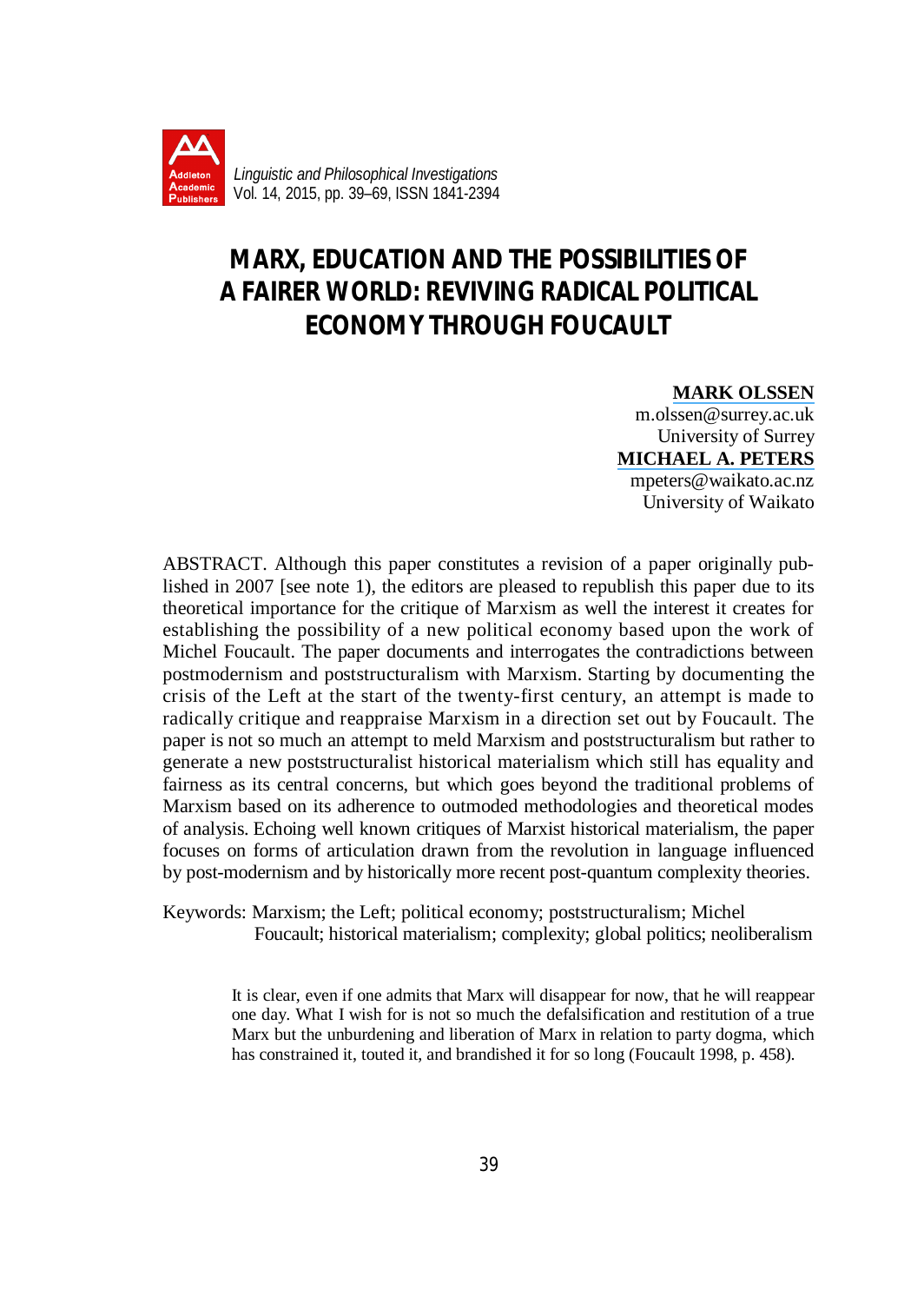# **Introduction<sup>1</sup>**

Marxism, we are told by politicians and the popular press is dead. The Left, as a historical movement tied to the labor movement, is frozen over, caught between the collapse of actually existing communism in Eastern Europe and the triumph of global market forces. Union membership in the traditional industrial economy in the United Kingdom is dwindling as multinationals relocate offshore; even insurance, information, banking and call-centre jobs of the "new economy" are increasingly outsourced to India and other emergent economies literate in information and computing technology and English. China has joined the World Trade Organization and committed itself to a post-socialist market economy. At a time of an intensification of inequalities between regions and, perhaps more significantly, between North and South – between the developed world and the developing world – the Left in Britain, the USA and most of Europe seems ideologically gutted by the Third Way preoccupation with the social market and with citizenship "responsibilities" rather than with traditional concerns of equality and advancing rights. The best offer on hand seems to be a *socialization* of the market and an acknowledgement of its moral limits. Neoliberalism, in the age of privatization reduces the state's role more and more to one of regulation, rather than provision or funding of public services. The US–UK neoliberal model of globalization has dominated the world economy and world politics for the last 20 years, defining the present crisis of fundamentalisms and restyling imperialism as a new age of barbarism. In this age, American-style democracy is exported alongside the ideology of "free trade." Yet many Americans have shifted their view since the Vietnam War on whether the USA is a force for good in the world or an imperialist power, and this is so despite Bush's recent election victory. Even the philosophers of '68 have given way to a new breed of fashion-conscious savants, who now turn their attention to extolling the virtues of liberal individualism or sneer at the last great generation of Left-Nietzscheans, such as Foucault and Derrida.

The Left has certainly been marginalized and even in the home of European socialism it seems confused and crisis-ridden. Europe itself is fighting to establish a new identity, reshaping its territory through enlargement and integration, and desperately competing with the US juggernaut of global power and the rising stars of East Asia – not only China, but also Japan, Taiwan, Hong Kong, Singapore and Korea – which seem destined to develop a trading bloc at least as powerful as that of the USA and the European Union. The traditional Left, wedded to the rise of the industrial working class, some observers have remarked, is also tied to its demise. Is the Left history? Has it simply become an academic form of analysis or does it have the seeds to reconfigure itself as an organizing force once again?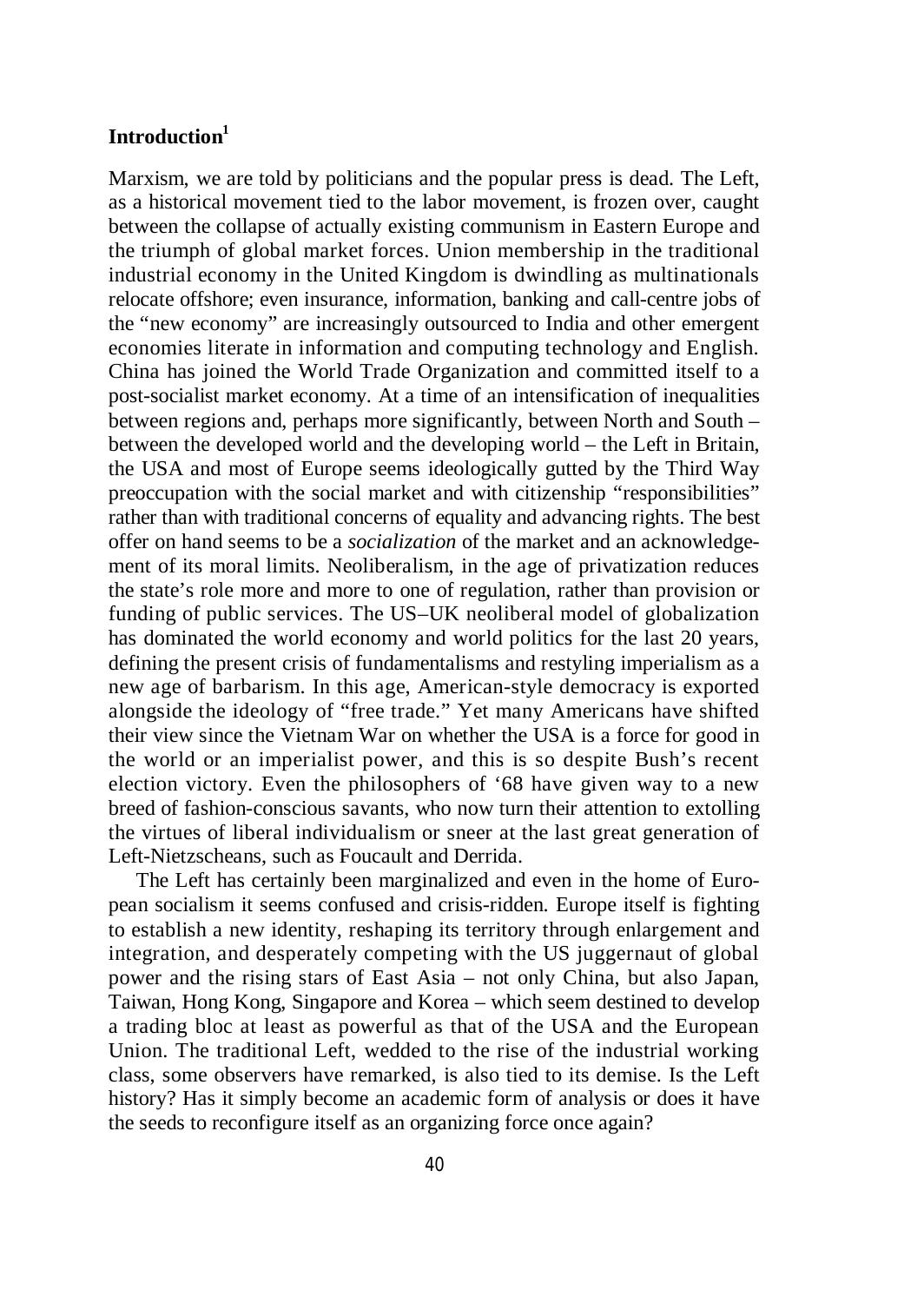In terms of emancipatory futures there are all sorts of oppressions to overcome; many of these oppressions have intensified in the neoliberal era. The question that Steve Brier asks is:

> How do we position ourselves as a movement in relation to all the particular forms of oppression experienced by specific communities and people, defined by race, gender, nationality, sexual orientation, etc., especially at a time when no unified working-class movement exists that encompasses these communities and fights to eradicate the special injustices they face? (Brier 1999)

The question of unity becomes paramount. Against identity politics and certain forms of postmodernism we need to inquire: what is the unifying principle? Is it the concept of "class" or even an overlapping set of concepts? Brier was writing at a time that had not yet seen the neoconservative hegemony in the White House or its consolidation after the re-election of Bush for a second term. In this environment of voter fraud and corporate corruption it is difficult to see the flourishing of social democracy even though the White House wants to export American-style democracy to the world as part of its neoconservative agenda. In these circumstances is it really enough to talk of "beyond left and right" as the future of radical politics as Tony Giddens (1994) has done? Or does Alex Callinicos's (2003) *Anti-Capitalist Manifesto*  define a way forward?

These are weighty questions that do not admit easy answers. But it is clear that even in this environment of world politics there are new lines of struggle emerging that coalesce with the old articles of faith. There *are* expressions of new forms of socialism that revolve around the international labor movement and invoke new imperialism struggles based on the movements of indigenous and radicalized peoples. There are active social movements, perhaps less coherent but every bit as powerful as older class-based movements, such as the anti-capitalism, anti-globalization movements, women's and feminist movements, and environmental movements. These new expressions do require engagement and re-theorizing by the Left. One obvious challenge for Marxism and the Left more generally is its engagement with Islam and the enslavement of women.

There is also a host of struggles around the socialization of the market and a question of whether this can be pursued successfully at the level beyond the state. Indeed, as many theorists have asserted, the future of the Left is tied up with the future of world democracy and with the development of left media cultures and centers. Part of the success of the Right has been its ability to privatize thinking and media, moving beyond the academy to set up dozens of new think tanks, private consultancies, and media centers that propagate partisan "news" or lobby and influence government departments at the highest levels.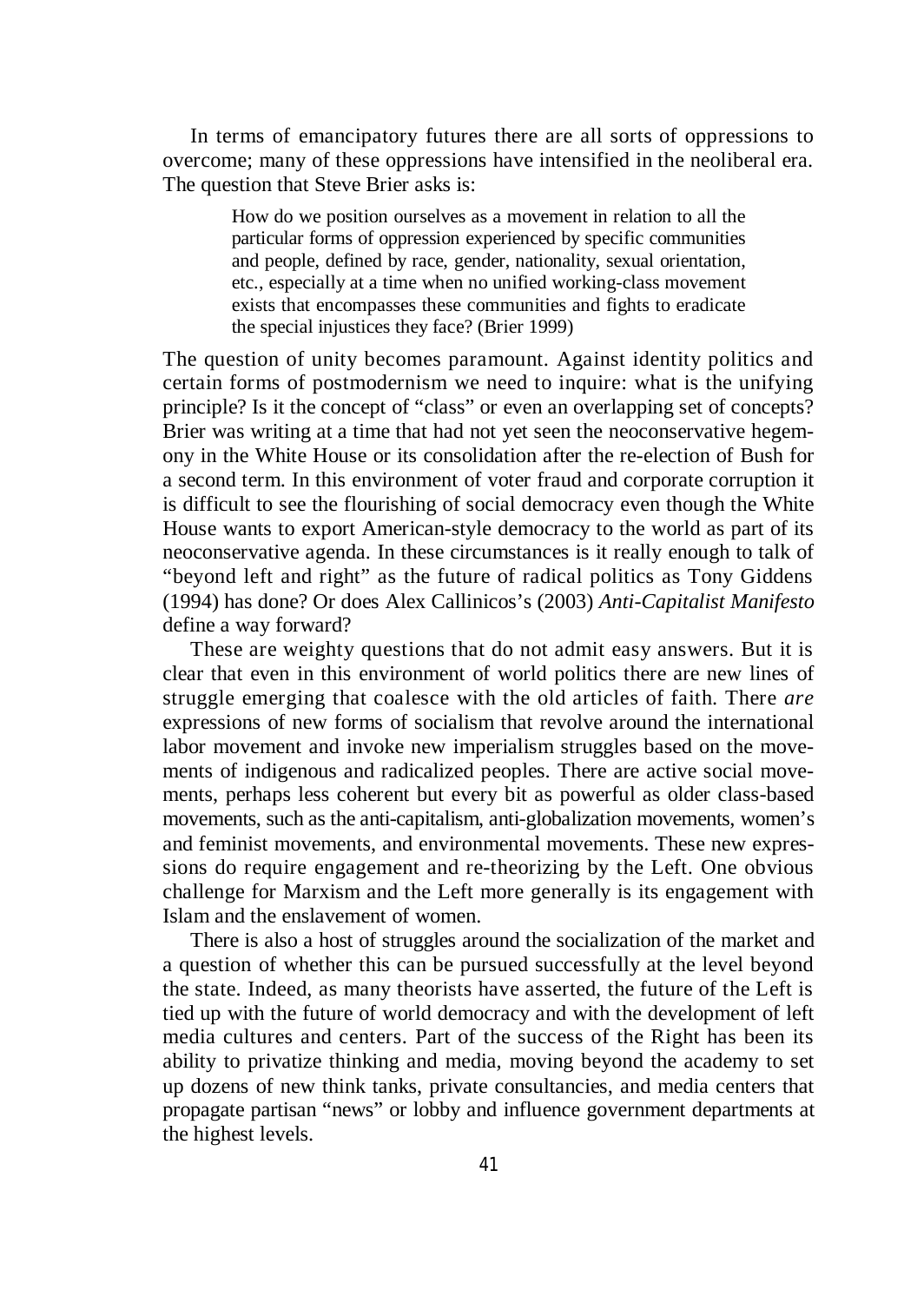### **Marx's Radical Political Economy**

This essay seeks to ask to what extent Foucault can provide a different vision of radical politics to that of Marx, and then to assess the implications of this for work in education, politics and ethics. Central to Marx's model of political economy was a particular materialist inversion of the Hegelian dialectic, giving rise in Western Marxism to a particular formulation of base and superstructure.

In his Preface to *A Contribution to the Critique of Political Economy* ([Marx 1971](https://www.researchgate.net/publication/237131488_A_Contribution_to_the_Critique_of_Political_Economy?el=1_x_8&enrichId=rgreq-5c0861254901ea5db99325379f694d5d-XXX&enrichSource=Y292ZXJQYWdlOzI4MzEzMjYzNTtBUzozNTA3ODY2Nzc2OTAzNjhAMTQ2MDY0NTQ2OTc3NQ==)), (hereafter *CPE*) written in 1859, Karl Marx, as he says, examines "the system of bourgeois economy" and he gives a biographical account of how he first came to realize the position he adopts on the issue of the relationship of the economy to the cultural, educational, legal and political domains of society – a fundamental and stunning insight whose force has not diminished even though the sophistication of structuralist and poststructuralist arguments against the rudiments of a base/superstructure model now have to be accepted. He indicates that he had started thinking about these issues in 1842 and returned to a fresh examination of Hegelian philosophy of law in order to rethink the origins of legal relations and political forms. As his massive bibliographical studies across several languages led him to conclude legal relations and political forms can not be understood by themselves or as a product of the development of the human mind but only in "the material conditions of life," the totality of which Hegel called "civil society" and whose "anatomy" Marx argued must be sought in political economy.

In that remarkable work that took him over 17 years to bring to maturity, Marx addresses the question of the method of political economy and is clearly influenced in his construction not only by the history of political economy and especially the major figures of the eighteenth century (especially Smith and Ricardo) but also Charles Darwin from whom he takes a newly scientized view of historical evolution. Marx's view is tantamount to a form of *historical naturalism*, which assumes laws of historical development. Marx calls it a "materialist account of history" and Engels shortened it to "historical materialism." Thus, he argues:

> Bourgeois society is the most advanced and complex historical organization of production. The categories which express its relations, and an understanding of its structure, therefore, provide an insight into the structure and the relations of production of all formerly existing social formations the ruins and component elements of which were used in the creation of bourgeois society.<sup>2</sup>

Clearly his model here is Darwin as well as Hegel. This is confirmed when later in the text he argues: "The anatomy of man is a key to the anatomy of the ape." Marx claimed that all history should be thought of as the history of class-struggles over surplus-value. Engles described "being determines con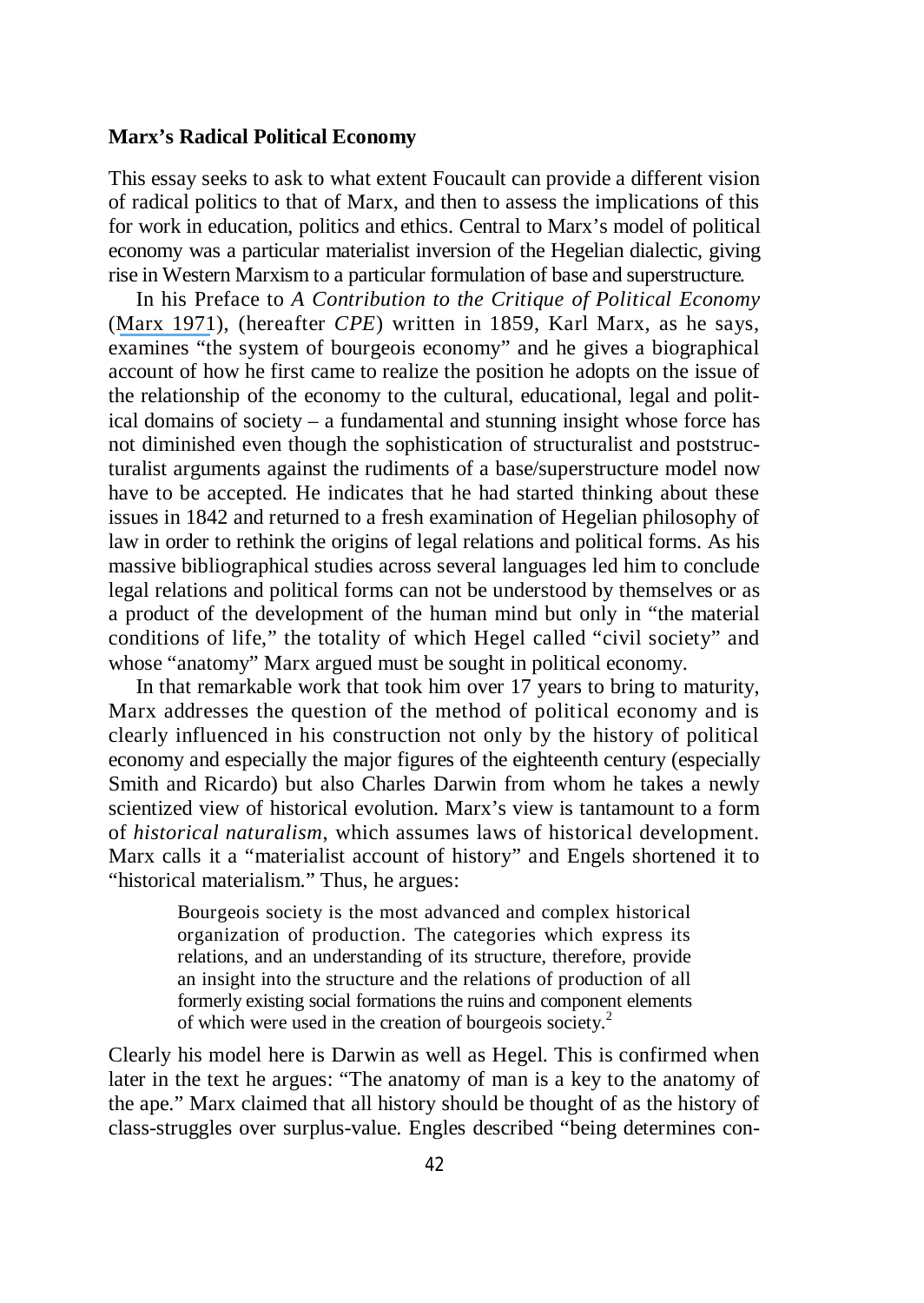sciousness" as the "law of evolution in human history" equating it with Darwin's "law of evolution in organic nature." The *Origin of Species*<sup>3</sup> was published in 1859 and Marx read it in 1860. Marx believed that Darwin's book "contains the basis in natural history for our views." In 1861 in a letter to Ferdinand Lassalle Marx wrote:

> Darwin's book is very important and serves me as a model for the class struggle in history... Despite all deficiencies, not only is the death-blow dealt for the first time here to 'teleology' in the natural sciences, but its rational basis is empirically explained (Marx & Engles, 1965, p. 123).

There is an oft quoted story that Marx sought permission to dedicate *Das Kapital* to Charles Darwin who declined the offer but this now seems suspect.<sup>4</sup>

Naturalism is the tendency to look upon the material universe as the only reality and to reduce all laws to uniformities in nature. To this end it denies the dualism of spirit and matter regarding the social and cultural as manifestations of matter that are governed by its laws. Naturalism, as Quine has suggested, is the position that there is no higher tribunal for truth than natural science itself; scientific method alone must judge the claims of science and there is no room for metaphysics or first philosophy. Naturalism is in this sense derived from materialism or pragmatism. Historical materialism explains changes in human history through material factors, for Marx, economic and technological. Where Marx is both a historical materialist and naturalist, Foucault is the former (although as we shall see he places no particular priority on the economic) but also firmly anti-naturalist when it come to the market as we will see in more detail in later sections. Naturalism, like empiricism and older forms of materialism which seek to represent the real or nature outside of discourse and independent of historicity fail to adequately recognize the contingent dimension of knowledge. For Foucault, knowledge, like the human subject is always already social and attempts to establish a foundation in nature to anchor knowledge or the operations of institutions independently of history are not possible.

For Foucault, also, the Marxist conception of relations between economy and superstructures were problematic. In the Marxist conception of historical materialism, educational, legal, political institutions, as well as ideologies and discourses, are represented as part of the superstructure of society which is split from material practices of the economic foundation or base, and are determined by it. In the same way, the mental operations of consciousness are represented as determined by the material base of society. As Marx (1971, pp. 20–21) expresses the point:

> In the social production which men carry on they enter into definite relations that are indispensable and independent of their will; these relations of production correspond to a definite stage of develop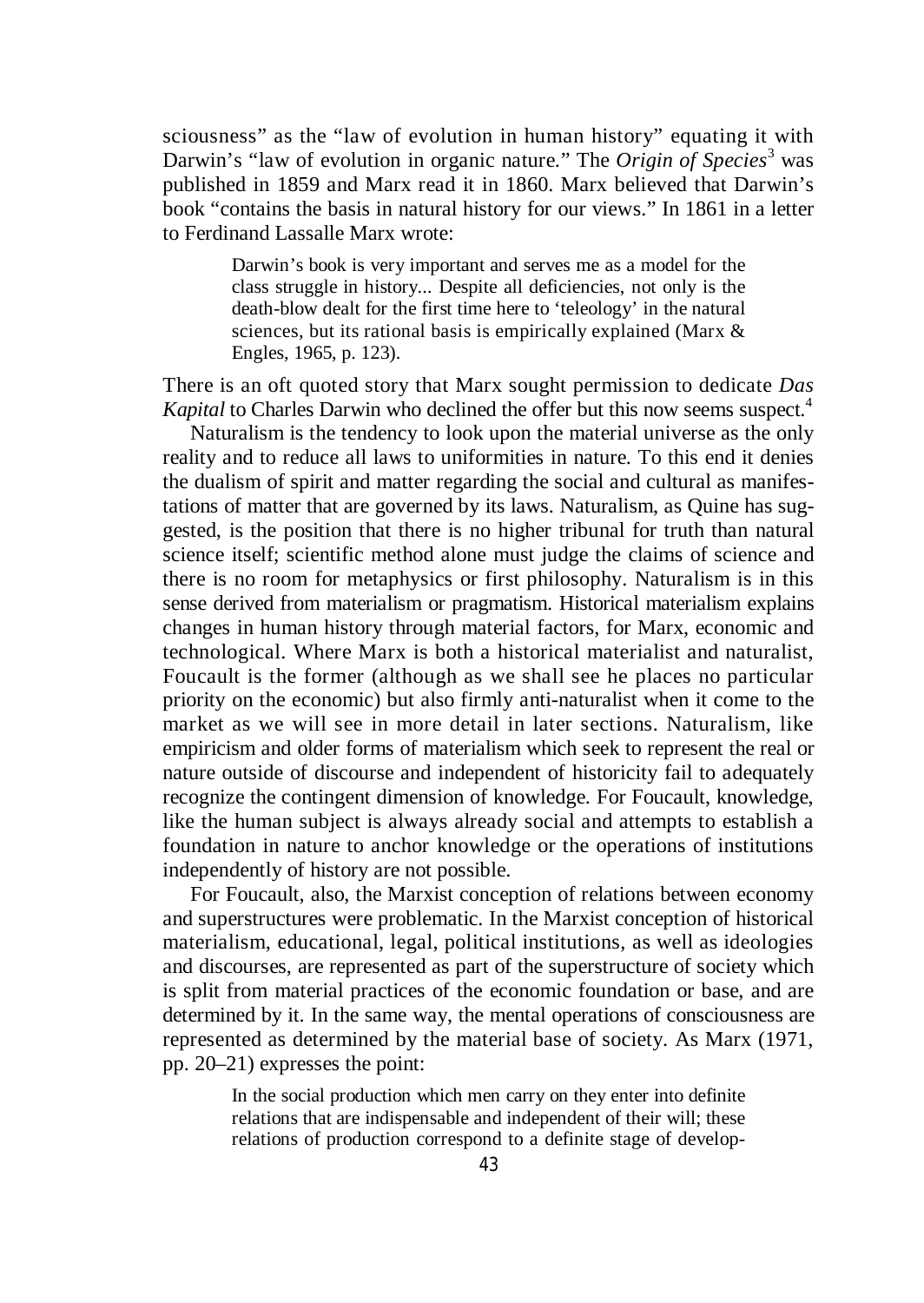ment of their material powers of production. The sum total of these relations of production constitutes the economic structure of society – the real foundation, on which rise legal and political superstructures and to which correspond definite forms of social consciousness. The mode of production in material life determines the general character of the social, political and spiritual processes of life. It is not the consciousness of men that determines their existence, but on the contrary, their social existence determines their consciousness.

In the twentieth century one of the central issues addressed by western Marxists has been an attempted resolution and reconceptualization of the nature of the relation between the economic base and the cultural superstructure of society. In the classical Marxist model both the character of a society's culture and institutions, as well as the direction set for its future development are determined by the nature of the economic base, which can be defined as the mode of production at a certain stage of development (Williams 1980, p. 33). The simplest nature of this relation, as Williams (1980, p. 33) tells us, was one of "the reflection, the imitation, or the reproduction of the reality of the base in the superstructure in a more or less direct way;" that is, a relation in which the economic base and specifically the forces of production constituted the ultimate *cause* to which the social, legal and political framework of the society can be traced back.

In the attempt to reformulate Marxism in the twentieth century the economic determinist conception is challenged by those who see Marxism as granting rather more "independence" or "autonomy" to the superstructures of society. Hence a "dialectical" notion of the relation was stressed suggesting a relation of reciprocal influence. It was argued that, although the base *conditions* and *affects* the superstructure, it is in turn *conditioned* and *affected* by it. In all cases, however, in order to remain as Marxists, the ultimate priority of the economic base as the causal determinant of the social character of a society was safeguarded by maintaining that the economic factor is "determining in the last instance." Hence, it was maintained that the superstructure had only a "relative autonomy," and the theory of "relative autonomy," as a shorthand designation of the base-superstructure relation, became a central concept of twentieth century Marxism.

All of the Marxist studies on different aspects of education reflected the problematic determinism of the relations between the economy and the various cultural and ideological aspects of the society. If we consider the application of a particular case of Marx's base-superstructure analysis to education one important theme has been an understanding of the schooling system as a production system related to capitalism. The best known contemporary form of this kind of application is [Bowles and Gintis' \(1976\)](https://www.researchgate.net/publication/224596378_Schooling_in_Capitalist_America_Educational_Reform_and_the_Contradictions_of_Economic_Life?el=1_x_8&enrichId=rgreq-5c0861254901ea5db99325379f694d5d-XXX&enrichSource=Y292ZXJQYWdlOzI4MzEzMjYzNTtBUzozNTA3ODY2Nzc2OTAzNjhAMTQ2MDY0NTQ2OTc3NQ==) corres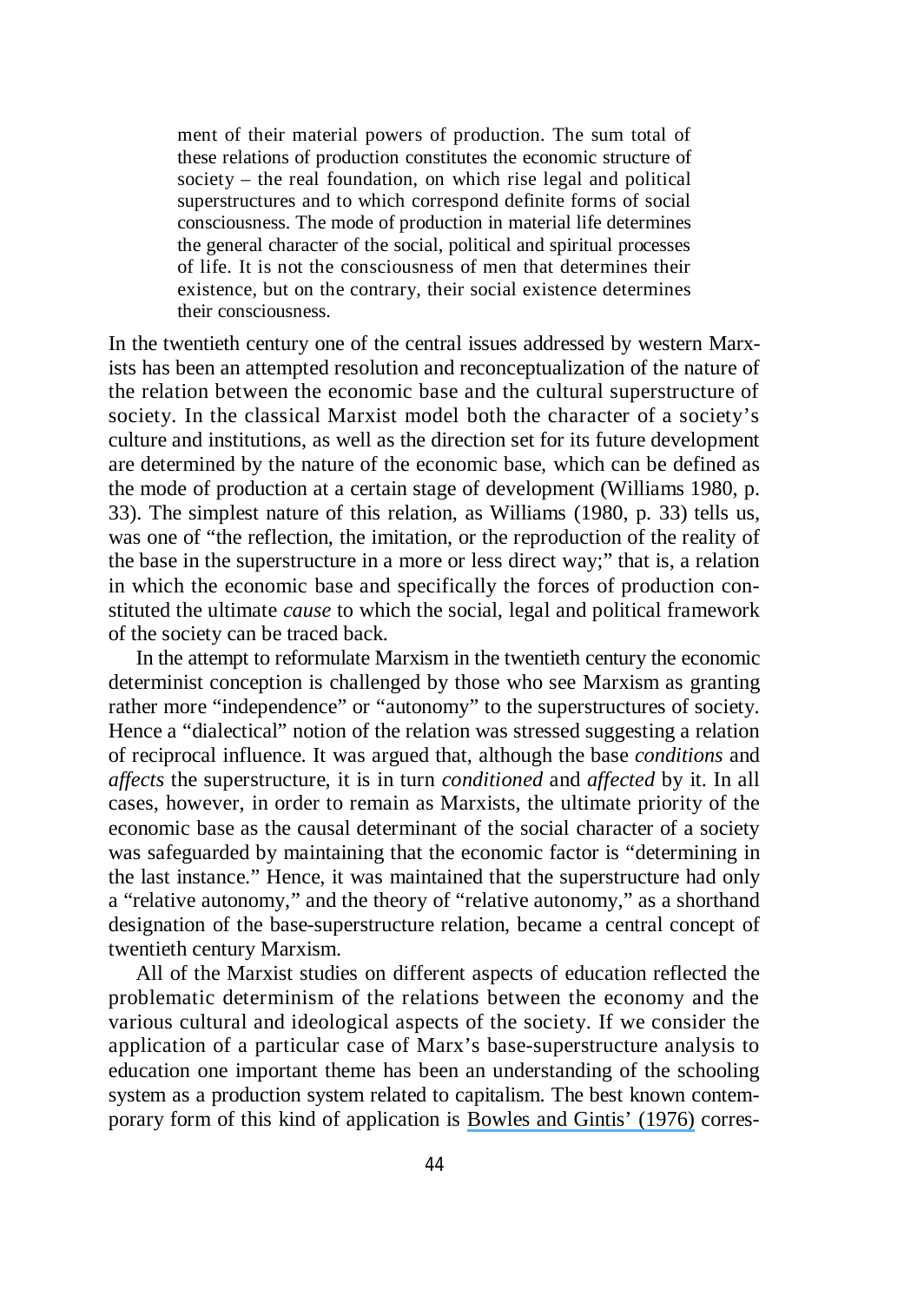pondence theory that hypothesizes a set of correspondences between work and education at all levels: a subservient workforce, an acceptance of hierarchy, and motivated by external rewards.<sup>5</sup> In their later work they explain their original position as:

> …schools prepare people for adult work rules, by socializing people to function well, and without complaint, in the hierarchical structure of the modern corporation. Schools accomplish this by what we called the *correspondence principle*, namely, by structuring social interactions and individual rewards to replicate the environment of the workplace (Bowles & Gintis 2001, p. 1).

In this later work they endorse the correspondence principle as more or less correct although they also mention shortcomings of the original work. Criticisms of structural over-determination of the lives of working class kids has been explored by Paul Willis (1977) in *Learning to Labour* and by many others at the Centre for Contemporary Cultural Studies at the University of Birmingham who demonstrate that working class kids choose to fail through the development of a counter-culture.

### **Foucault's Radical Political Economy**

Political economy has a much longer tradition than as used by Marx. The Greeks considered it as pertaining to the management of the household of the state, as did Jean Jacques Rousseau and Adam Smith.<sup>6</sup>

Foucault's sense of the concept must be seen in relation to his way of conceptualizing social structure as well as his opposition to Marxism. In one sense, his own conception can be viewed as a form of "new political economy."<sup>7</sup> Foucault opposed both the determinism of the base-superstructure model as well as the Hegelian monistic conception of society and the Hegelian/ Darwinian conception of progressive evolution of history through the unfolding of the dialectic to the communist utopia. Rather than seek to explain all phenomena in relation to a single centre, Foucault is interested rather to advance a polymorphous conception of determination in order to reveal the play of dependencies in the social and historical process. Hence, in opposition to the themes of totalizing history as found in Hegel, Foucault (1978, p. 10) substitutes what he calls a "differentiated analysis:"

> Nothing, you see, is more foreign to me than the quest for a sovereign, unique and constraining form. I do not seek to detect, starting from diverse signs, the unitary spirit of an epoch, the general form of its consciousness: something like a Weltanschauung….I have studied, one after another, ensembles of discourse; I have characterized them; I have defined the play of rules, of transformations, of thresholds, of remanences. I have established and I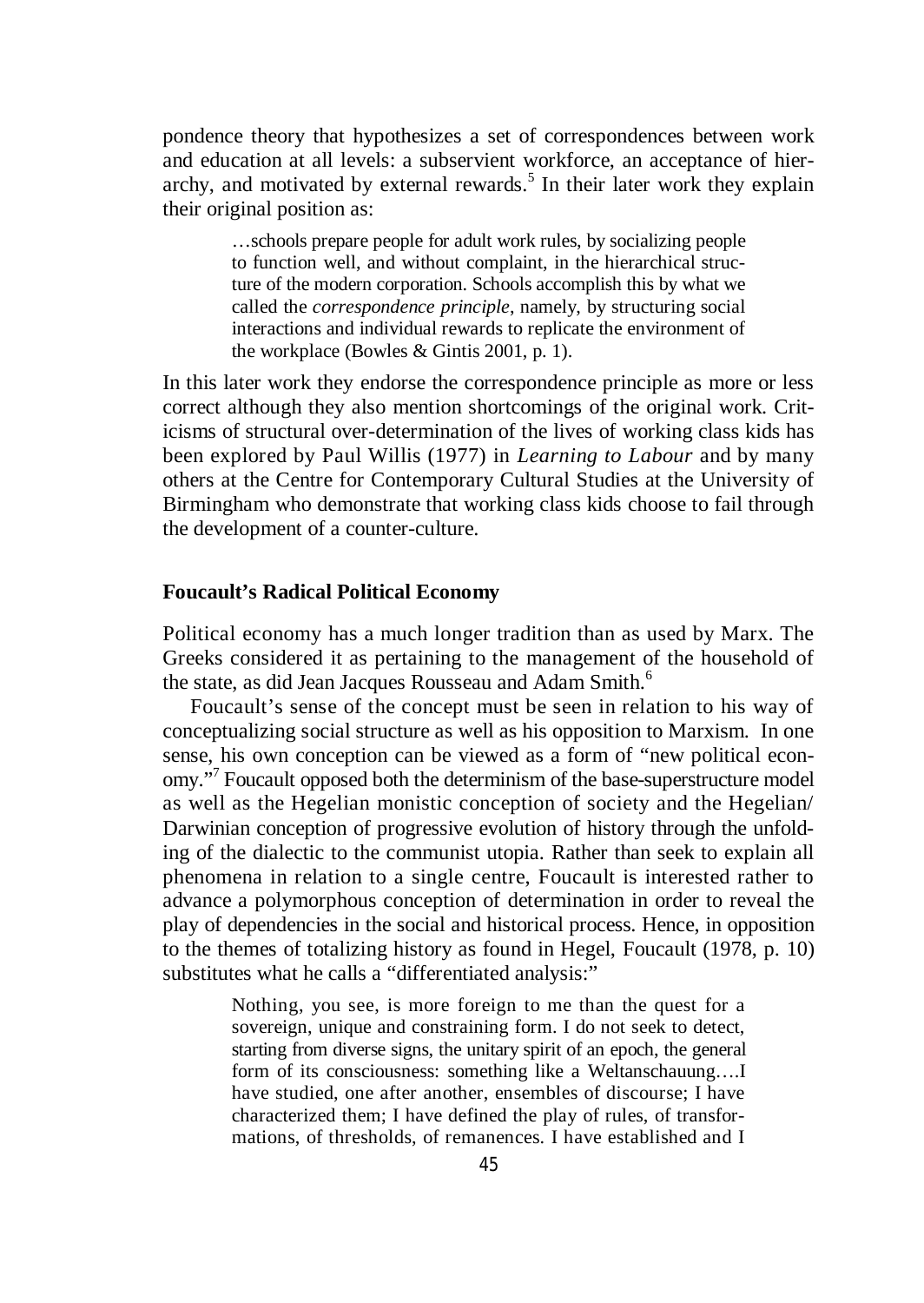have described their clusters of relations. Whenever I have deemed it necessary I have allowed systems to proliferate.

In advocating pluralism in place of monism, Foucault believed Marxism to reflect theoretical rules inherited from its time of origins. As he says (2001a, p. 269):

> Marx's economic discourse comes under the rules of formation of the scientific discourses that were peculiar to the nineteenth century…Marxist economics – through its basic concepts and the general rules of its discourse – belongs to a type of discursive formation that was defined around the time of Ricardo.

A central element of Foucault's critique of Marxism relates to the notion of "totalization." Essentially, for Foucault, Marxism was not just a "deterministic" but a "deductivistic" approach. That is, it directs attention not just to the primacy of the economy but it seeks to explain the parts of a culture as explicable and decodable parts of the whole totality or system represented as a closed system. Marxism, claims Foucault, seeks to ascertain "the principle of cohesion or the code that unlocks the system explaining the elements by deduction" (Thompson 1986, p. 106). This was the approach of Marx took from Hegel, which seeks to analyze history and society in terms of "totality," where the parts are an "expression" of the whole – hence the notion of an "expressive totality."

The dissociation between Marxism, and Foucault's own position became more apparent after Foucault's turn to genealogy and Nietzsche at the close of the 1960s. With his growing interest in genealogy, Foucault became more concerned with power and history, and the historical constitution of knowledge. In this process, there was however, no integrative principle or essence, and history was not periodized according to economic stages. If the genealogist studies history "he finds that there is 'something altogether different' behind things: not a timeless and essential secret, but the secret that they have no essence or that their essence was fabricated in a piecemeal fashion from alien forms" (Foucault 1977, p. 142)

Foucault's objection to elements of Marxism explicitly reflects his Nietzschean heritage and his belief that certain aspects of Marxism distorted the liberatory potential of the discourse.

> The interest in Nietzsche and Bataille was not a way of distancing ourselves from Marxism or communism – it was the only path towards what we expected from communism (Foucault 2001, p. 249).

It was in terms of the philosophy of difference and Nietzsche's conception of multiplicities through a rejection of Platonic hierarchies that Foucault enunciates a theory of discursive formations and rejects Marxist and Hegelian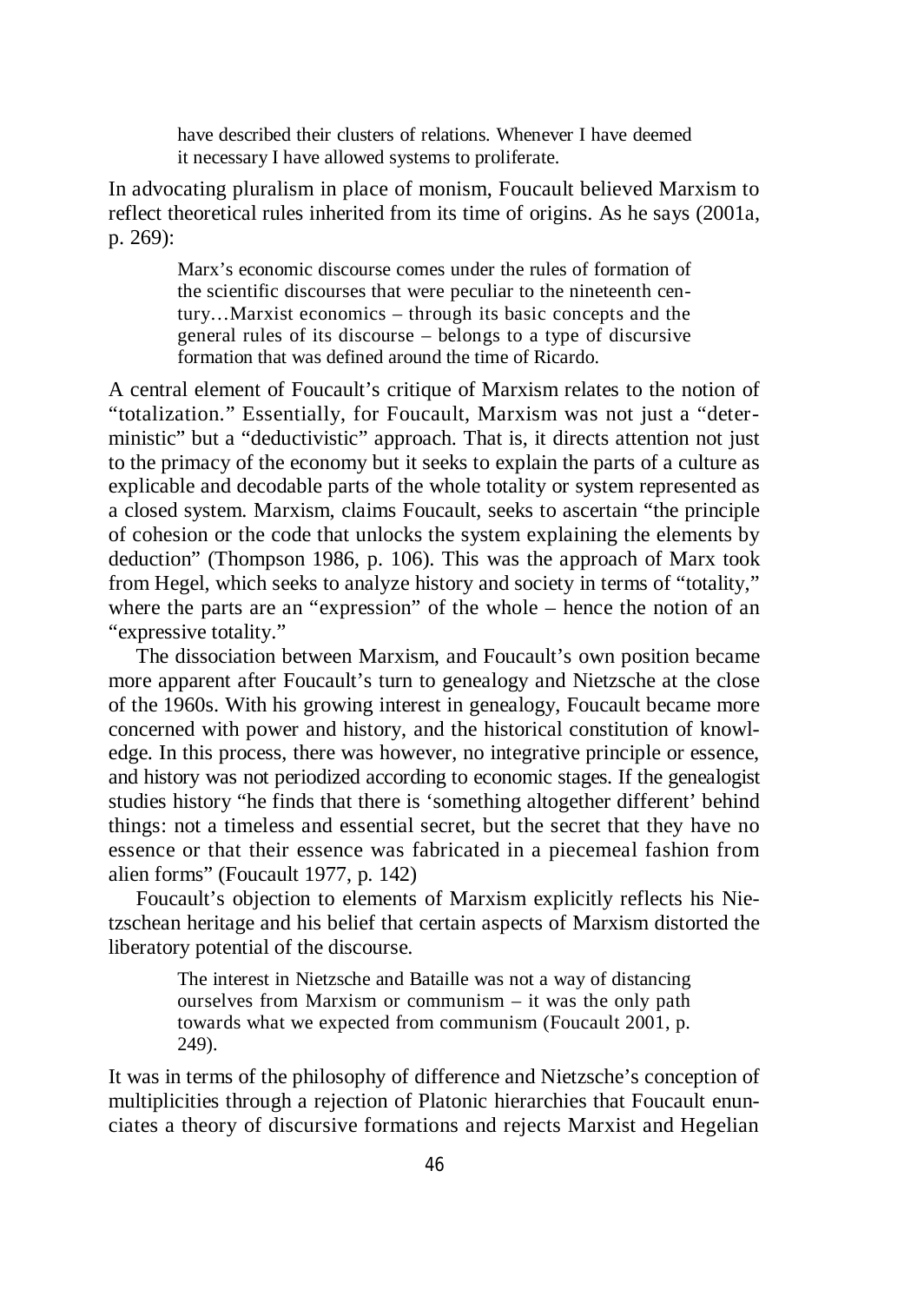conceptions of history. The utilization of Nietzsche signaled a rupture from Marxism in relation to a series of inter-related conceptual, theoretical and methodological precepts, including power, knowledge and truth, the subject, and the nature of historical change and determination.

Nietzsche focused on power in an altogether different way to Marx. In "Prison Talk," Foucault (1980a, p. 47) states:

> It was Nietzsche who specified the power relation as the general focus, shall we say, of philosophical discourse – whereas for Marx it was the productive relation. Nietzsche is the philosopher of power, a philosopher who managed to think of power without having to confine himself within a political theory in order to do so.

Power, for Nietzsche, was conceived as a relation of forces within an analytics of power/knowledge/truth, which became important for Foucault to understand in the later 1960s after the publication of *The Archaeology of Knowledge* and his growing friendship with the Parisian Nietzschean Gilles Deleuze. Foucault accredits Nietzsche as the source of his interest in the question of truth and its relation to power. As he states, in "Truth and Power" (Foucault, 1980, p. 133), "The political question…is not, error, illusion, alienated consciousness or ideology, it is truth itself. Hence, the importance of Nietzsche." Nietzsche's importance to Foucault can be seen as "correcting" the Marxism developed after Marx, especially in relation to the linkage between power-knowledge-truth, and the functioning of knowledge as an instrument of power. As Alan Schrift (1995, p. 40) notes, Nietzsche's influence drew attention away from "substances, subjects and things, and focused attention instead on the *relations between* these substantives." In a related way, Foucault "draws our attention away from the substantive notion of power and directs our attention instead to the multifarious ways that power operates through the social order" (1995, p. 40). For Nietzsche, such relations were relations of forces. Foucault thus focused on new relations as the relations of forces that existed and interacted within social systems as social practices. These were forces of repression and production that characterized the disciplinary society; forces that enable and block; subjugate and realize, and normalize and resist. In this model, power is not a thing, but a process, a becoming.

Foucault rejects Marxist models of a determining economic base and a determined superstructure as well as refinements based on conceptions of totality by Marx's twentieth century successors. Foucault is not interested in accounting for the practices of the social structure solely in terms of a model of economic determination. Although, like Althusser, he utilizes a model of complex and multiple causation and determination within the social structure, the specific elements and mechanisms of such processes, as elaborated by Foucault, differ in important, indeed crucial, respects. In Foucault's concep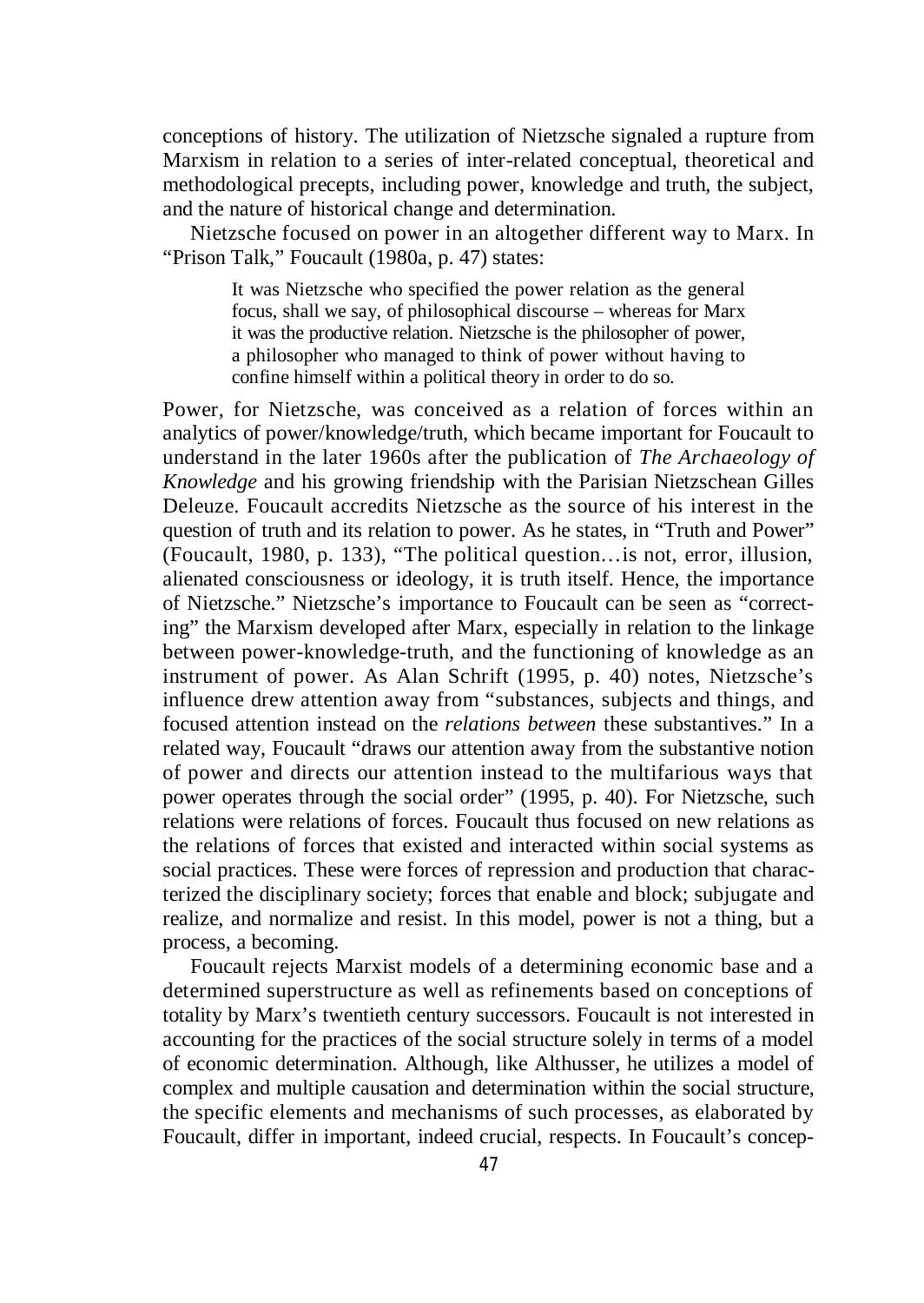tion of social structure, explaining the relations between discursive formations and non-discursive domains (institutions, political events, economic practices and processes) is recognized as the ultimate objective. As he formulates it in *The Archaeology of Knowledge* (1972), for archaeology, in comparison to Marxism:

> The *rapprochements* are not intended to uncover great cultural continuities, nor to isolate mechanisms of causality . . . nor does it seek to rediscover what is expressed in them . . . it tries to determine how the rules of formation that govern it . . . may be linked to non-discursive systems: it seeks to define specific forms of articulation (Foucault, 1972, p. 162).

Unlike Marxists, he sees no one set of factors as necessarily directing human destiny. Rather, the forms of articulation and determination may differ in relation to the relative importance of different non-discursive (material) factors in terms of both place and time. In the shift from a purely archaeological to a genealogical mode of enquiry, Foucault's concern with the relation between discursive and non-discursive domains is given a more historical and dynamic formulation, although, the concern with synchronic analysis is not abandoned. Throughout, however, as Mark Poster (1984, pp. 39–40) explains, Foucault's central aim is to provide a version of critical theory in which the economic base is not the totalizing centre of the social formation, whereby Hegel's evolutionary model of history is replaced by Nietzsche's concept of genealogy, and where causes and connections to an imputed centre or foundation are rejected in favor of exposing the contingency and transitory nature of existing social practices. In Poster's (1984, pp. 39–40) view, this presents us with a crucial decision. In comparing Foucault and Althusser, he maintains that "the theoretical choice offered by these two theorists is dramatic and urgent. In my opinion Foucault's position in the present context is more valuable as an interpretative strategy. . . Foucault's position opens up critical theory more than Althusser's both to the changing social formation and to the social locations where contestation actually occurs." While having a generally historicized view of the nature and development of knowledge, Foucault rejects the possibility of any "absolute" or "transcendental" conception of truth "outside of history" as well as of any conception of "objective" or "necessary" interests which could provide a necessary "Archimedean point" to ground either knowledge, morality or politics. Read in this way, historical materialism does not prioritize the economy in any necessary or universal sense, but is about the systematic character of society and how it might change. It is about the processes of change internal to social systems. It holds that societies are to varying extents integrated systematically through their material practices and discursive coherences, and break down and change as the component elements of the system change.<sup>8</sup>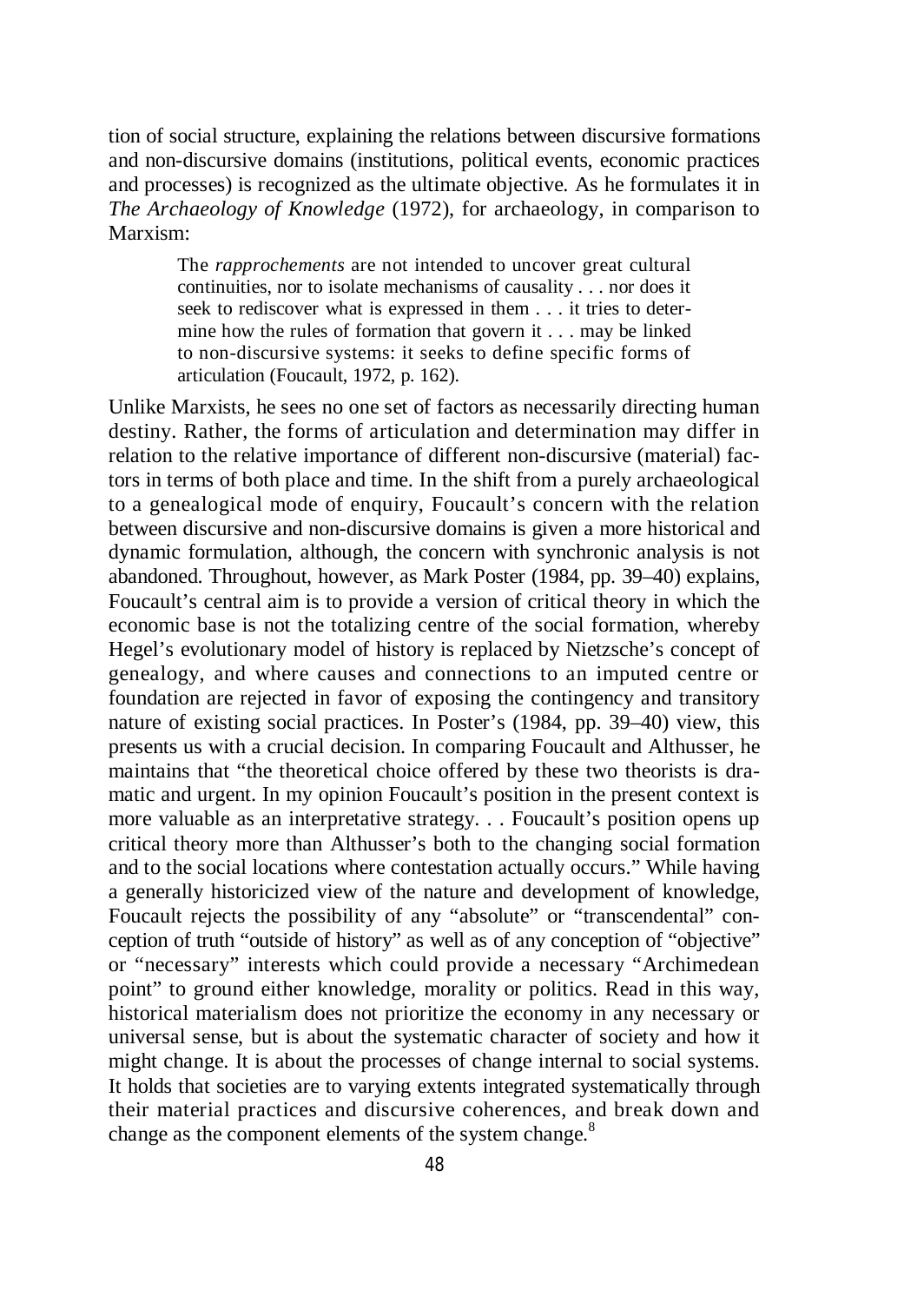#### **Governmentality Studies**

Based upon this general social ontology Foucault utilizes the notion of "governmentality" as the basis of his "new" conception of political economy. The working premise of governmentality studies is based on Foucault's insight and analysis of the modern regime of power in which power characteristically operates *internally* or subjectively in terms of a logic of "self-improvement" that demands the freedom of the individual. Governmentality is the key concept that links Foucault genealogy of the subject with his interest in political rationalities, i.e., between the government of the State and the government of the self, and in so doing "solves" the problem of agency (liberal political economy) versus structure (Marxist political economy).

Foucault's overriding interest was not in "knowledge as ideology," as Marxists would have it, where bourgeois knowledge, say, modern liberal economics was seen as false knowledge or bad science. Nor was he interested in "knowledge as theory" as classical liberalism has constructed disinterested knowledge, based on inherited distinctions from the Greeks, including Platonic epistemology and endorsed by the Kantian separation of schema/content that distinguishes the analytic enterprise. Rather Foucault examined *practices* of knowledge produced through the relations of power.<sup>9</sup> He examined how these practices, then, were used to augment and refine the efficacy and instrumentality of power in its exercise over both individuals and populations, and also in large measure helped to shape the constitution of subjectivity. Fundamental to his governmentality studies was the understanding that Western society professed to be based on principles of liberty and the Rule of Law and said to derive the legitimation of the State from political philosophies that elucidated these very principles. Yet as a matter of historical fact, Western society employed technologies of power that operated on forms of disciplinary order or were based on biopolitical techniques that bypassed the law and its freedoms altogether. As Colin Gordon (2001, p. xxvi) puts it so starkly: Foucault embraced Nietzsche as the thinker "who transforms Western philosophy by rejecting its founding disjunction of power and knowledge as myth." By this he means that the rationalities of Western politics, from the time of the Greeks, had incorporated techniques of power specific to Western practices of government, first, in the expert knowledges of the Greek tyrant and, second, in the concept of pastoral power that characterized ecclesiastical government.

It is in this vein that Foucault examines government as a practice and problematic that first emerges in the sixteenth century and is characterized by the insertion of economy into political practice. Foucault (2001, p. 201) explores the problem of government as it "explodes in the sixteenth century" after the collapse of feudalism and the establishment of new territorial States.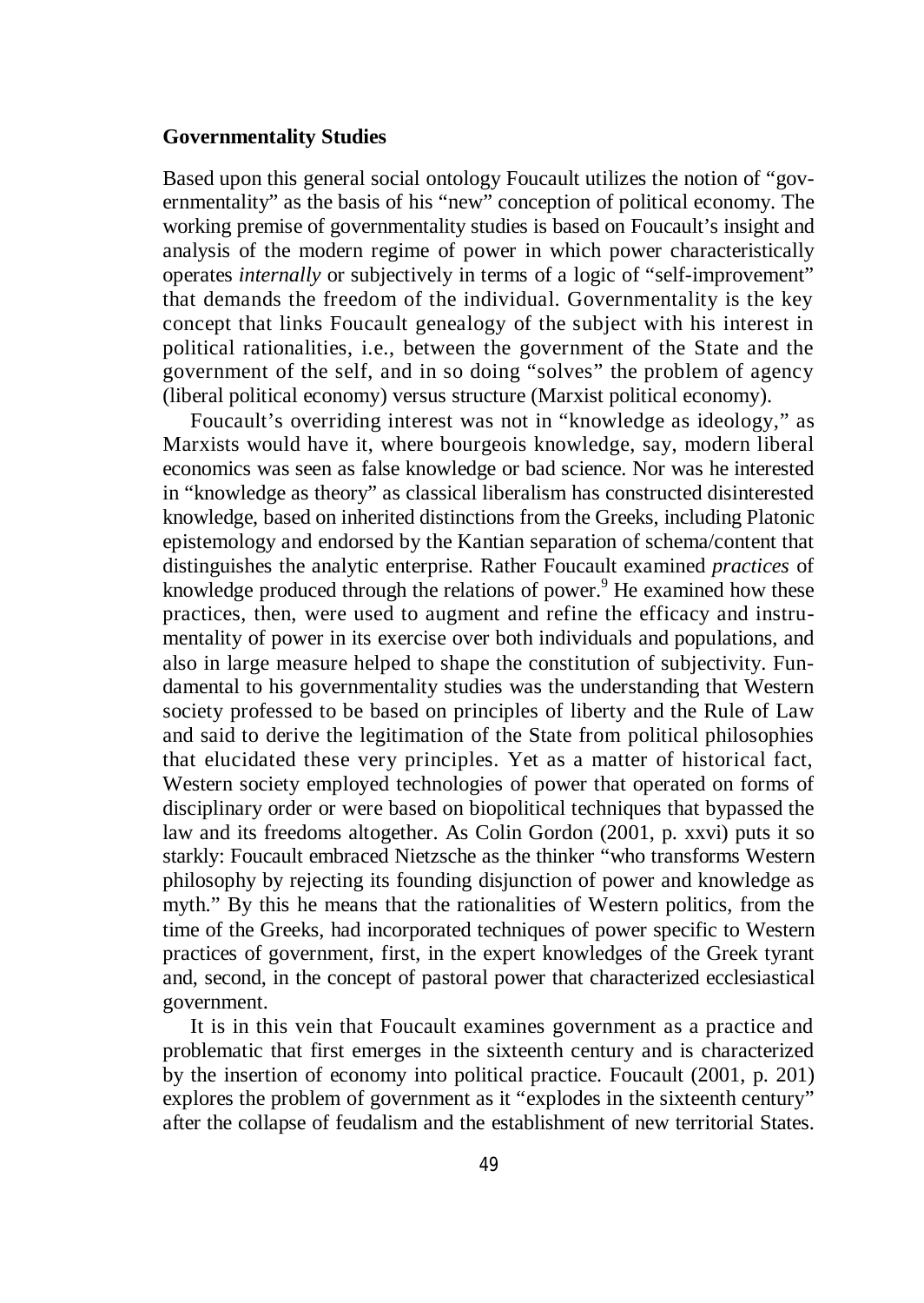Government emerges at this time as a general problem dispersed across quite different questions: Foucault mentions specifically the Stoic revival that focused on the government of oneself; the government of souls elaborated in Catholic and Protestant pastoral doctrine; the government of children and the problematic of pedagogy; and, last but not least, the government of the State by the prince. Through the reception of Machiavelli's *The Prince* in the sixteenth century and its rediscovery in the nineteenth century, there emerges a literature that sought to replace the power of the prince with the art of government understood in terms of the government of the family, based on the central concept of "economy." The introduction of economy into political practice is for Foucault the essential issue in the establishment of the art of government. As he points out, the problem is still posed for Rousseau, in the  $mid-18<sup>th</sup>$  century, in the same terms – the government of the State is modeled on the management by the head of the family over his family, household and its assets.

It is in the late sixteenth century, then, that the art of government receives its first formulation as "reason of state" that emphasizes a specific rationality intrinsic to the nature of the state, based on principles no longer philosophical and transcendent, or theological and divine, but rather centered on the *problem of population*. This became a science of government conceived of outside the juridical framework of sovereignty characteristic of the feudal territory and firmly focused on the problem of population based on the modern concept which enabled "the creation of new orders of knowledge, new objects of intervention, new forms of subjectivity and … new state forms" (Curtis, 2002, p. 2). It is this political-statistical concept of population that provided the means by which the government of the state came to involve individualization and totalization, and, thus, married Christian pastoral care with sovereign political authority. The new rationality of "reason of state" focused on the couplet *population-wealth* as an object of rule, providing conditions for the emergence of political economy as a form of analysis. Foucault investigated the techniques of police science and a new bio-politics,

> which tends to treat the 'population' as a mass of living and coexisting beings, which evidence biological traits and particular kinds of pathologies and which, in consequence, give rise to specific knowledges and techniques (Foucault 1989, p. 106, cited in Curtis, 2002).

As [Foucault \(2001\)](https://www.researchgate.net/publication/291216928_A_preface_to_transgression?el=1_x_8&enrichId=rgreq-5c0861254901ea5db99325379f694d5d-XXX&enrichSource=Y292ZXJQYWdlOzI4MzEzMjYzNTtBUzozNTA3ODY2Nzc2OTAzNjhAMTQ2MDY0NTQ2OTc3NQ==) comments in "The Political Technology of Individuals," the "rise and development of our modern political rationality" as "reason of state," that is, as a specific rationality intrinsic to the state, is formulated through "a new relation between politics as a practice and as knowledge" (p. 407), involving specific political knowledge or "political arithmetic" (statistics); "new relationships between politics and history," such that political knowl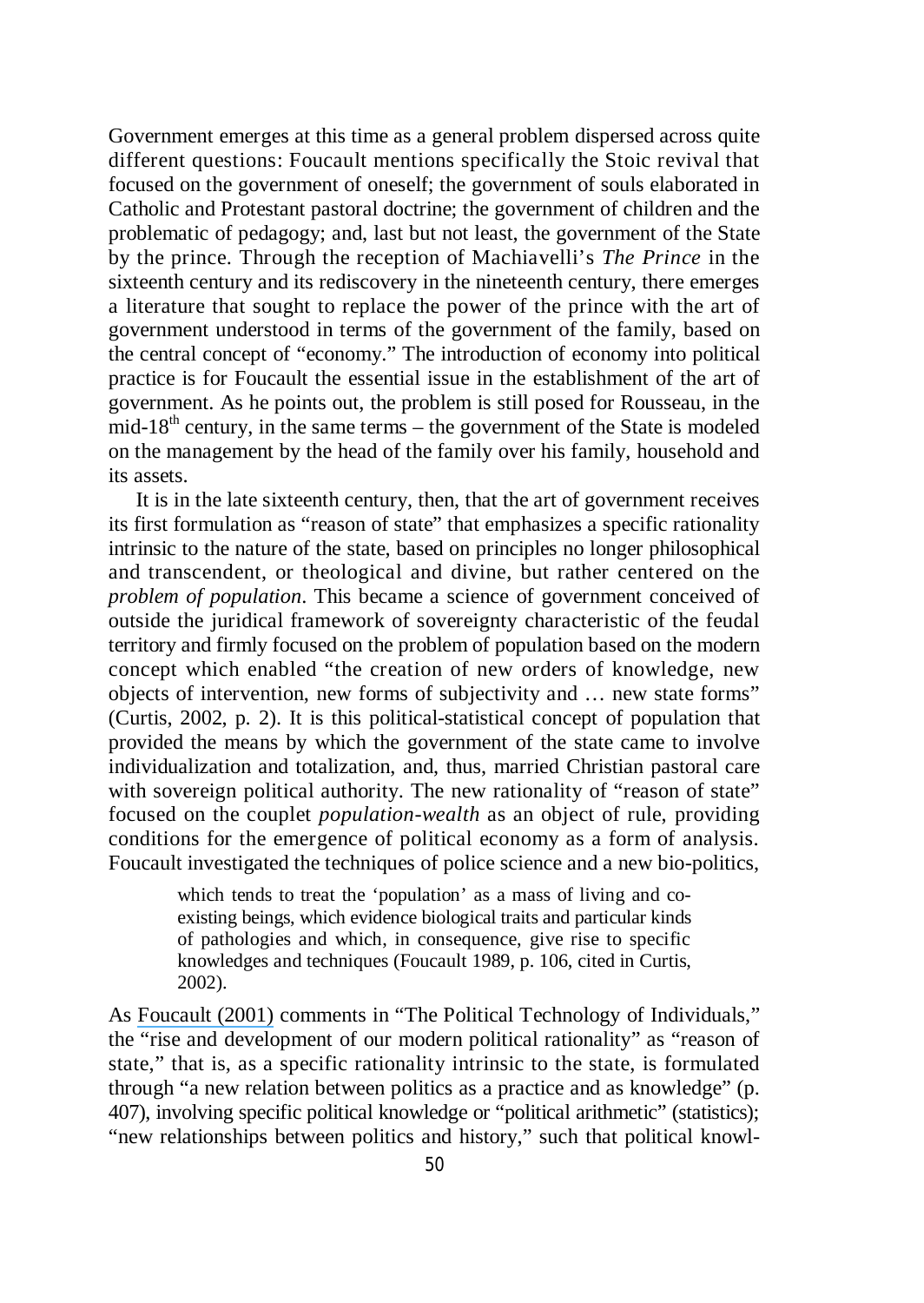edge helped to strengthen the state and at the same time ushered in an era of politics based on "an irreducible multiplicity of states struggling and competing in a limited history" (p. 409); and, finally, a new relationship between the individual and the state, where "the individual becomes pertinent for the state insofar as he can do something for the strength of the state" (p. 409). In analyzing the works of von Justi, Foucault infers that the true object of the police becomes, at the end of the eighteenth century, the population; or, in other words, the state has essentially to take care of men as a population. It wields its power over living beings, and its politics, therefore has to be a biopolitics (p. 416).

Foucault's lectures on governmentality were first delivered in a course he gave at the Collège de France, entitled *Sécurité, Territoire, Population*, during the 1977–78 academic year. While the essays "Governmentality" and "Questions of Method" were published in 1978 and 1980, respectively, and translated into English in the collection *The Foucault Effect: Studies in Governmentality* ([Burchell et al., 1991](https://www.researchgate.net/publication/37691883_The_Foucault_Effect_Studies_in_Governmentality?el=1_x_8&enrichId=rgreq-5c0861254901ea5db99325379f694d5d-XXX&enrichSource=Y292ZXJQYWdlOzI4MzEzMjYzNTtBUzozNTA3ODY2Nzc2OTAzNjhAMTQ2MDY0NTQ2OTc3NQ==)), it is only very recently that the course itself has been transcribed from original tapes and published for the first time (Foucault, 2004a), along with the sequel *Naissance de la biopolitique: Cours au Collège de France, 1978*–*1979* (Foucault, 2004b).<sup>10</sup> The governmentality literature in English, roughly speaking, dates from the 1991 collection and has now grown quite substantially (see, for example, Miller and Rose, 1990; [Barry et al., 1996;](https://www.researchgate.net/publication/37691410_Foucault_and_Political_Reason_Liberalism_Neo-Liberalism_and_Rationalities_of_Government?el=1_x_8&enrichId=rgreq-5c0861254901ea5db99325379f694d5d-XXX&enrichSource=Y292ZXJQYWdlOzI4MzEzMjYzNTtBUzozNTA3ODY2Nzc2OTAzNjhAMTQ2MDY0NTQ2OTc3NQ==) [Dean, 1999;](https://www.researchgate.net/publication/280802922_Governmentality_Power_and_Rule_in_Modern_Society?el=1_x_8&enrichId=rgreq-5c0861254901ea5db99325379f694d5d-XXX&enrichSource=Y292ZXJQYWdlOzI4MzEzMjYzNTtBUzozNTA3ODY2Nzc2OTAzNjhAMTQ2MDY0NTQ2OTc3NQ==) Rose, 1999).<sup>11</sup> As a number of scholars have pointed out Foucault relied on a group of researchers to help him in his endeavors: François Ewald, Pasquale Pasquino, Daniel Defert, Giovanna Procacci, Jacques Donzelot, on governmentality; François Ewald, Catherine Mevel, Éliane Allo, Nathanie Coppinger and Pasquale Pasquino, François Delaporte and Anne-Marie Moulin, on the birth of biopolitics. These researchers working with Foucault in the late 1970s constitute the first generation of governmentality studies scholars and many have gone on to publish significant works too numerous to list here. In the field of education as yet not a great deal has focused specifically on governmentality.<sup>12</sup>

Gordon (2001, p. xxiii) indicates three shifts that took place in Foucault's thinking: a shift from a focus on "specialized practices and knowledges of the individual person" "to the exercise of political sovereignty exercised by the state over an entire population;" the study of government as a *practice* informed and enabled by a specific rationality or succession of different rationalities; and, the understanding that liberalism, by contrast with socialism, possessed a distinctive concept and rationale for the activity of governing. Liberalism and neoliberalism, then, for Foucault represented distinctive innovations in the history of governmental rationality. In his governmentality studies Foucault focused on the introduction of economy into the practice of politics and in a turn to the contemporary scene studied two examples: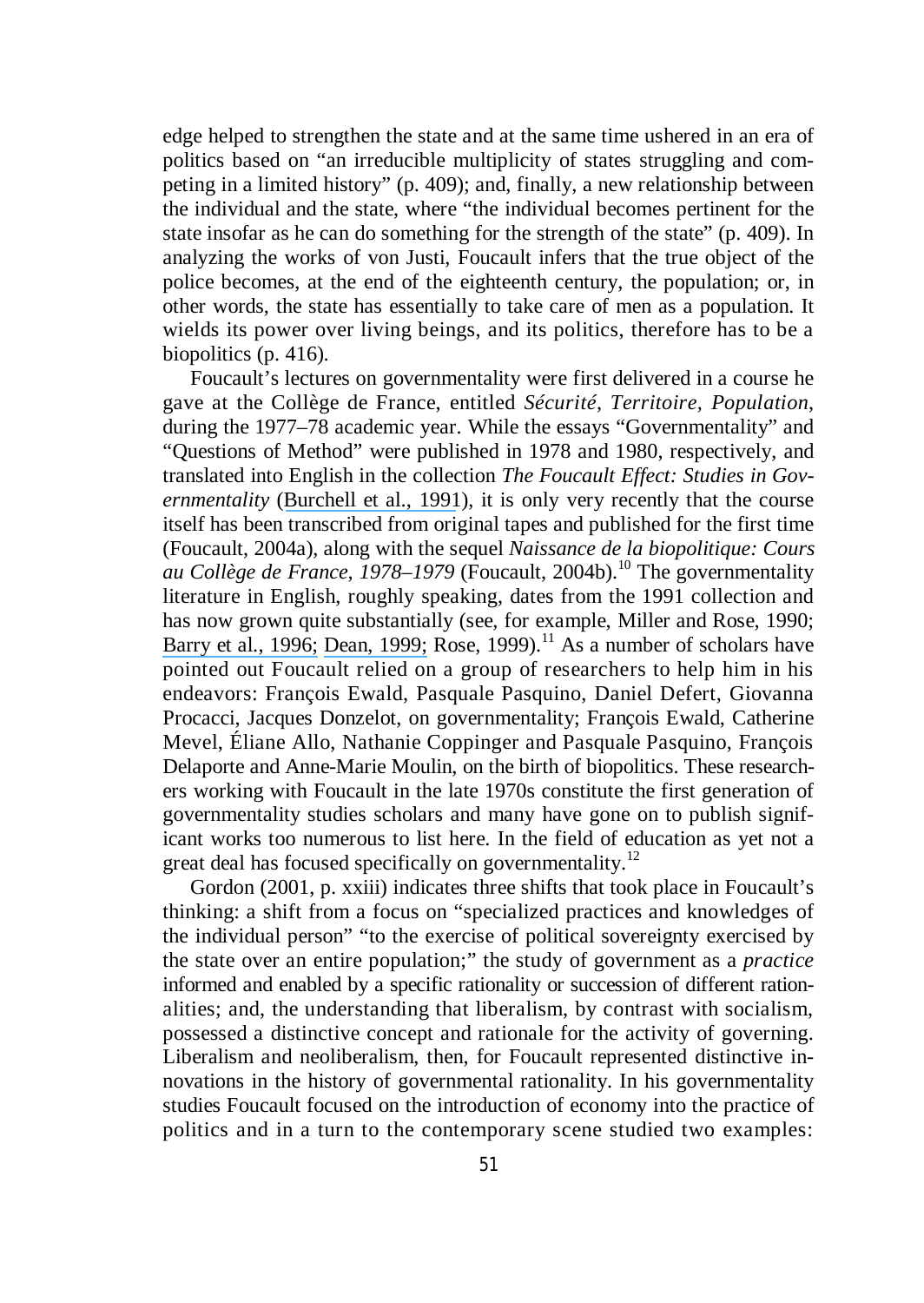German liberalism during the period 1948–62, with an emphasis on the Ordoliberalism of the Freiburg School, and American neoliberalism of the Chicago School. Foucault's critical reading of German neoliberalism and the emergence of the "social market" has significance not only for understanding the historical development of an economic constitution and formulation of "social policy" (and the role of education policy within it), but also the development of the European social model, more generally, and the continued relevance for Third Way politics of the "social market economy."

#### **Neoliberalism and the Birth of Biopolitics**

*Naissance de la biopolitique* (Foucault, 2004b) consists of thirteen lectures delivered by Foucault at the Collège de France (10 January–4<sup>th</sup> April, 1979). It is helpful to see this course in the series of thirteen courses he gave from 1970 to 1984. The first five courses reflected his early work on knowledge in the human sciences, concerning punishment, penal and psychiatric institutions: "La Volonté de savoir" (1970–71), "Théories et Institutions pénales" (1971– 72), "La Société punitive" (1972–73), "Le Pouvoir psychiatrique" (1973–74), "Les Anormaux" (1974–75). The remaining eight courses focused squarely on governmentality studies, with a clear emphasis also on the problematic (and hermeneutics) of the subject and the relation between subjectivity and truth: "It faut défender la société" (1975–76), "Securité, Territoire, Population" (1977–78), "Naissance de la biopolitique" (1978–79), "Du gouvernement des vivants" (1979–80), "Subjectivité et Vérité" (1980–81), "L'Herméneutique du subjet" (1981–82), "Le Gouvernement de soi et des autres" (1982–83), "Le Gouvernement de soi et des autres: le courage de la verite" (1983–84). Even from this list of courses is become readily apparent that the question of government concerns Foucault for the last decade of his life and that for his governmentality studies, politics were inseparable in its modern forms both from biology – biopower and the government of the living – and truth and subjectivity. It is important to note that these same concerns in one form or another enter into Foucault's formulations in *Naissance de la biopolitique.*<sup>13</sup>

The *Ordoliberalen*<sup>14</sup> comprised a group of jurists and economists in the years 1928–1930 who published in the yearbook *Ordo*. Amongst their numbers were included William Röpke, Walter Eucken, Franz Böhm, Alexander Rüstow, Alfred Müller-Armack and others. Preaching the slogan that "inequality is equal for all" they devised a social market economy influencing the shaping of West German economic policy as it developed after the war. Foucault refers to these *Ordoliberalen* as the "Freiberg School" who had some affinities (of time and place) with the Frankfurt School but were of a very different political persuasion. While they held that Nazism was a consequence of the absence of liberalism, they did not see liberalism as a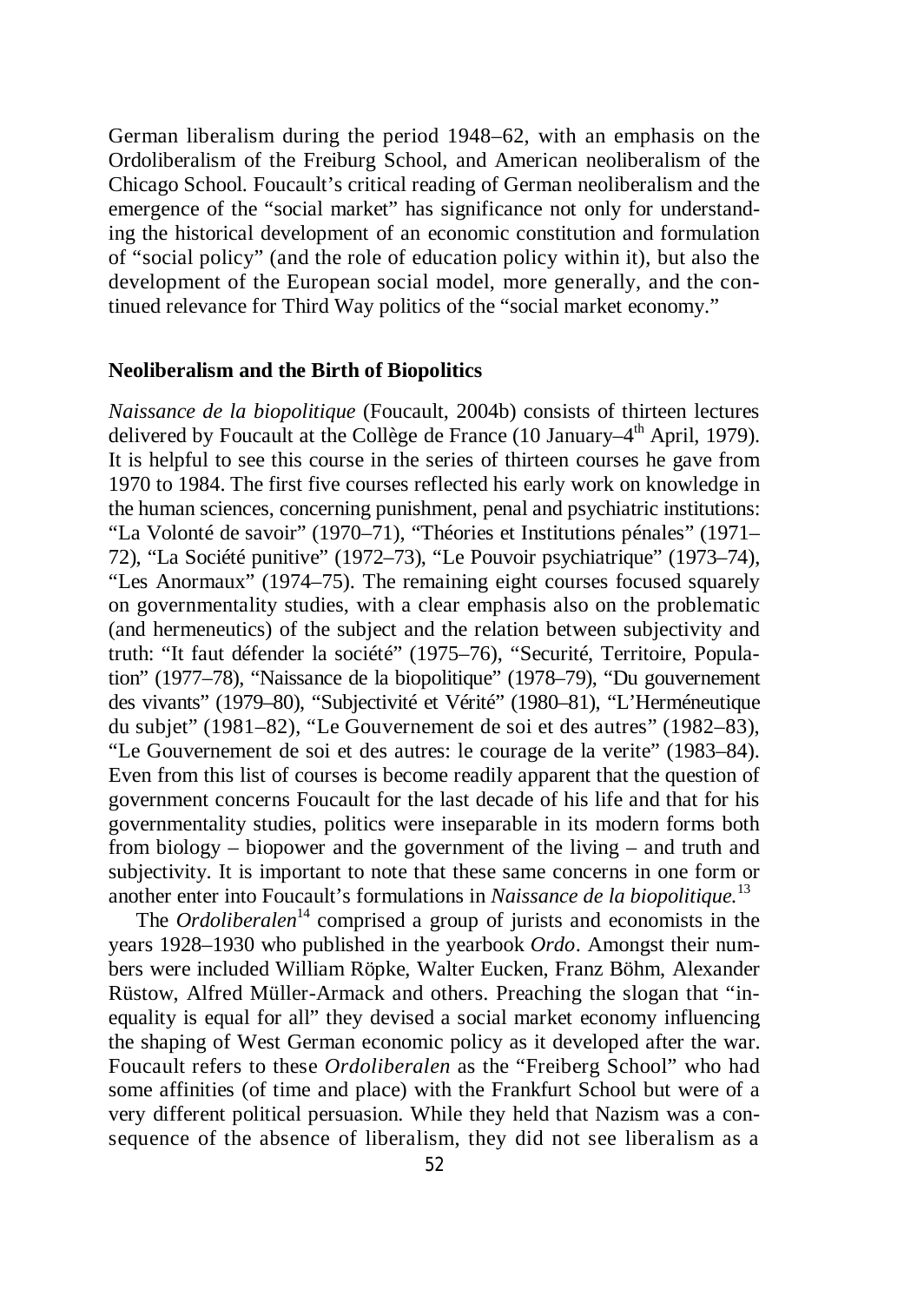doctrine based upon the natural freedom of the individual that will develop by itself of its own volition. In fact, for the "Freiberg School" the market economy was not an autonomous, or naturally self-regulating entity at all. As a consequence, their conception of the market and of the role of competition, says Foucault, is radically anti-naturalistic. Rather than the market being a natural arena which the state must refrain from interfering with, it is rather constituted and kept going by the state's political machine. Similarly, competition is not a natural fact which emerges spontaneously from human social intercourse, as a result of human nature, but must be engineered by the state.

As a consequence of this, the traditional distinction between a sphere of natural liberty and a sphere of government intervention no longer holds, for the market order and competition are engineered by the practices of government. Both the state and the market are on this conception artificial and both presuppose each other. In Foucault's view such a conception means that the principle of laissez-faire, which can be traced back to a distinction between culture (the artificial state) and nature (the self-regulating market), no longer holds. For the *Ordoliberalen*, the history of capitalism is an institutional, non-natural, history. Capitalism is a particular contingent apparatus by which economic processes and institutional frameworks are articulated. Not only is there no "logic of capital" in this model, but the *Ordoliberalen* held that the dysfunctions of capitalism could only be corrected by political-institutional interventions which they saw as contingent historical phenomena. What this means, says Foucault, is that the *Ordoliberalen* support the active creation of the social conditions for an effective competitive market order. Education thus becomes pivotal in this constructivism. Not only must government block and prevent anti-competitive practices, but it must fine-tune and actively promote competition in both the economy and in areas where the market mechanism is traditionally least prone to operate. One policy to this effect was to "universalize the entrepreneurial form" (Lemke, 2001, p. 195) through the promotion of an enterprise culture, premised, as Foucault put it in a lecture given on  $14<sup>th</sup>$  February 1979, on "equal inequality for all" (Lemke, 2001, p. 195). The goal here was to increase competitive forms throughout society so that social and work relations in general assume the market form i.e., exhibit competition, obey laws of supply and demand. In the writings of Rüstow, this was called "vital policy" ("*Vitalpolitik*") which described policies geared to reconstructing the moral and cultural order to promote and reward entrepreneurial behavior, opposing bureaucratic initiatives which stifle the market mechanism. To achieve such goals, the *Ordoliberalen* also advocated the redefining of law and of juridical institutions so that they could function to correct the market mechanism and discipline non-entrepreneurial behavior within an institutional structure in accordance with, and supported by, the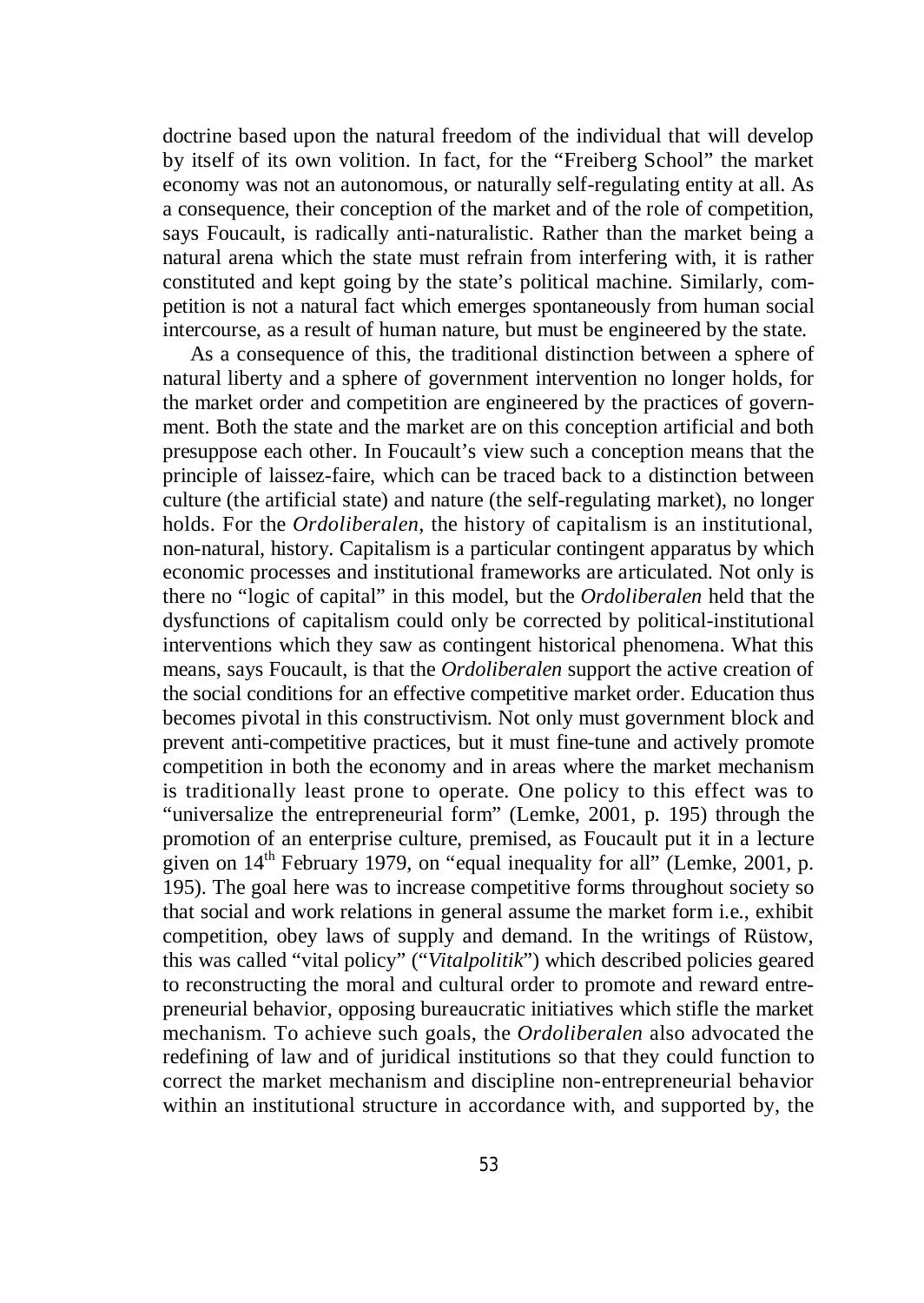law. In this sense, the *Ordoliberalen* were not simply anti-naturalist, but constructivist.

In his analysis of neoliberalism, Foucault also directs his attention to the Chicago School of Human Capital theorists in America, focusing particularly on the works of Gary Becker. These neoliberals also opposed state interventionism when it was bureaucratic and supported it when it fostered and protected economic liberty. For Human Capital theorists the concern was the uncontrolled growth of the bureaucratic apparatus as a threat to the freedom of the individual. Foucault sees the major distinction between the German and US neoliberals existing in the fact that in the US neoliberalism was much less a political crusade as it was in Germany or France, for in the US the critique was centrally directed against state interventionism and aimed to challenge the growth of the state apparatus. In his lecture of March 28, 1979, Foucault discusses Hayek and von Mises (whom he labels as the "intermediaries of US neoliberalism"), Simons, Schultz, Stigler and Gary Becker, whom he says is the most radical exponent in the US. The US neoliberals saw the *Ordoliberalen* as representing the political as being above and outside the market but constantly intervening to correct its bureaucratic dislocations. From their viewpoint, they wanted to extend the market across into the social arena and political arenas, thus collapsing the distinction between the economic, social and political in what constitutes a marketization of the state.

As Foucault sees HCT, it is concerned with the problem of labor in economic theory. While classical political economy claimed that the production of goods depended upon real estate, capital, and labor, neo-liberals held that only real estate and capital are treated appropriately by the classical theory, and that labor needs greater illumination as an active, rather than as a passive, factor in production. In this sense neoliberals concurred with Marx that classical political economy had forgotten labor and thereby they misrepresent the process of production. In order to correct this deficiency, neoliberals theorize the role and importance of labor in terms of a model of human capital. In essence their theory starts with the human individual in terms of a classification of skills, knowledge and ability. Although, unlike other forms of capital, it cannot be separated from the individual who owns these resources, they nevertheless constitute resources which can be sold in a market. Becker distinguishes two central aspects to such human capital: (1) inborn, physical and genetic dispositions, and (2) education, nutrition, training and emotional health. In this model, each person is now an autonomous entrepreneur responsible ontologically for their own selves and their own progress and position. Individuals have full responsibility over their investment decisions and must aim to produce a surplus value. As Foucault puts it in his March 14, 1979 lecture, noting the educational implication, they are "entrepreneurs of themselves."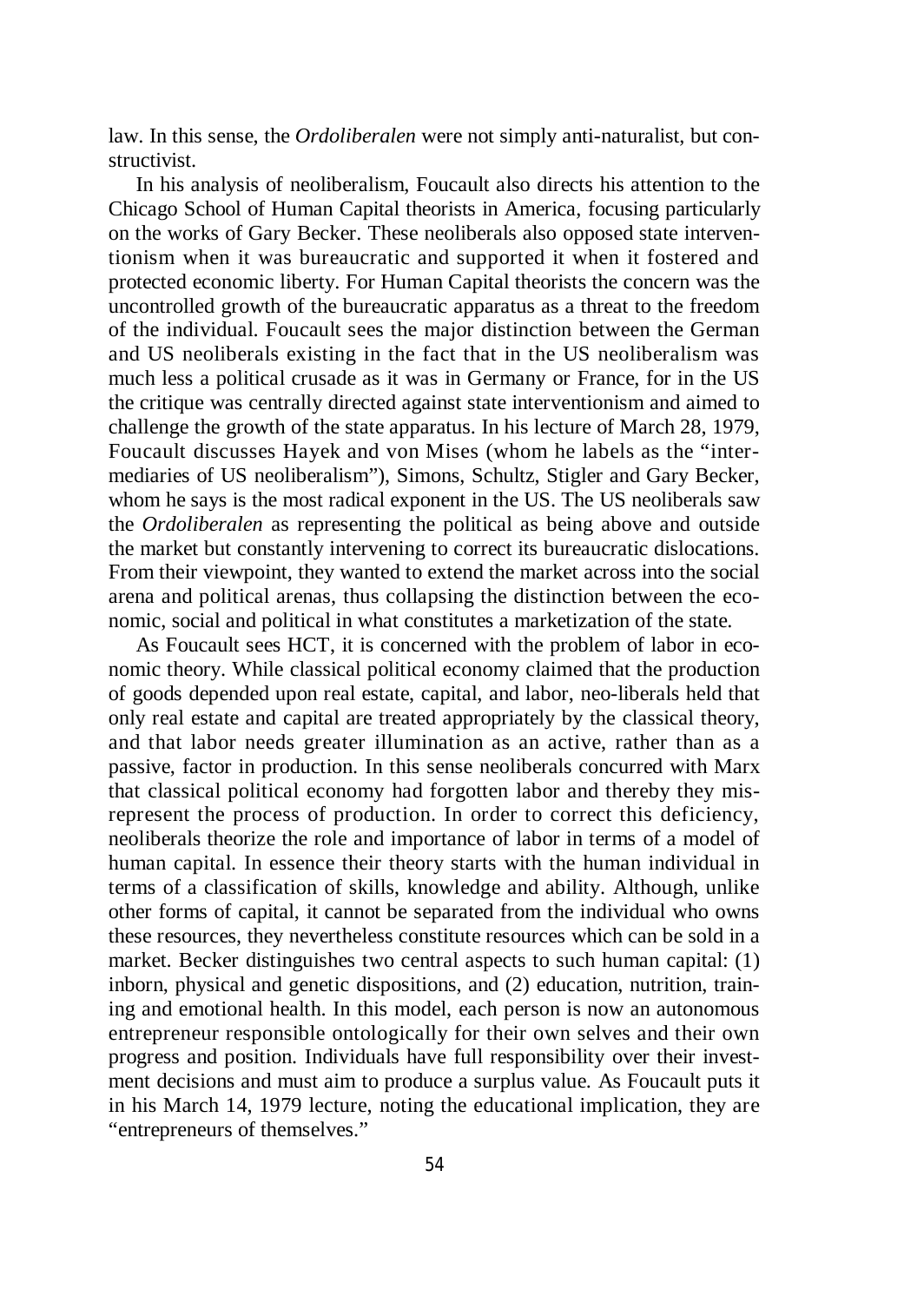Graham Burchell (1996, pp. 23–24) has noted the core distinction between classical and neoliberalism. Whereas for liberalism the basis of government conduct is in terms of "natural, private-interest-motivated conduct of free, market exchanging individuals," for neoliberalism "the rational principle for regulating and limiting governmental activity must be determined by reference to artificially arranged or contrived forms of free, entrepreneurial and competitive conduct of economic-rational individuals." This means that for neoliberal perspectives, the end goals of freedom, choice, consumer sovereignty, competition and individual initiative, as well as those of compliance and obedience, must be constructions of the state acting now in its positive role through the development of the techniques of auditing, accounting and management. It is these techniques, as Barry, Osborne and Rose (1996, p. 14) put it:

> [that] enable the marketplace for services to be established as 'autonomous' from central control. Neo-liberalism, in these terms, involves less a retreat from governmental 'intervention' than a reinscription of the techniques and forms of expertise required for the exercise of government.

Notwithstanding this rather crucial difference between the two forms of liberalism, the common element expresses a distinctive concern. For both classical liberalism as well as neoliberalism, what defines this concern is a common orientation concerning "the limits of government in relation to the market" (Burchell, 1996, p. 22).

In addition to a common priority concerning the scope of the market, both classical liberalism and neoliberalism share common views concerning the nature of the individual, as rational self-interested subjects. In this perspective the individual is presented as a rational optimizer and the best judge of his/her own interests and needs. Being rational was to follow a systematic program of action underpinned and structured according to rules. The rules were rendered coherent and permissible in relation to the "interests" of the individual.

In summary, then, central to neoliberals such as the *Ordoliberalen* and Public Choice theorists, the state actively constructs the market. Far from existing within a protected and limited space, market relations now extend to cover all forms of voluntary behavior amongst individuals. Rather than absenting itself from interfering in the private or market spheres of society, Foucauldian political economy points out that in the global economic era neoliberalism becomes a new authoritarian discourse of state management and control. Rather than being a form of political bureaucracy, which Weber (1921) saw as the supreme form of modernist rationality, neoliberalism constitutes a new and more advanced technology of control. It is both a substantive political doctrine of control and a self-driving technology of operations.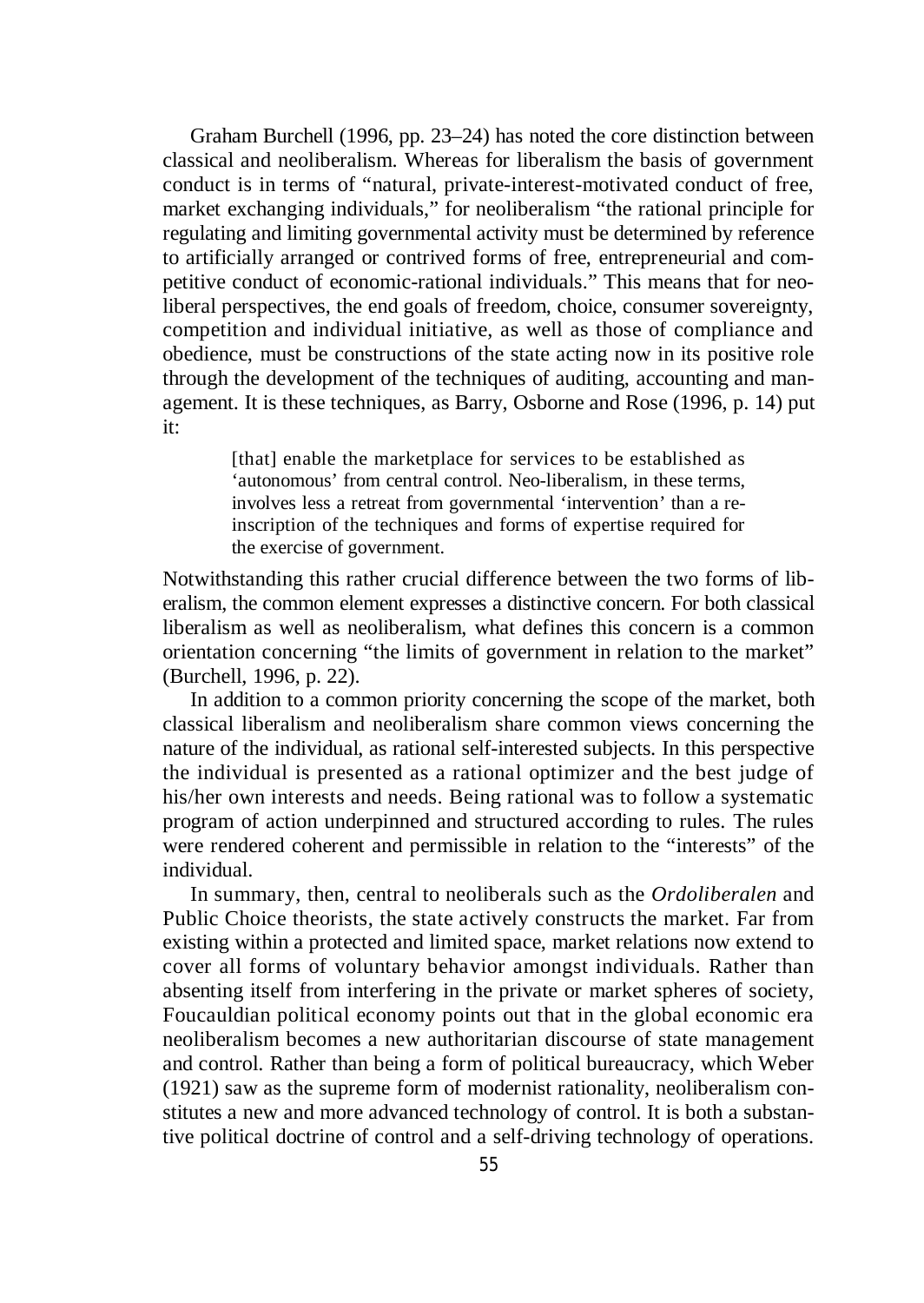It incorporates both more flexible and more devolved governmental steering mechanisms than does bureaucracy. If, for Weber, bureaucracy constituted large scale organization comprising a hierarchy of offices and lines of control, enabling efficiency, predictability, calculability and technical control, then neoliberalism, while incorporating these factors, goes beyond them to enable an extension of control in more devolved forms and in more flexible systems. This enables the function of control to be differentiated from the function of operations, or to use Osborne and Gaebler's (1992) metaphor, "steering" from "rowing." It points to a more effective means of social engineering and control than classical bureaucracy, scientific management, or the Fordist assembly line. Its overall rationale is to measure the costs of, and place a monetary or market value on, all forms of human activity in order to render it controllable. It extends the market mechanism from the economic to the political to the social. Market exchanges now encapsulate all forms of voluntary behavior amongst individuals.<sup>15</sup>

## **Towards a Possible Foucauldian Politics**

If Foucault is critical of neoliberalism as being a new form of superstructural sociology, in many ways highlighting a new operating model of capitalism in a global era, his model of political economy also supports, and has affinities to, a particular approach to economics and politics that can be represented to tie in closely with "regulation school" approaches developed by writers like Michel Aglietta, Hughes Bertrand, Robert Boyer, Alan Lipietz and Jacques Mistral. Aglietta has commented directly on Foucault's contribution in his conversations with Francois Dosse (1997, p. 291) where he describes Foucault's importance as being "because he raised questions about institutions and gave answers." Furthermore, as Dosse explains, Aglietta was especially influenced by Foucault's:

> concern for micropowers, his shift from the centre to the peripheral, his pluralization of a polymorphous power that corresponded to the regulationists' desire to reach intermediary institutional bodies. Moreover, Foucault had made it possible to take some distance from 'the fundamental conception of Marxism' and to understand that this smooth growth curve depended on a system of conciliation and a concentration of interests. Until then, the antagonoism between capitalists and workers was considered irreconciliable. (Dosse, 1997, p. 291)

The "regulationists" rendered structuralism dynamic and bought microstructures and human beings back into the orbit of the analysis. As well as incorporating much from the tradition of Marxism, they were also influenced by Keynesian economics through the consideration of real demand, and by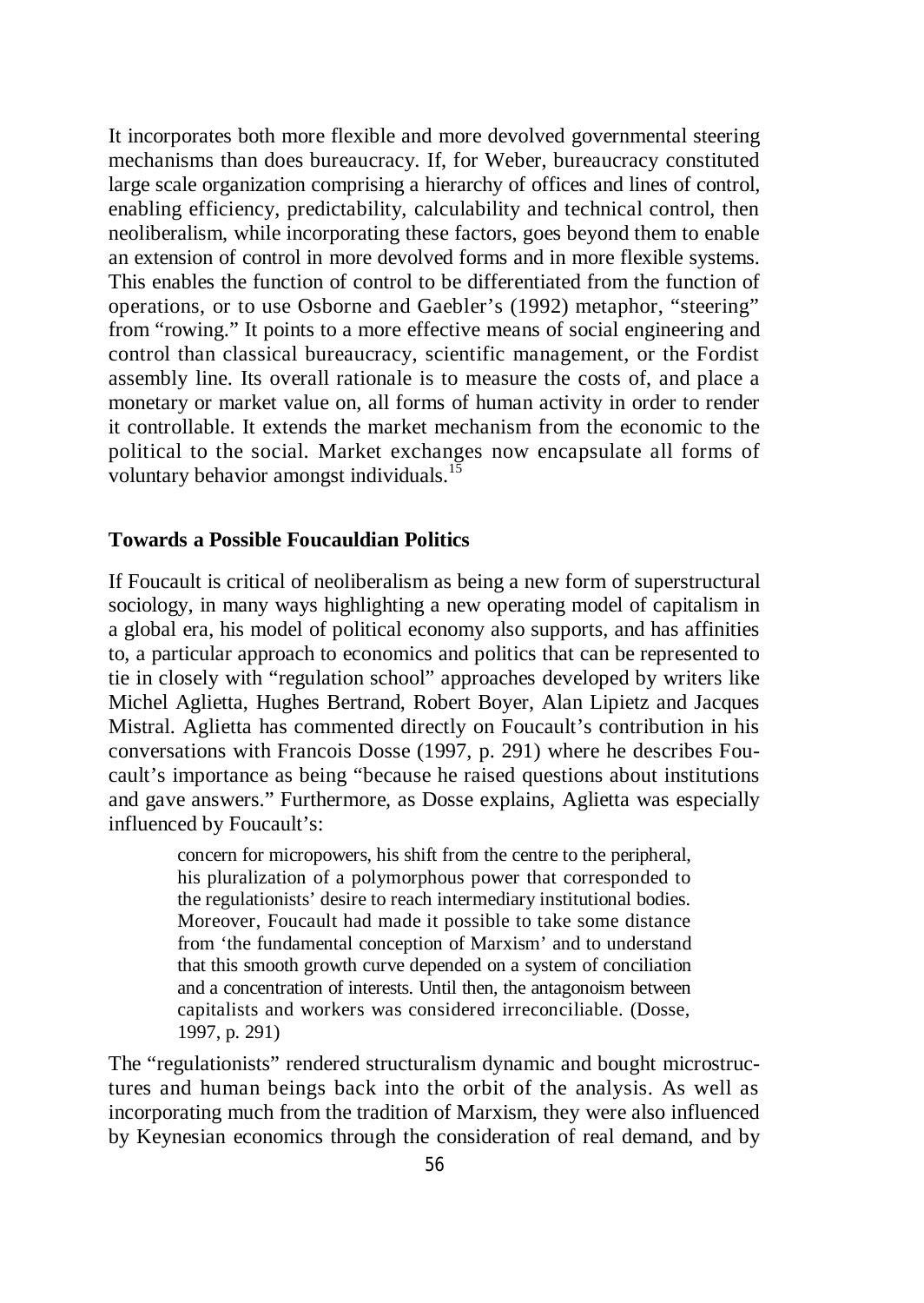arguing for a consideration of money as an institution, and work as a relationship rather than a market. Robert Boyer (1986) and Alain Lipietz (1983, [1995](https://www.researchgate.net/publication/276018697_Green_Hopes_The_Future_of_Political_Ecology?el=1_x_8&enrichId=rgreq-5c0861254901ea5db99325379f694d5d-XXX&enrichSource=Y292ZXJQYWdlOzI4MzEzMjYzNTtBUzozNTA3ODY2Nzc2OTAzNjhAMTQ2MDY0NTQ2OTc3NQ==)) also accepted a "broad church" conception of the regulationist approach, distancing themselves from the more specific variations that also developed (see Dosse, 290–294).

Central to the regulation school approach was its rejection of the market order as a self-regulating entity, and its "openness to social and historical elements" (Dosse, 1997, p. 292). This presents the future as an always existing constellation of dangers, and has enormous implications for ethics and education. As with Foucault there was an appropriation of some features of Marxism (especially Althusserianism), a conception of holism/particularism; an appreciation that the laws governing economic tendencies are historically contingent, and a concern for institutional forms of power as they arose from divergent conflicts or from market processes. The emphasis on historicity meant that there was no recognition of predetermined universal categories or systems such as forces of production, in preference for a recognition of the historical variability of other economic institutions, such as money or markets. What resulted was a reinterpretation of economic phenomena in terms of dynamic schemas as responding to dynamic mechanisms. Individual behaviors and identities were forged out of complex wholes, hence individual behaviors and subjects were viewed in ways that did not embody methodological individualism, enabling a reintroduction of individuals in relation to groups and social categories.

### **From Governmentality to the Hermeneutics of the Self as Education**

The distinctiveness of Foucault's emerging problematic of governmentality, formulated in the years 1978–79, also developed in a series of subsequent themes as "the government of the living," "subjectivity and truth," and "the government of self and others." These themes were also of relevance to education as a practice of struggle and engagement, and as such help us to understand the differences between a Foucauldian political economy of praxis, and that of Marxism. Of particular significance here are the themes on the problematic (and hermeneutics) of the subject and the relation between subjectivity and truth. These indeed signify a different relation between individual and collective in Foucault's work, compared to Marxism or Hegelianism. Although the individual subject is a product of social conditioning, they are always "free standing" in the sense they are never completely confined or defined by the determining structures from which they derive. Every convergence around culture or conditioning is also characterized by difference on the grounds that experience within space and time is itself both individuating and educative. Thus, while each individual is the product of class and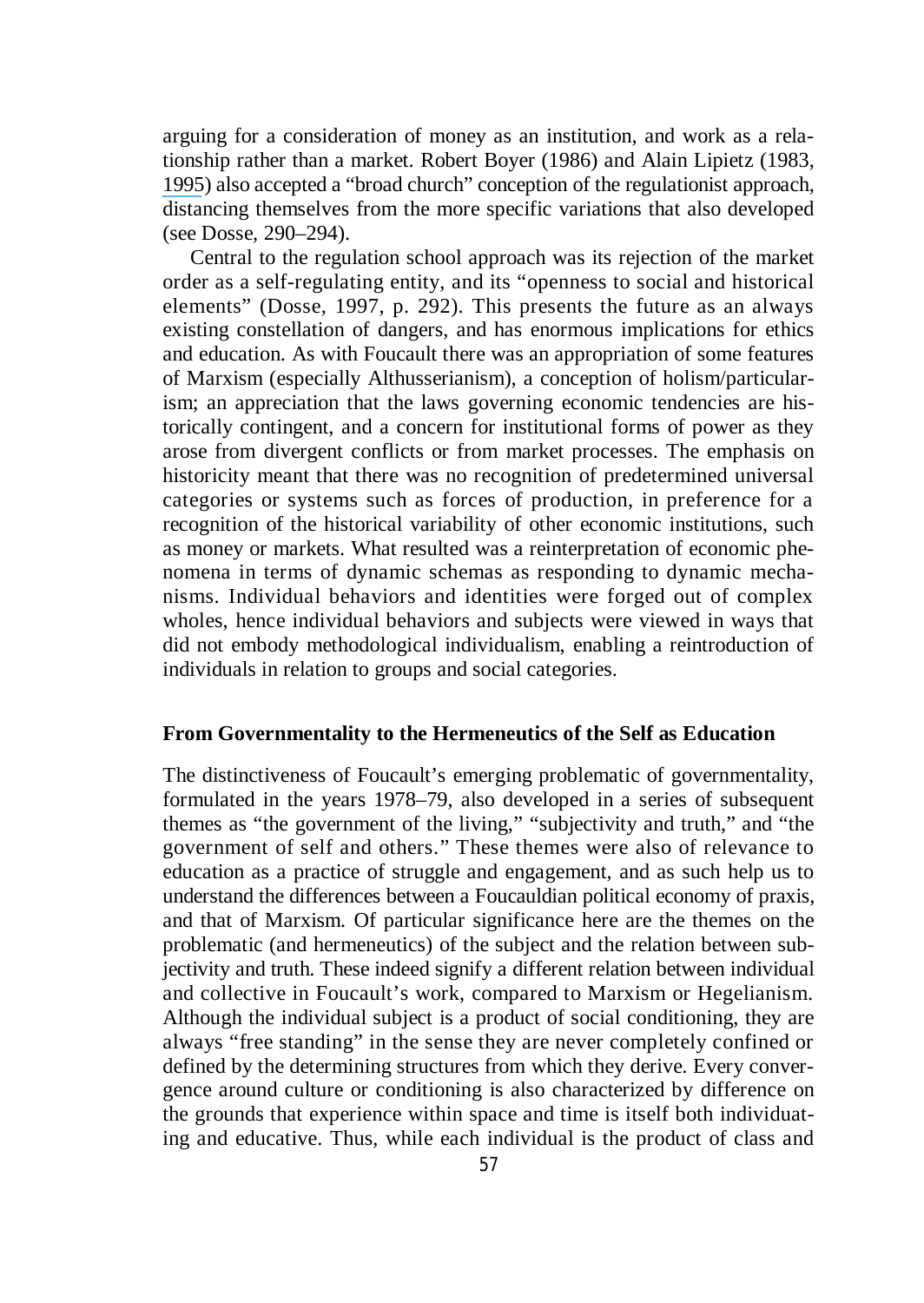culture each also has a situated and dated uniqueness. As Jane Bennett (1996, p. 660) states, citing Foucault:

> There is no *escaping* a regime of power, but this does not mean that subjectivation is simply subjection, for there is always the possibility of 'practices of liberation, of freedom, as in Antiquity, starting of course from a certain number of rules, styles and conventions that are found in the culture.' (Bennett is citing Foucault, 1989a, p. 313)

This theorisation of the individual within the whole as something which both reflects and yet exceeds it, is distinctive of Foucault correction to Marxism, forcefully expressed in theoretical terms in works such as *The Archaeology of Knowledge* (1972).

Another difference from Marxism, springing from the rejection of Hegelian conceptions of a unilinear and progressive history is Foucault's distain for utopian ideas which aim for the realization of a perfected or harmonious future society. To aim for a specific ordered ideal written "only on paper" as something that could exist harbors dangers associated with both "radical and global" forms of theorizing. Foucault (1984a, p. 46) echoes liberal concerns with utopian engineering when he states that:

> we know from experience that the claims to escape from the system of contemporary reality so as to produce the overall programs of another society, of another way of thinking, another culture, another vision of the world, has led only to the return of the most dangerous traditions.

Foucault puts more emphasis on local struggle and resistance on the basis that existing historical discursive systems (such as those concerning liberty, rights, democracy, etc) which can be seen *already* – in the present horizon – to harbor a "repressed" or "sedimented" utopian vision. Such existing discourses which always operate in local sites can be seen to constitute the complex outcome of struggles in history. And it is in this sense that local struggles can be seen as the basis of revolutionary activity. For Foucault, the revolution as Marxism conceived it as a single historical act of violence and transformation fails theoretically to be plausible in a global age because it can only be taken seriously within a unilinear and utopian frame of reference. What must be asked anew is how would such an idea of revolution can be conceived, planned for, and organized in an age which is both global and local. The notion of simultaneous and coordinated action across national contexts is no longer feasible in a global and "virtual" world. Indeed, to envisage a total sudden reconstruction or reordering of society given the dispersed digital character of financial and intelligence networks in advanced industrial nations boggles the mind. Hence, for Foucault, in a world which is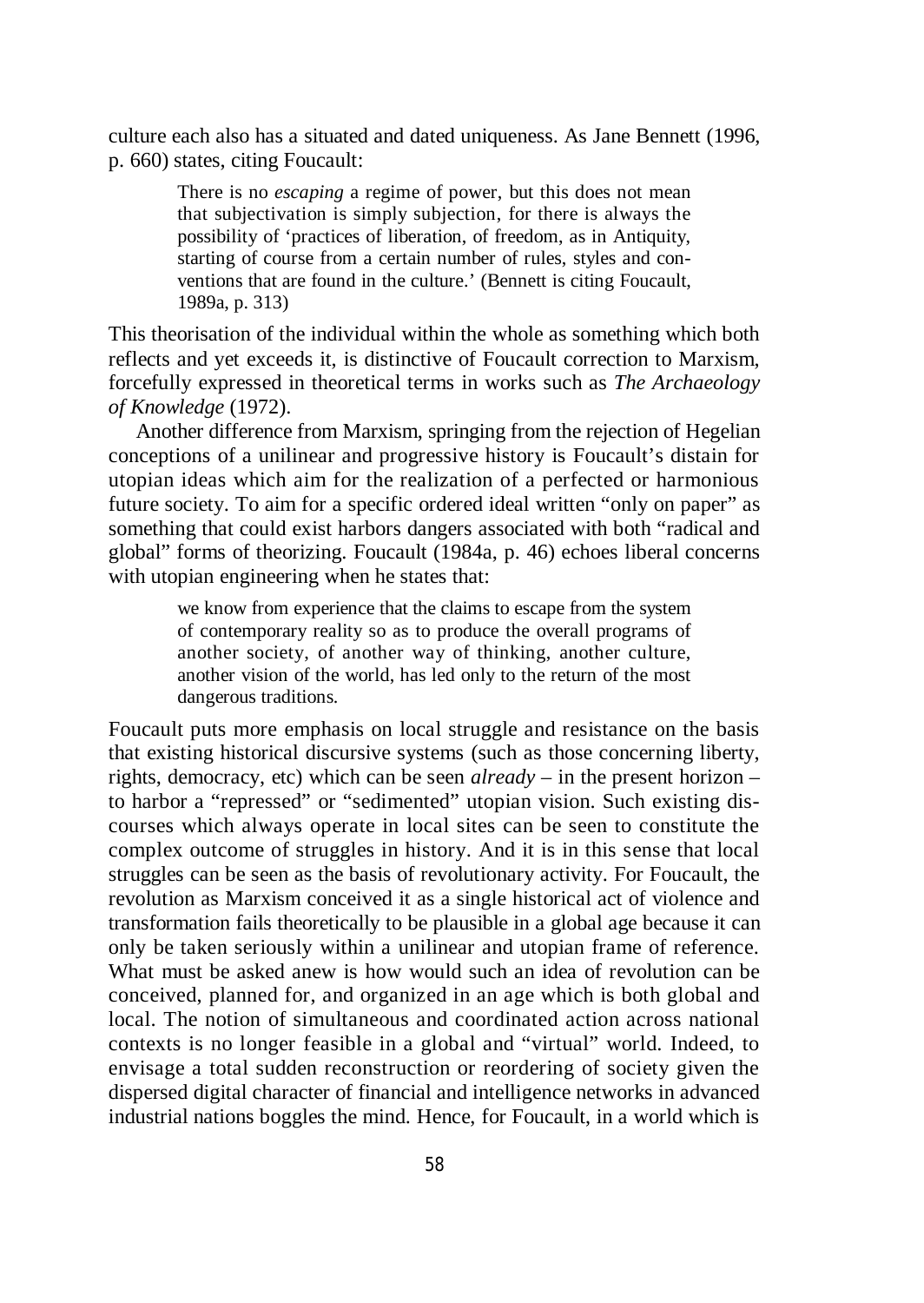both global and local the drive for change must take the form of resistance and struggle in specific sites, utilizing complex technologies and intellectual tools.

In addition to operating in specific sites, Foucault also emphasizes the tasks of the "specific intellectual" as "sapping power" rather than "proposing alternative visions" or "telling people what to do." A critical interrogation of power is thus central as the basis of a critical education. As Foucault (1977b, p. 208) explains to Gilles Deleuze:

> The intellectual's role is no longer to place himself 'somewhat ahead and to the side' in order to express the stifled truth of the collectivity; rather, it is to struggle against the forms of power that transform him into its object and instrument in the sphere of 'knowledge,' 'truth,' 'consciousness,' and 'discourse.' In this sense theory does not express, translate, or serve to apply practice: it is practice. But it is local and regional …and not totalizing. This is a struggle against power, a struggle aimed at revealing and undermining power where it is most invisible and insidious. It is not to 'awaken consciousness' that we struggle… but to sap power, to take power; it is an activity conducted alongside those who struggle for power, and not their illumination from a safe distance. A 'theory' is the regional system of this struggle.

The impossibility of a discrete and total revolution also suggests the fact that on some issues and for some groups the revolution as Marxists conceived it might be considered in some senses as having already occurred. The theoretical task becomes in identifying those specific aspects or dimensions still not corrected such as climate change, the unjustified profits of many large multinationals, global inequality, the disadvantages of race, class, disability and gender both within societies and globally. The normative standards constitutive of a good for mankind are already present, in some cases manifest, in some repressed, within the existing horizon based upon what is necessary for both collective and individual survival. This is to say that complex historically generated discourses on such things as rights, equality, democracy and education for survival, already exist, and constitute the repositories of knowledge to become the curriculum for education for global citizenship in the future. Such a global polis is a thin, or de-centered community, rather than a unified mutuality in Hegel's sense. It is motivated not by a model of the truth, but more pragmatically, by a normative conception of survival characterized by a common integrity and flourishing but which may take many different forms. Foucault's fellow Nietzschean thinker, and lifelong inspiration, Georges Bataille, theorized the importance of survival as the pragmatic source and guide of ethics and education. For Bataille, like Nietzsche, the struggle for survival represents a specifically non-moral yearning once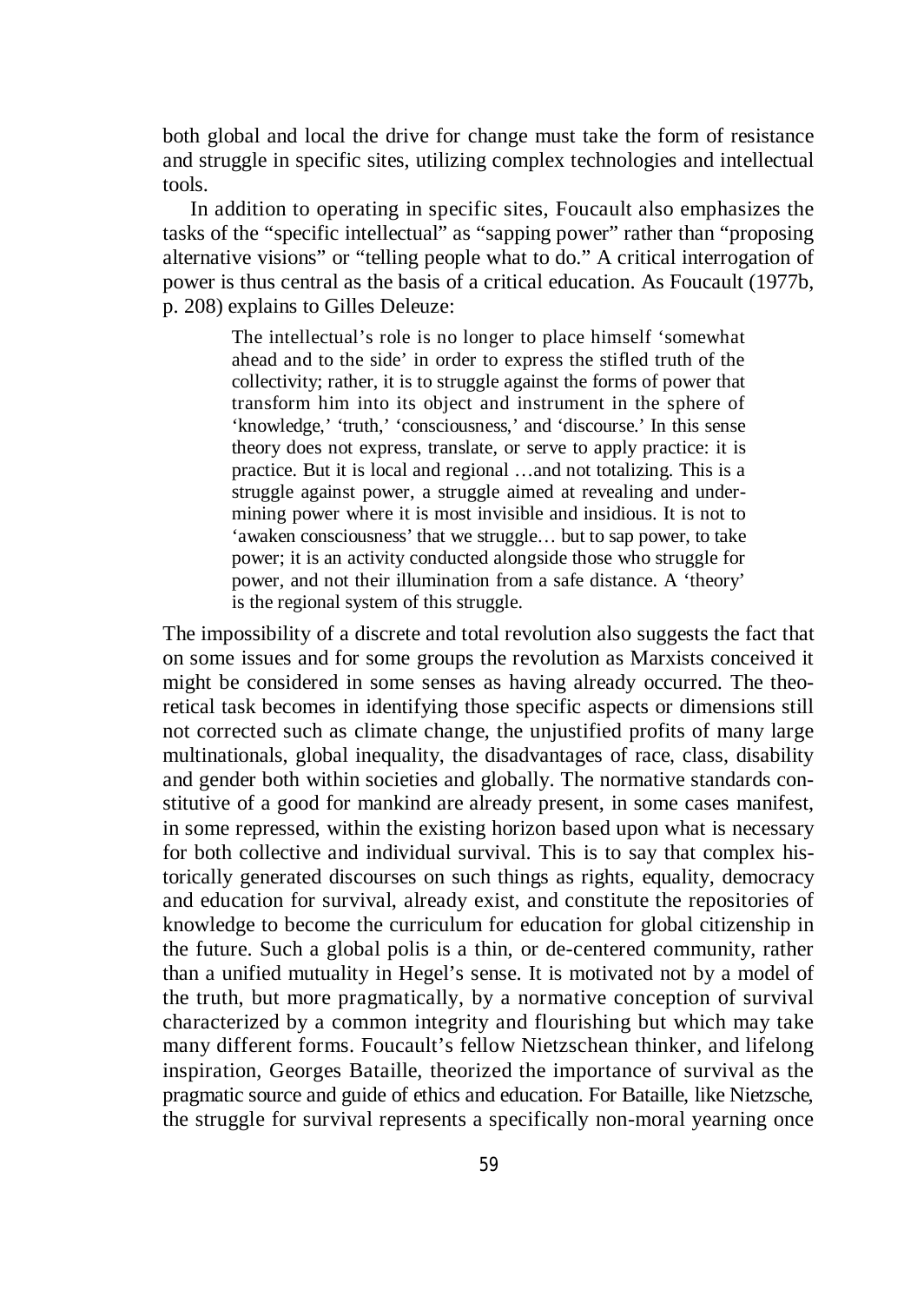"God is dead," a goal that stretches out before one, as Bataille (2004, p. xviii) puts it, "independently of moral goals or of serving God," and yet paradoxically itself becomes interpreted as a moral obligation, imposing an object "that surpasses all others in value" (xvii) and translating as a "demand for definite acts" (xvii). As in a complex global world people are interdependent, individual and collective goals are intertwined: the well-being of one is inseparable from the well-being of all. John Dewey's model of problem solving for survival resonates a similar approach.

It is well known that Marx never theorized the nature of existence in the communist utopia in any detail, and he may well have lacked the tools for such an analysis, $16$  but there is reason to believe that he held intuitively to a similar conception to Foucault. Foucault sees difference as manifesting itself, necessarily, within unity, the latter which is always precarious, always changing and never completely predictable. Just for instance, as "Britishness" defines a common attribute between a group of people, so within the group, and simultaneous or identical with it, there are a myriad of differences, pertaining to appearance, gender, age, or what have you. In this sense commonness and difference are co-present features of any phenomena. Within the existing horizon of survival, there are many legitimate yet different ways to live. It is in this sense also that in place of unilinear conceptions of change and causality, Foucault's model of historical materialism is consistent with twentieth century conceptions of complexity theory. New realities, both physical and social, manifest themselves as emergent phenomena. While there is no necessary equilibrium which produces "happy endings" or "selfregulated markets," within limits we can understand the *affects* that particular combinations, alliances and choices entail. Understanding possible *affects* of combinations, and alliances, is indeed the task of education and of ethics. To understand education as concerned with a *theory of affects*, is of course to draw off Deleuze, as well as Spinoza and Nietzsche.<sup>17</sup> Yet it is an extension which we think (or hope) Foucault might approve.<sup>18</sup> Certainly it extends his thought in a way which brings out the important differences to Marxism, in a way related to how ethics and education would be conceived to have a role in the new era which is both global and national and which confronts a world that still awaits to be transformed.

The different way individual and collective are related in Foucault compared to Marxism indeed suggests a new order of ethics. In his later books, *The Use of Pleasure* and *The Care of the Self*, as Jane Bennett (1996, p. 655) explains, Foucault considers ethics as both a "code of morality" and in relation to "subjectivation." As a "code morality," ethics relates to justified moral precepts and rules. Christianity comprised one set of these, yet today, the new demands of survival, centering on issues like climate change and the health of populations, presents a different set of precepts to guide action. In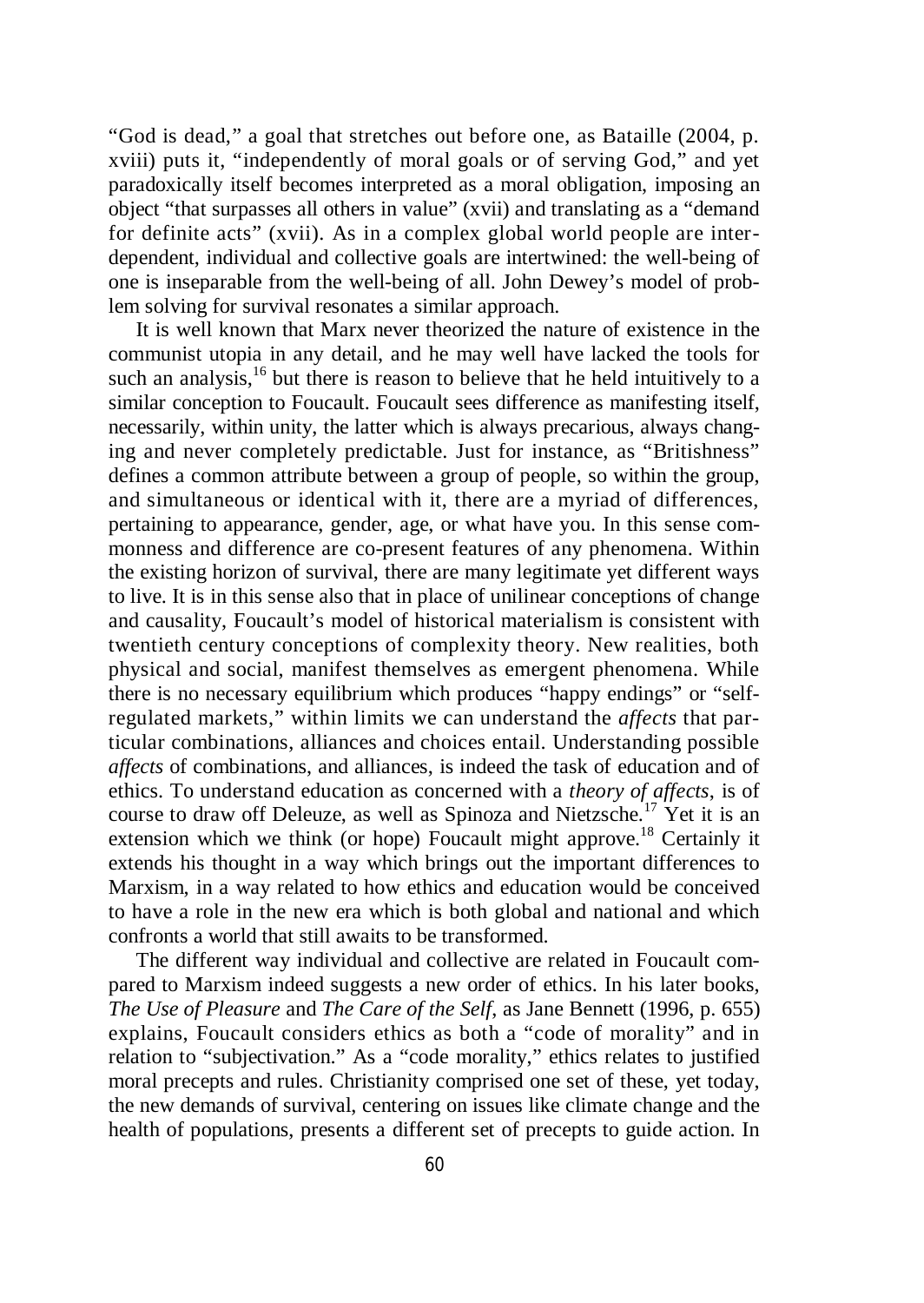addition, however, such rules will not dictate or define conduct for each individual for every situation. While the tasks and requirements of survival will dictate some general, although historically specific, precepts and "rules," different contingent imperatives at different times and places will also operate, so the individuals' mode of ethical comportment will also reflect decisions, choices and commitments which only he/she can decide in particular situations. For Foucault, as for poststructuralism in general, every action, like every statement, has a novel aspect, a situated and dated uniqueness, whereby ethical decisions and actions assume great importance for society and for the groups and individuals that comprise it. In this sense, as Bennett (1996, p. 655) explains, "Foucault finds 'code morality' insufficient." She cites Foucault (1985, p. 28):

> In short, for an action to be 'moral,' it must not be reducible to an act or a series of acts conforming to a rule, or a value. There is no moral conduct that does not [also] call for forming of oneself as an ethical subject; and no forming of the ethical subject without 'modes of subjectivation' and an 'ascetics' or 'practices of the self' that support them.

One dimension of Foucault's writings on ethics that assumes importance for education today relates to global activism. This is related to the propensity or preparedness of groups and individuals to speak out, take a stand, or to join together to protest. Foucault, in his own life, manifested a constant preparedness and concern with many causes including the rights of prisoners, of lawyers who defended radical groups, and of the poor. Hence, he voiced concern for the rights of those on the high seas, against piracy, where he speaks of "human rights" to "confront governments" which are beyond the limits of nationality.<sup>19</sup> As he puts it (Foucault, 2001b, p. 474),

> There exists an international citizenship that has its rights and its duties, and that obliges one to speak out against every abuse of power, whoever its author, whoever its victims. After all, we are all members of the community of the governed, and thereby obliged to show mutual solidarity…. It is the duty of this international citizenship to always bring the testimony of people's suffering to the eyes and ears of governments….The suffering of men must never be the silent residue of policy. It grounds an absolute right to stand up and speak to those who hold power.

Foucault's approach, as extended through concepts such as *parrhésia*, and contestation and resistance, also supports a model of global democracy and the role of grassroots critical social movements, which constitute a "bottom up" theory of the democratization of world order, and suggests a conception of education as instilling radical global citizenship. Such global protest movements constitute a check on nation states and put them under an obligation to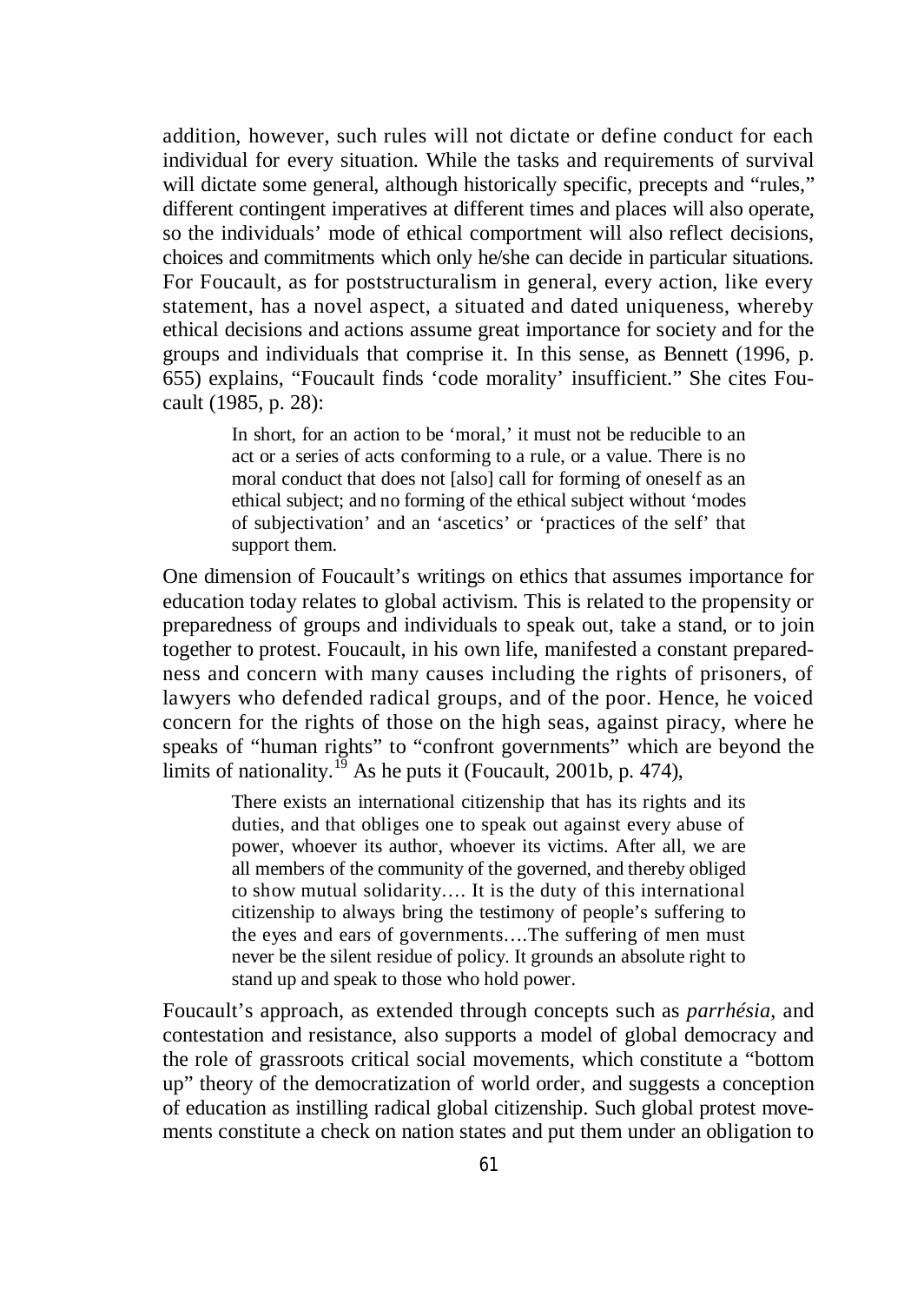respect human rights, as well as to refrain from exploiting or persecuting individuals within their borders. It creates, also, the conditions where all nations actions are monitored, and rendered accountable, at supra-national levels, and where each are encouraged to adjust their own regime to accord with international standards and principles that have been deemed important at this time. Although the Iraq war has set back the cause of constructive international relations by decades, undermining the role of the United Nations, and having a hugely detrimental affect on producing a viable global approach to humanitarian intervention, notwithstanding such setbacks, it is towards a stable and just international order that Foucauldian political economy strives.

#### **Acknowledgements**

This article was previously published in Anthony Green, [Glenn Rikowski](https://www.researchgate.net/profile/Glenn_Rikowski?el=1_x_11&enrichId=rgreq-5c0861254901ea5db99325379f694d5d-XXX&enrichSource=Y292ZXJQYWdlOzI4MzEzMjYzNTtBUzozNTA3ODY2Nzc2OTAzNjhAMTQ2MDY0NTQ2OTc3NQ==) and Helen Raduntz (eds.), *Renewing Dialogues in Marxism and Education: Openings*. New York: Palgrave/Macmillan, pp. 151–182, March, 2008. The editors and publishers are thanked for its reproduction in this outlet.

#### **NOTES**

1. This introduction is based upon an editorial written for a special issue called "Marxist Futures" for the journal *Policy Futures in Education* (Peters, 2004).

2. References here and below except where otherwise indicated are from web site: http://www.marxists.org/archive/marx/works/1859/critique-pol-economy/ index/htm (accessed 12th Sept, 2005, transcribed by Tim Delaney.

3. The full title of Darwin's masterpiece is *On the Origin of Species by Means of Natural Selection, or the Preservation of Favoured Races in the Struggle for Life* available at http://www.literature.org/authors/darwin-charles/the-origin-of-species/ index.html (accessed 13th Sept., 2005).

4. While Marx did indeed send Darwin a copy of his famous work in second edition to Darwin in 1873 it remained uncut on his shelves and there is no evidence that he read it. It also seems likely that the source of the myth is a confusion over a letter by Darwin published in a Soviet newspaper in 1931 which does not mention Marx but declines the offer of a dedication. The letter concerned Edward Aveling's (Marx's son in law) *The Students' Darwin* (Wheen, 1999); see also http://www. evowiki.org/index.php/Darwin\_and\_Marx (accessed 13 Sept., 2005).

5. See also Bowles & Gintis (2001), "*Schooling in Capitalist America* Revisited" at http://www.umass.edu/preferen/gintis/soced.pdf#search=%22Herbert%20Gintis% 2C%20Schooling%20in%20Capitalist%20America%3A%20Educational%20Refor m%20and%22.

6. Political economy originally in the Greek had three related meanings: *oikonomia* meant the management of a household or family, *politike* meant pertaining to the state; and, *ta oikonomika* or economics, meant the art of household management. Thus *political economy* originally meant the management of the household of the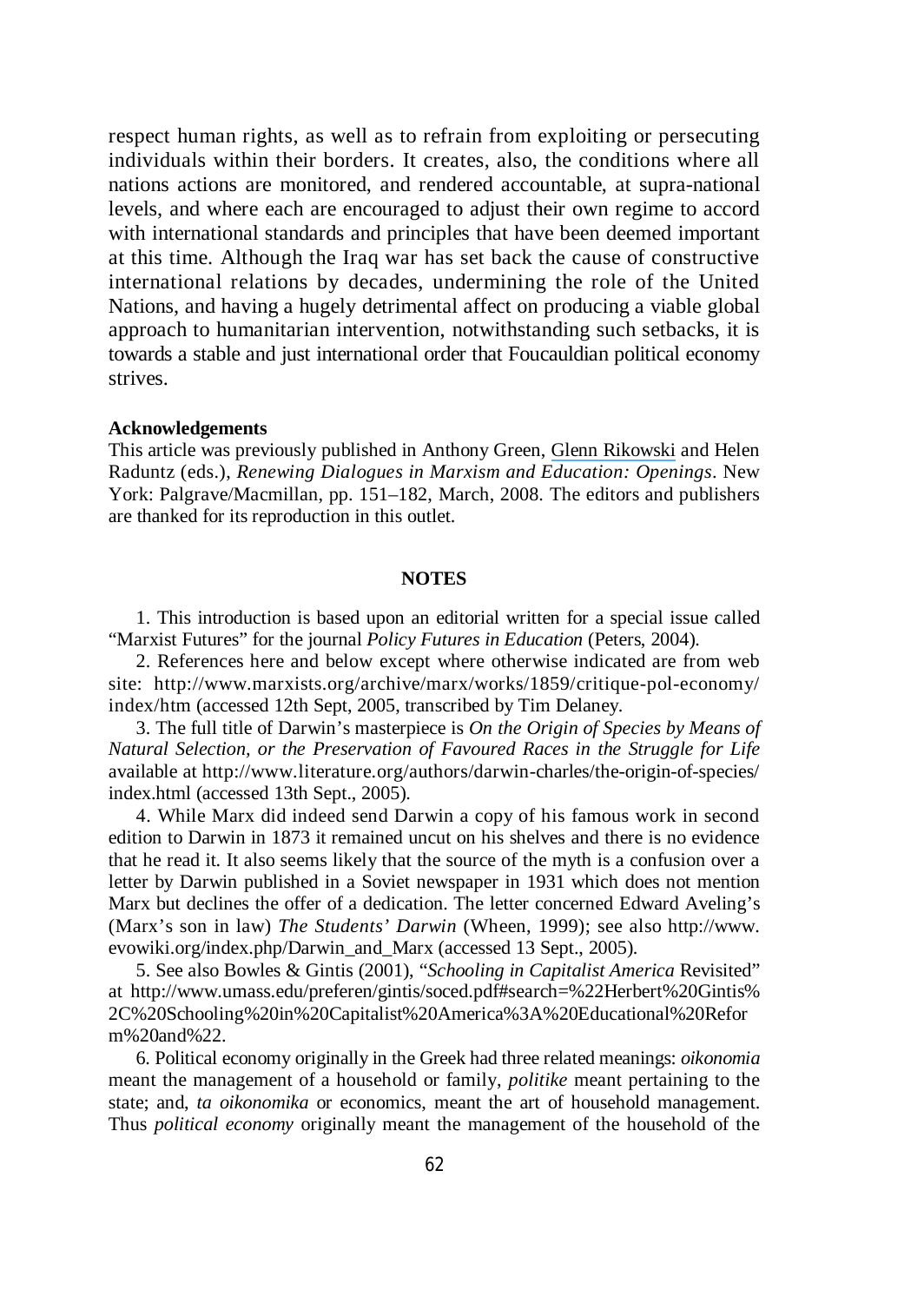State. It was used in this sense both by Jean-Jacques Rousseau and Adam Smith. Rousseau in "A Discourse on Political Economy" in 1755 defines political economy as "the government of the State for the common good." Rousseau says, "The word Economy, or OEconomy, is derived from *oikos, a house*, and *nomos, law*, and meant originally only the wise and legitimate government of the house for the common good of the whole family. The meaning of the term was then extended to the government of that great family, the State. To distinguish these two senses of the word, the latter is called *general* or *political* economy, and the former domestic or particular economy" (http://www.constitution.org/jjr/polecon.htm accessed 14 August 2005).

7. New political economy seeks to combine "the breadth of vision of the classical political economy of the 19th century with the analytical advances of twentiethcentury social science;" to overcome old distinctions and divisions of the past (agency/structure; state/market) to provide an integrated analysis that draws on a range of concepts and methodologies without favoring adherence to one particular school, method or theoretical approach. New political economy might draw on a range of theory: institutional-organizational approaches in economics; comparative theories of institutional and economic change in economics and economic history; structuration theory and strategic-relational theory in sociology; critical theories in international relations. This is drawn from the Editorial by Andrew Gamble, Anthony Payne, Michael Dietrich, Ankie Hoogvelt and Michael Kenny for the journal *New Political Economy* when it was established in 1996.

8. This paragraph is reformulated from the book by Mark Olssen (2006a), *Michel Foucault: Materialism and Education*, Boulder, Paradigm Publishers.

9. In his *Résumé du cours* for 1979 (in Foucault, 2004b: 323) Foucault indicates that the method he will adopt is based on Paul Veyne's nominalist history and in this respect he writes:

> Et reprenant un certain nombre de choix de méthode déjà faits, j'ai essayé d'analyser le <<libéralisme>>, non pas une théorie ni comme une idéologie, encore moins, bein entendu, comme une mannière pour la <<société>> de <<se\ représenter>>; mais comme une pratique, c'est-àdire comme une <<manière de faire>> orientée vers objectifs et se régulant par une réflexion continue. Le libéralisme est à analyser alors comme principe et méthode de rationalisation de l'exercice de gouvernement–rationalisation qui obéit, et c'est là sa spécificité, à la règle interne de l'économie maximale.

10. The Foucault archives have been relocated from the IMEC (Institut Mémoires de l'Édition Contemporaine) Paris address (9, rue Bleue, F-75009 Paris) to Abbaye d'Ardenne (14280 Saint Germaine la Blanche-Herbe), email: bibliotheque@imecarchives.com. <<Il faut défender la société>>, a course Foucault delivered in 1975– 1976, was translated into by David Macey as *Society Must Be Defended* was published in 2003 by Penguin (Foucault, 2003). While courses for 1977–78, 1978–79, as previously mentioned, and 1981–82 (<<L'Herméneutique de sujet>>) have been recently published (in the Gallimand/Seuill series), courses for the years 1979–80, 1980–81, 1982–83, 1983–84 are still only available from the IMEC Foucault archive as recorded tapes. Some work has still to be translated.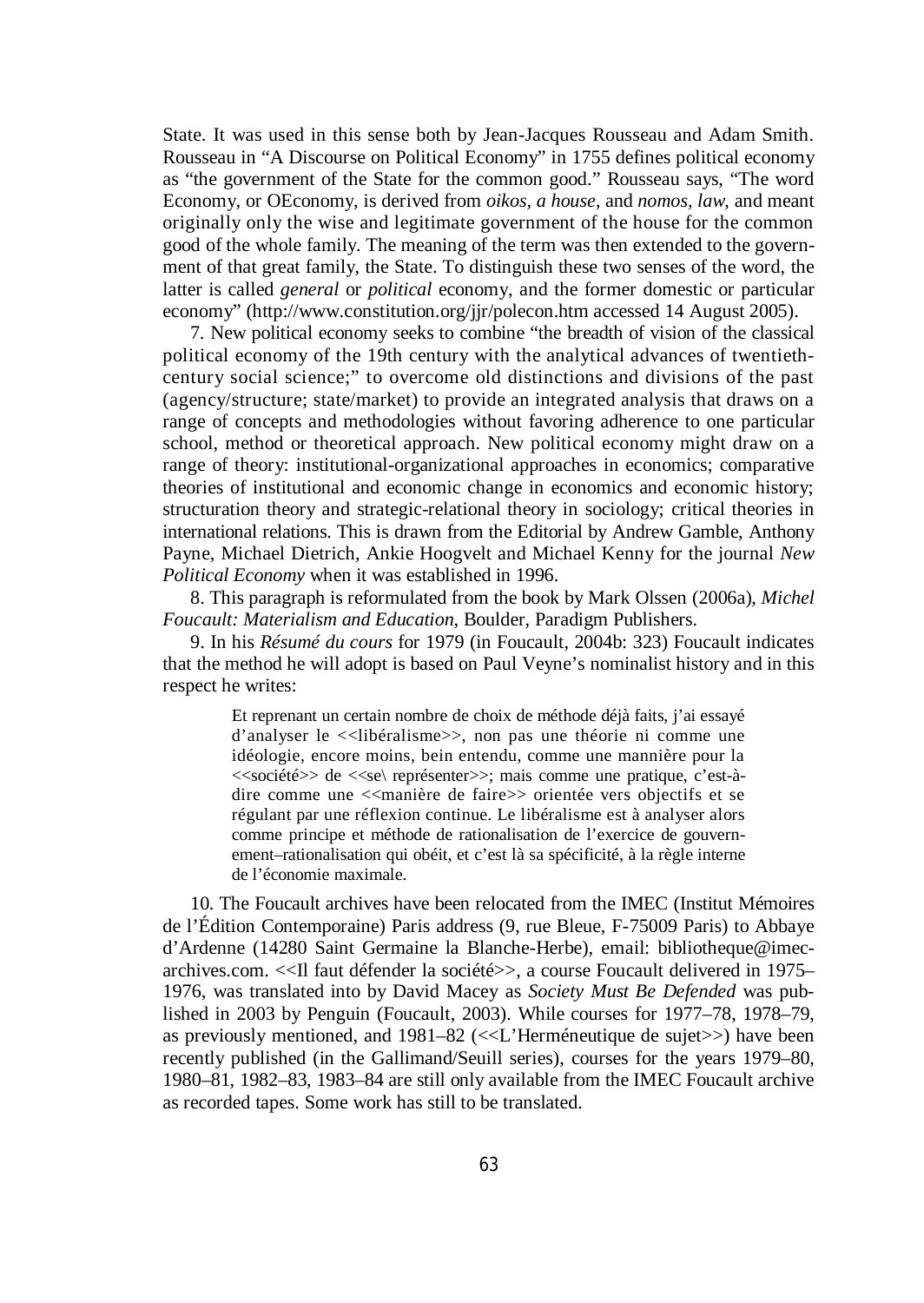11. The governmentality literature has grown up around the journal *Economy and Society*, and includes the work of Cruickshank, Hindess, Hunter, Larner, Minson, O'Malley, Owen, and others, as well as those referred to above, most of who have published in *Economy and Society* (for aims and scope, and table of contents, see http://www.tandf.co.uk/journals/titles/03085147.asp).

12. See Olssen, Codd, O'Neill (2004: 167–171); Olssen, 2006: pp. 29–30, 108, Ch. 10. Also see "Why Foucault?" (Peters, 2004) where Peters discusses Foucault studies in the English-speaking world by reference to the work of Marshall, Olssen, Ball, Popkewitz & Brennan, Besley, Baker, Middleton and myself. My work on Foucault's governmentality dates from Peters (1994), with additional work in 1996 (with Marshall), Peters (1996), Peters (1997), and Peters (2001a, b, c). For additional work on Foucault see Peters (2003a & b), Peters (2005a & b). A special issue of *Educational Philosophy and Theory* published a special issue in 2006 entitled "The Learning Society and Governmentality" edited by Masschelein, Bröckling, Simons and Pongratz.

13. As he writes in his Résumé du cours (in Foucault, 2004b: 323):

Le thème retenu était doc la <<biopolitique>>: j'entendais par là la manière don't on a essayé, depuis le XVIII siècle, de rationaliser les problèmes posés à la pratique gouvenrement par les phénomènes propres à une ensemble de vivants constitutes en population: santé, hygiene, natalitié, longévité, races…

14. The remainder of this section is reformulated and drawn from Olssen, Codd, O'Neill (2004) *Education Policy: Globalisation, Citizenship, Democracy.* London: Sage.

15. This is the process which Ritzer (2000) describes as the "McDonaldization of Society."

16. The reason usually given, but which in any case would be consistent with our statement here, is that Marx considered theoretical speculation of this sort unscientific, indeed, utopian, because economic and social conditions would themselves change in ways that were unpredictable.

17. See Deleuze's (1988) book called *Spinoza: Practical Philosophy*, where he articulates the theory of affects.

18. Types of affects might include desire, sadness or joy, as they did for Spinoza. However, the reader should entertain the possibility that Foucault would quite possibly object to this form of theorizing on the ground he eschewed normative theorizing of this sort. In extending Foucault in this way, it is thus in the spirit of the types of educational possibility and the types of normative theory that we are observing might "fit" with his Nietzschean approach. This seems to be a worthwhile way to extend Foucault if the possibilities of a Foucauldian radical political economy are to be developed.

19. The occasion for the statement cited here, published in *Liberation* in June 1884, was the announcement in Geneva of the creation of an international committee against piracy.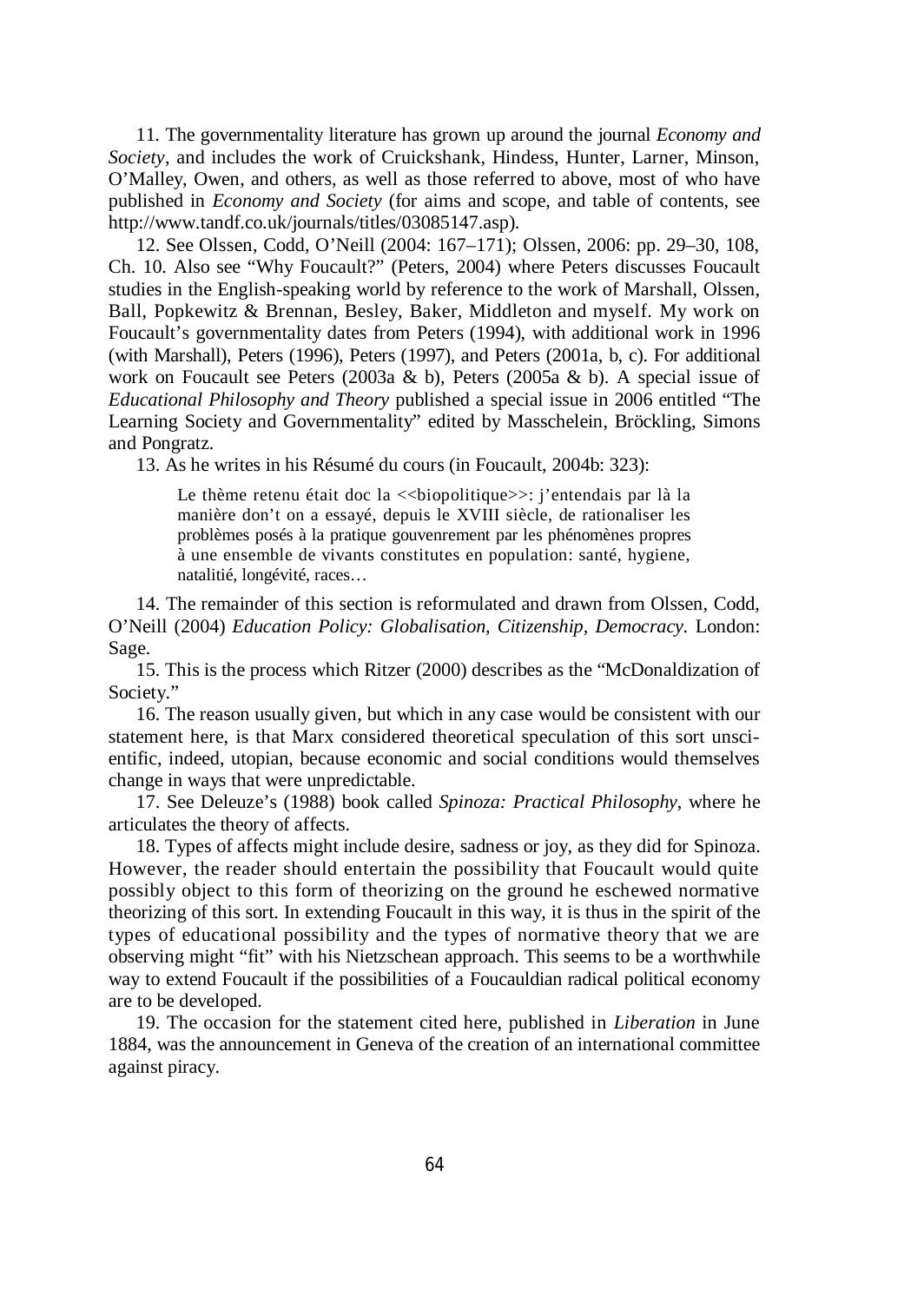#### **REFERENCES**

- [Barry, A., Osborne, T., and Rose, N. \(eds.\) \(1996\),](https://www.researchgate.net/publication/37691410_Foucault_and_Political_Reason_Liberalism_Neo-Liberalism_and_Rationalities_of_Government?el=1_x_8&enrichId=rgreq-5c0861254901ea5db99325379f694d5d-XXX&enrichSource=Y292ZXJQYWdlOzI4MzEzMjYzNTtBUzozNTA3ODY2Nzc2OTAzNjhAMTQ2MDY0NTQ2OTc3NQ==) *Foucault and Political Reason: [Liberalism, Neo-liberalism and Rationalities of Government.](https://www.researchgate.net/publication/37691410_Foucault_and_Political_Reason_Liberalism_Neo-Liberalism_and_Rationalities_of_Government?el=1_x_8&enrichId=rgreq-5c0861254901ea5db99325379f694d5d-XXX&enrichSource=Y292ZXJQYWdlOzI4MzEzMjYzNTtBUzozNTA3ODY2Nzc2OTAzNjhAMTQ2MDY0NTQ2OTc3NQ==)* London: UCL Press.
- Bataille, G. (2004), *On Nietzsche*. London: Continuum.
- Becker, G. (1964), *[Human Capital; A Theoretical and Empirical Analysis, With](https://www.researchgate.net/publication/37691458_Human_Capital_A_Theoretical_and_Empirical_Analysis_with_SpecialReference_to_Education?el=1_x_8&enrichId=rgreq-5c0861254901ea5db99325379f694d5d-XXX&enrichSource=Y292ZXJQYWdlOzI4MzEzMjYzNTtBUzozNTA3ODY2Nzc2OTAzNjhAMTQ2MDY0NTQ2OTc3NQ==) Special Reference to Education.* [New York: National Bureau of Economic](https://www.researchgate.net/publication/37691458_Human_Capital_A_Theoretical_and_Empirical_Analysis_with_SpecialReference_to_Education?el=1_x_8&enrichId=rgreq-5c0861254901ea5db99325379f694d5d-XXX&enrichSource=Y292ZXJQYWdlOzI4MzEzMjYzNTtBUzozNTA3ODY2Nzc2OTAzNjhAMTQ2MDY0NTQ2OTc3NQ==) [Research/Columbia University Press.](https://www.researchgate.net/publication/37691458_Human_Capital_A_Theoretical_and_Empirical_Analysis_with_SpecialReference_to_Education?el=1_x_8&enrichId=rgreq-5c0861254901ea5db99325379f694d5d-XXX&enrichSource=Y292ZXJQYWdlOzI4MzEzMjYzNTtBUzozNTA3ODY2Nzc2OTAzNjhAMTQ2MDY0NTQ2OTc3NQ==)
- [Bennett, J. \(1996\), '"How is It, Then, That We Still Remain Barbarians?:' Foucault,](https://www.researchgate.net/publication/249725079_How_is_it_Then_That_We_Still_Remain_Barbarians_Foucault_Schiller_and_the_Aestheticization_of_Ethics?el=1_x_8&enrichId=rgreq-5c0861254901ea5db99325379f694d5d-XXX&enrichSource=Y292ZXJQYWdlOzI4MzEzMjYzNTtBUzozNTA3ODY2Nzc2OTAzNjhAMTQ2MDY0NTQ2OTc3NQ==) [Schiller, and the Aestheticization of Ethics,"](https://www.researchgate.net/publication/249725079_How_is_it_Then_That_We_Still_Remain_Barbarians_Foucault_Schiller_and_the_Aestheticization_of_Ethics?el=1_x_8&enrichId=rgreq-5c0861254901ea5db99325379f694d5d-XXX&enrichSource=Y292ZXJQYWdlOzI4MzEzMjYzNTtBUzozNTA3ODY2Nzc2OTAzNjhAMTQ2MDY0NTQ2OTc3NQ==) *Political Theory* 24(4): 653–672.
- Bowles, S., and Gintis, H. (1976), *[Schooling in Capitalist America: Educational](https://www.researchgate.net/publication/224596378_Schooling_in_Capitalist_America_Educational_Reform_and_the_Contradictions_of_Economic_Life?el=1_x_8&enrichId=rgreq-5c0861254901ea5db99325379f694d5d-XXX&enrichSource=Y292ZXJQYWdlOzI4MzEzMjYzNTtBUzozNTA3ODY2Nzc2OTAzNjhAMTQ2MDY0NTQ2OTc3NQ==) [Reform and the Contradictions of Economic Life.](https://www.researchgate.net/publication/224596378_Schooling_in_Capitalist_America_Educational_Reform_and_the_Contradictions_of_Economic_Life?el=1_x_8&enrichId=rgreq-5c0861254901ea5db99325379f694d5d-XXX&enrichSource=Y292ZXJQYWdlOzI4MzEzMjYzNTtBUzozNTA3ODY2Nzc2OTAzNjhAMTQ2MDY0NTQ2OTc3NQ==)* New York: Basic Books.
- Boyer, R. (1986), *La Théorie de la régulastion: une analyse critique.* Paris: La Découverte.
- Brier, S. (1999), in Roundtable on the Future of the Left, *Socialism & Democracy*.
- Broyer, S. (1996), "The Social Market Economy: Birth of an Economic Style." Discussion Paper FS I 318, Social Science Research Center, Berlin.
- Buchanan, J. (1991), *Constitutional Economics.* Oxford-Cambridge, MA: Blackwell.
- Burchell, G. (1991), "Peculiar Interests: Civil Society and Governing 'The System of Natural Liberty,"' in Burchell, G., Gordon, C., and Miller, P. (eds.), *The Foucault Effect: Studies in Governmentality.* Chicago, IL: The University of Chicago Press.
- [Burchell, G. \(1996\), "Liberal Government and Techniques of the Self," in A. Barry,](https://www.researchgate.net/publication/246684285_Liberal_Government_and_Techniques_of_the_Self?el=1_x_8&enrichId=rgreq-5c0861254901ea5db99325379f694d5d-XXX&enrichSource=Y292ZXJQYWdlOzI4MzEzMjYzNTtBUzozNTA3ODY2Nzc2OTAzNjhAMTQ2MDY0NTQ2OTc3NQ==) [T. Osborne, and N. Rose \(eds.\),](https://www.researchgate.net/publication/246684285_Liberal_Government_and_Techniques_of_the_Self?el=1_x_8&enrichId=rgreq-5c0861254901ea5db99325379f694d5d-XXX&enrichSource=Y292ZXJQYWdlOzI4MzEzMjYzNTtBUzozNTA3ODY2Nzc2OTAzNjhAMTQ2MDY0NTQ2OTc3NQ==) *Foucault and Political Reason.* Chicago: Univer[sity of Chicago Press, 19–36.](https://www.researchgate.net/publication/246684285_Liberal_Government_and_Techniques_of_the_Self?el=1_x_8&enrichId=rgreq-5c0861254901ea5db99325379f694d5d-XXX&enrichSource=Y292ZXJQYWdlOzI4MzEzMjYzNTtBUzozNTA3ODY2Nzc2OTAzNjhAMTQ2MDY0NTQ2OTc3NQ==)
- [Burchell, G., Gordon, C., and Miller, P. \(eds.\) \(1991\),](https://www.researchgate.net/publication/37691883_The_Foucault_Effect_Studies_in_Governmentality?el=1_x_8&enrichId=rgreq-5c0861254901ea5db99325379f694d5d-XXX&enrichSource=Y292ZXJQYWdlOzI4MzEzMjYzNTtBUzozNTA3ODY2Nzc2OTAzNjhAMTQ2MDY0NTQ2OTc3NQ==) *The Foucault Effect: Studies in Governmentality.* [Chicago, IL: University of Chicago Press and Harvester.](https://www.researchgate.net/publication/37691883_The_Foucault_Effect_Studies_in_Governmentality?el=1_x_8&enrichId=rgreq-5c0861254901ea5db99325379f694d5d-XXX&enrichSource=Y292ZXJQYWdlOzI4MzEzMjYzNTtBUzozNTA3ODY2Nzc2OTAzNjhAMTQ2MDY0NTQ2OTc3NQ==)
- Callinicos, A. (2003), *An Anti-capitalist Manifesto.* Cambridge: Polity Press.
- Carver, T. (1998), *The Postmodern Marx.* Manchester: Manchester University Press.
- [Curtis, B. \(2002\), "Foucault on Governmentality and Population: The Impossible](https://www.researchgate.net/publication/261819474_Foucault_on_Governmentality_and_Population_The_Impossible_Discovery?el=1_x_8&enrichId=rgreq-5c0861254901ea5db99325379f694d5d-XXX&enrichSource=Y292ZXJQYWdlOzI4MzEzMjYzNTtBUzozNTA3ODY2Nzc2OTAzNjhAMTQ2MDY0NTQ2OTc3NQ==)  Discovery," *[Canadian Journal of Sociology](https://www.researchgate.net/publication/261819474_Foucault_on_Governmentality_and_Population_The_Impossible_Discovery?el=1_x_8&enrichId=rgreq-5c0861254901ea5db99325379f694d5d-XXX&enrichSource=Y292ZXJQYWdlOzI4MzEzMjYzNTtBUzozNTA3ODY2Nzc2OTAzNjhAMTQ2MDY0NTQ2OTc3NQ==)* 27(4): 505–35.
- Day, R. B. (2002), "History, Reason and Hope: A Comparative Study of Kant, Hayek and Habermas," *Humanitas* XV(2): 4–24.
- Dean, M. (1999), *[Governmentality: Power and Rule in Modern Society.](https://www.researchgate.net/publication/280802922_Governmentality_Power_and_Rule_in_Modern_Society?el=1_x_8&enrichId=rgreq-5c0861254901ea5db99325379f694d5d-XXX&enrichSource=Y292ZXJQYWdlOzI4MzEzMjYzNTtBUzozNTA3ODY2Nzc2OTAzNjhAMTQ2MDY0NTQ2OTc3NQ==)* London: Sage.
- Deleuze, G. (1988), *Spinoza: Practical Philosophy.* [San Francisco, CA: City Lights](https://www.researchgate.net/publication/200026187_Spinoza_Practical_Philosophy?el=1_x_8&enrichId=rgreq-5c0861254901ea5db99325379f694d5d-XXX&enrichSource=Y292ZXJQYWdlOzI4MzEzMjYzNTtBUzozNTA3ODY2Nzc2OTAzNjhAMTQ2MDY0NTQ2OTc3NQ==) [Books.](https://www.researchgate.net/publication/200026187_Spinoza_Practical_Philosophy?el=1_x_8&enrichId=rgreq-5c0861254901ea5db99325379f694d5d-XXX&enrichSource=Y292ZXJQYWdlOzI4MzEzMjYzNTtBUzozNTA3ODY2Nzc2OTAzNjhAMTQ2MDY0NTQ2OTc3NQ==)
- Derrida, J. (1994) *[Specters of Marx: The State of the Debt, the Work of Mourning,](https://www.researchgate.net/publication/200026235_Specters_of_marx_the_state_of_the_debt_the_work_of_mourning_and_the_new_international_paper?el=1_x_8&enrichId=rgreq-5c0861254901ea5db99325379f694d5d-XXX&enrichSource=Y292ZXJQYWdlOzI4MzEzMjYzNTtBUzozNTA3ODY2Nzc2OTAzNjhAMTQ2MDY0NTQ2OTc3NQ==) and the New International*[. Trans. Kamuf, Peggy with an introduction by Magnus,](https://www.researchgate.net/publication/200026235_Specters_of_marx_the_state_of_the_debt_the_work_of_mourning_and_the_new_international_paper?el=1_x_8&enrichId=rgreq-5c0861254901ea5db99325379f694d5d-XXX&enrichSource=Y292ZXJQYWdlOzI4MzEzMjYzNTtBUzozNTA3ODY2Nzc2OTAzNjhAMTQ2MDY0NTQ2OTc3NQ==) [Bernd and Cullenberg, Stephen. New York-London: Routledge.](https://www.researchgate.net/publication/200026235_Specters_of_marx_the_state_of_the_debt_the_work_of_mourning_and_the_new_international_paper?el=1_x_8&enrichId=rgreq-5c0861254901ea5db99325379f694d5d-XXX&enrichSource=Y292ZXJQYWdlOzI4MzEzMjYzNTtBUzozNTA3ODY2Nzc2OTAzNjhAMTQ2MDY0NTQ2OTc3NQ==)
- Desai, M. (2002), *[Marx's Revenge: The Resurgence of Capitalism and the Death of](https://www.researchgate.net/publication/30530130_Marx) [Statist Socialism.](https://www.researchgate.net/publication/30530130_Marx)* London: Verso.
- Dosse, F. (1997), *History of Structuralism Volume 2: The Sign Sets, 1967–present*. Trans. Glassman, Deborah. Minneapolis, MN-London: University of Minnesota Press.
- [Du Gay, Paul, Stuart Hall, Linda Janes, Hugh Mackay, and Keith Negus \(1997\),](https://www.researchgate.net/publication/213798390_Doing_Cultural_Studies_The_Story_of_the_Sony_Walkman?el=1_x_8&enrichId=rgreq-5c0861254901ea5db99325379f694d5d-XXX&enrichSource=Y292ZXJQYWdlOzI4MzEzMjYzNTtBUzozNTA3ODY2Nzc2OTAzNjhAMTQ2MDY0NTQ2OTc3NQ==) *[Doing Cultural Studies: The Story of the Sony Walkman.](https://www.researchgate.net/publication/213798390_Doing_Cultural_Studies_The_Story_of_the_Sony_Walkman?el=1_x_8&enrichId=rgreq-5c0861254901ea5db99325379f694d5d-XXX&enrichSource=Y292ZXJQYWdlOzI4MzEzMjYzNTtBUzozNTA3ODY2Nzc2OTAzNjhAMTQ2MDY0NTQ2OTc3NQ==)* London: Sage.
- Featherstone, Mike (1991), *[Consumer Culture & Postmodernism](https://www.researchgate.net/publication/202187125_Consumer_Culture_Postmodernism?el=1_x_8&enrichId=rgreq-5c0861254901ea5db99325379f694d5d-XXX&enrichSource=Y292ZXJQYWdlOzI4MzEzMjYzNTtBUzozNTA3ODY2Nzc2OTAzNjhAMTQ2MDY0NTQ2OTc3NQ==)*. London: Sage.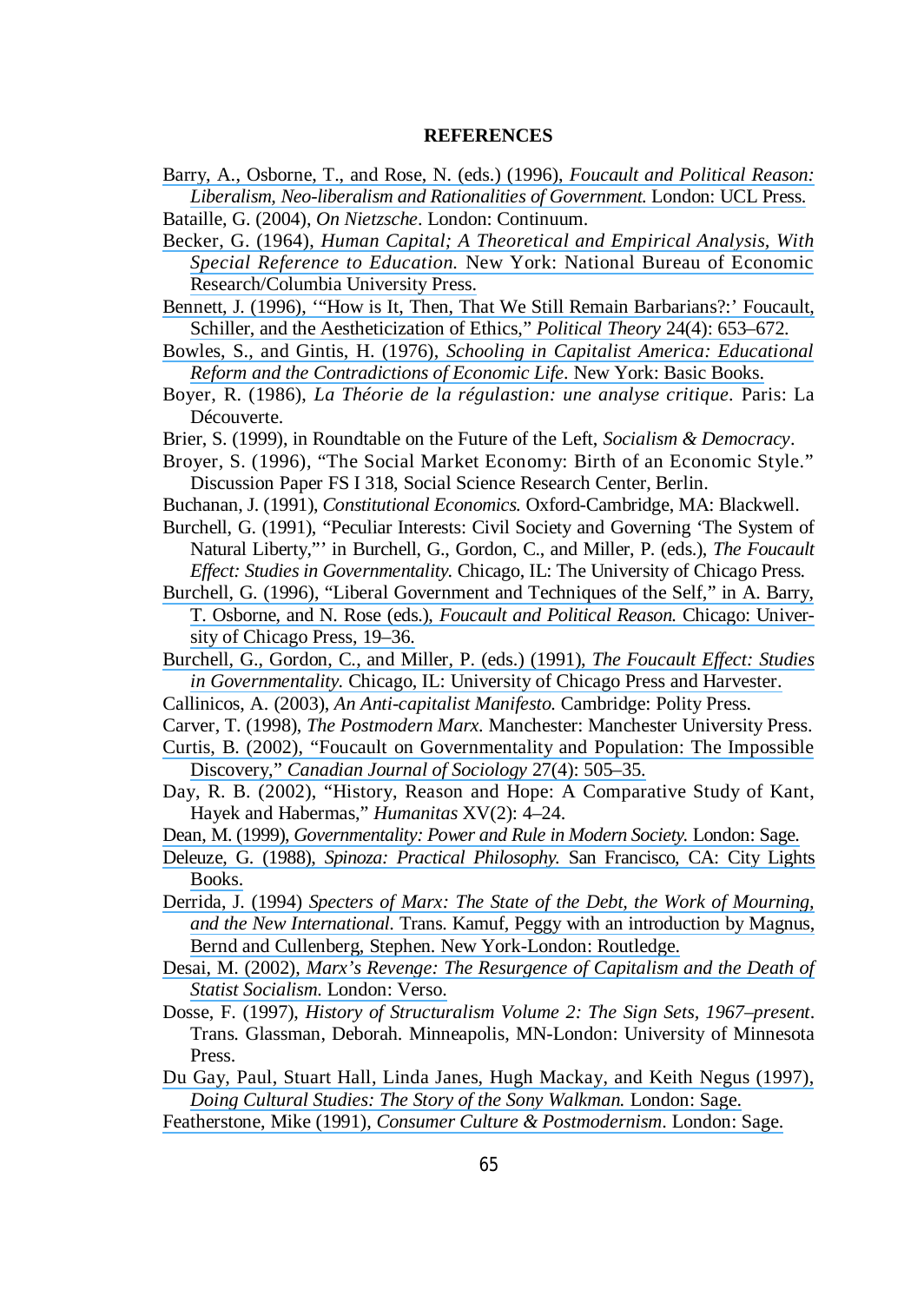- Ferguson, A. (1996), *[An Essay on the History of Civil Society 1767](https://www.researchgate.net/publication/5091807_An_Essay_On_the_History_of_Civil_Society?el=1_x_8&enrichId=rgreq-5c0861254901ea5db99325379f694d5d-XXX&enrichSource=Y292ZXJQYWdlOzI4MzEzMjYzNTtBUzozNTA3ODY2Nzc2OTAzNjhAMTQ2MDY0NTQ2OTc3NQ==)*. Forbes, Duncan [\(ed.\). Edinburgh: Edinburgh University Press.](https://www.researchgate.net/publication/5091807_An_Essay_On_the_History_of_Civil_Society?el=1_x_8&enrichId=rgreq-5c0861254901ea5db99325379f694d5d-XXX&enrichSource=Y292ZXJQYWdlOzI4MzEzMjYzNTtBUzozNTA3ODY2Nzc2OTAzNjhAMTQ2MDY0NTQ2OTc3NQ==)
- Foucault, M. (1972), *[The Archaeology of Knowledge](https://www.researchgate.net/publication/50319527_The_Archaeology_of_Knowledge?el=1_x_8&enrichId=rgreq-5c0861254901ea5db99325379f694d5d-XXX&enrichSource=Y292ZXJQYWdlOzI4MzEzMjYzNTtBUzozNTA3ODY2Nzc2OTAzNjhAMTQ2MDY0NTQ2OTc3NQ==)*. Trans. Sheridan, A. London: [Tavistock.](https://www.researchgate.net/publication/50319527_The_Archaeology_of_Knowledge?el=1_x_8&enrichId=rgreq-5c0861254901ea5db99325379f694d5d-XXX&enrichSource=Y292ZXJQYWdlOzI4MzEzMjYzNTtBUzozNTA3ODY2Nzc2OTAzNjhAMTQ2MDY0NTQ2OTc3NQ==)
- Foucault, M. (1977), *[Discipline and Punish: The Birth of the Prison.](https://www.researchgate.net/publication/281562288_Discipline_and_Punish_The_Birth_of_Prison?el=1_x_8&enrichId=rgreq-5c0861254901ea5db99325379f694d5d-XXX&enrichSource=Y292ZXJQYWdlOzI4MzEzMjYzNTtBUzozNTA3ODY2Nzc2OTAzNjhAMTQ2MDY0NTQ2OTc3NQ==)* Trans. Sheridan, [A. London: Penguin, 195–228.](https://www.researchgate.net/publication/281562288_Discipline_and_Punish_The_Birth_of_Prison?el=1_x_8&enrichId=rgreq-5c0861254901ea5db99325379f694d5d-XXX&enrichSource=Y292ZXJQYWdlOzI4MzEzMjYzNTtBUzozNTA3ODY2Nzc2OTAzNjhAMTQ2MDY0NTQ2OTc3NQ==)
- Foucault, M. (1977a), *Language, Counter-Memory, Practice: Selected Essays and Interviews.* Bouchard, Donald (ed.). Oxford: Blackwell, 204–217.
- [Foucault, M. \(1977b\), "A Preface to Transgression," in Bouchard, D. \(ed.\),](https://www.researchgate.net/publication/275748880_Language_Counter-Memory_Practice_Selected_Essays_and_Interviews?el=1_x_8&enrichId=rgreq-5c0861254901ea5db99325379f694d5d-XXX&enrichSource=Y292ZXJQYWdlOzI4MzEzMjYzNTtBUzozNTA3ODY2Nzc2OTAzNjhAMTQ2MDY0NTQ2OTc3NQ==) *Lan[guage, Counter-Memory, Practice: Selected Essays and Interviews](https://www.researchgate.net/publication/275748880_Language_Counter-Memory_Practice_Selected_Essays_and_Interviews?el=1_x_8&enrichId=rgreq-5c0861254901ea5db99325379f694d5d-XXX&enrichSource=Y292ZXJQYWdlOzI4MzEzMjYzNTtBUzozNTA3ODY2Nzc2OTAzNjhAMTQ2MDY0NTQ2OTc3NQ==)*. Trans. D. [Bouchard & S. Simon. Ithaca, NY: Cornell University Press, 29–52.](https://www.researchgate.net/publication/275748880_Language_Counter-Memory_Practice_Selected_Essays_and_Interviews?el=1_x_8&enrichId=rgreq-5c0861254901ea5db99325379f694d5d-XXX&enrichSource=Y292ZXJQYWdlOzI4MzEzMjYzNTtBUzozNTA3ODY2Nzc2OTAzNjhAMTQ2MDY0NTQ2OTc3NQ==)
- [Foucault, M. \(1978\), "Politics and the Study of Discourse," trans. Gordon, C.,](https://www.researchgate.net/publication/285840038_Politics_and_the_study_of_discourse?el=1_x_8&enrichId=rgreq-5c0861254901ea5db99325379f694d5d-XXX&enrichSource=Y292ZXJQYWdlOzI4MzEzMjYzNTtBUzozNTA3ODY2Nzc2OTAzNjhAMTQ2MDY0NTQ2OTc3NQ==) *[Ideology and Consciousness](https://www.researchgate.net/publication/285840038_Politics_and_the_study_of_discourse?el=1_x_8&enrichId=rgreq-5c0861254901ea5db99325379f694d5d-XXX&enrichSource=Y292ZXJQYWdlOzI4MzEzMjYzNTtBUzozNTA3ODY2Nzc2OTAzNjhAMTQ2MDY0NTQ2OTc3NQ==)* 3(Spring): 7–26.
- Foucault, M. (1980), "Truth and Power," in Gordon, C. (ed.), *Power/Knowledge: Selected Interviews and Other Writings, 1972*–*1977.* Brighton: Harvester Press.
- Foucault, M. (1980a), "Prison Talk," in Gordon, C. (ed.), *Power/Knowledge: Selected Interviews and Other Writings, 1972*–*1977.* Brighton: Harvester Press.
- [Foucault, M. \(1982\), "The Subject and Power," in Dreyfus, Hubert and Rabinow,](https://www.researchgate.net/publication/277530919_The_Subject_and_Power?el=1_x_8&enrichId=rgreq-5c0861254901ea5db99325379f694d5d-XXX&enrichSource=Y292ZXJQYWdlOzI4MzEzMjYzNTtBUzozNTA3ODY2Nzc2OTAzNjhAMTQ2MDY0NTQ2OTc3NQ==)  Paul (eds.), *[Michel Foucault: Beyond Structuralism and Hermeneutics.](https://www.researchgate.net/publication/277530919_The_Subject_and_Power?el=1_x_8&enrichId=rgreq-5c0861254901ea5db99325379f694d5d-XXX&enrichSource=Y292ZXJQYWdlOzI4MzEzMjYzNTtBUzozNTA3ODY2Nzc2OTAzNjhAMTQ2MDY0NTQ2OTc3NQ==)* Chicago, [IL: University of Chicago.](https://www.researchgate.net/publication/277530919_The_Subject_and_Power?el=1_x_8&enrichId=rgreq-5c0861254901ea5db99325379f694d5d-XXX&enrichSource=Y292ZXJQYWdlOzI4MzEzMjYzNTtBUzozNTA3ODY2Nzc2OTAzNjhAMTQ2MDY0NTQ2OTc3NQ==)
- Foucault, M. (1984), "What Is Enlightenment?," in Rabinow, Paul (ed.), *The Foucault Reader.* New York: Pantheon.
- [Foucault, M. \(1984a\), "Politics and Ethics: An Interview," in Rabinow, Paul \(ed.\),](https://www.researchgate.net/publication/285867370_What_is_Enlightenment_in_The_Foucauh_Reader?el=1_x_8&enrichId=rgreq-5c0861254901ea5db99325379f694d5d-XXX&enrichSource=Y292ZXJQYWdlOzI4MzEzMjYzNTtBUzozNTA3ODY2Nzc2OTAzNjhAMTQ2MDY0NTQ2OTc3NQ==) *The Foucault Reader*[. New York: Pantheon.](https://www.researchgate.net/publication/285867370_What_is_Enlightenment_in_The_Foucauh_Reader?el=1_x_8&enrichId=rgreq-5c0861254901ea5db99325379f694d5d-XXX&enrichSource=Y292ZXJQYWdlOzI4MzEzMjYzNTtBUzozNTA3ODY2Nzc2OTAzNjhAMTQ2MDY0NTQ2OTc3NQ==)
- Foucault, M. (1985), *[The Use of Pleasure: The History of Sexuality.](https://www.researchgate.net/publication/233821096_The_Use_of_Pleasure-the_History_of_Sexuality_Tr?el=1_x_8&enrichId=rgreq-5c0861254901ea5db99325379f694d5d-XXX&enrichSource=Y292ZXJQYWdlOzI4MzEzMjYzNTtBUzozNTA3ODY2Nzc2OTAzNjhAMTQ2MDY0NTQ2OTc3NQ==)* Volume 2*.* [Trans. Robert Hurley. New York: Pantheon.](https://www.researchgate.net/publication/233821096_The_Use_of_Pleasure-the_History_of_Sexuality_Tr?el=1_x_8&enrichId=rgreq-5c0861254901ea5db99325379f694d5d-XXX&enrichSource=Y292ZXJQYWdlOzI4MzEzMjYzNTtBUzozNTA3ODY2Nzc2OTAzNjhAMTQ2MDY0NTQ2OTc3NQ==)
- [Foucault, M. \(1986\), "Kant on Enlightenment and Revolution," trans. Gordon, C.,](https://www.researchgate.net/publication/287421504_Kant_on_enlightenment_and_revolution?el=1_x_8&enrichId=rgreq-5c0861254901ea5db99325379f694d5d-XXX&enrichSource=Y292ZXJQYWdlOzI4MzEzMjYzNTtBUzozNTA3ODY2Nzc2OTAzNjhAMTQ2MDY0NTQ2OTc3NQ==)  *[Economy and Society](https://www.researchgate.net/publication/287421504_Kant_on_enlightenment_and_revolution?el=1_x_8&enrichId=rgreq-5c0861254901ea5db99325379f694d5d-XXX&enrichSource=Y292ZXJQYWdlOzI4MzEzMjYzNTtBUzozNTA3ODY2Nzc2OTAzNjhAMTQ2MDY0NTQ2OTc3NQ==)* 15(1): 88–96.
- Foucault, M. (1989), "Resume des cours 1970–1982, Paris: conferencs, essais et lecons du Collège de France." Paris: Julliard.
- [Foucault, M. \(1989a\), "An Aesthetics of Existence," in Lotringer, Sylverer](https://www.researchgate.net/publication/245274050_An_aesthetics_of_existence?el=1_x_8&enrichId=rgreq-5c0861254901ea5db99325379f694d5d-XXX&enrichSource=Y292ZXJQYWdlOzI4MzEzMjYzNTtBUzozNTA3ODY2Nzc2OTAzNjhAMTQ2MDY0NTQ2OTc3NQ==) (ed.), *Foucault Live.* [New York: Semiotext\(e\).](https://www.researchgate.net/publication/245274050_An_aesthetics_of_existence?el=1_x_8&enrichId=rgreq-5c0861254901ea5db99325379f694d5d-XXX&enrichSource=Y292ZXJQYWdlOzI4MzEzMjYzNTtBUzozNTA3ODY2Nzc2OTAzNjhAMTQ2MDY0NTQ2OTc3NQ==)
- Foucault, M. (1997), "The Ethics of the Concern for the Self as a Practice of Freedom," in Rabinow, Paul (ed.), *Ethics: Subjectivity and Truth. Essential Works of Michel Foucault 1954*–*1984.* Volume 1. London: Penguin.
- Foucault, M. (1998), "Structuralism and Poststructuralism," in Faubion, James D. (ed.), *Aesthetics, Method, Epistemology*. *Essential Works of Michel Foucault, 1954*–*1984.* Volume 2. New York: The New Press.
- Foucault, M. (2001), "Governmentality," in Faubion, James D. (ed.), *Michel Foucault: Power. The Essential Works of Michel Foucault, 1954*–*1984.* Volume 3*.* London: Allen Lane & The Penguin Press, 201–222.
- Foucault, M. (2001a), "Interview with Michel Foucault," in Faubion, James D. (ed.), *Michel Foucault: Power. The Essential Works of Michel Foucault, 1954*–*1984.* Volume 3*.* London: Allen Lane & The Penguin Press.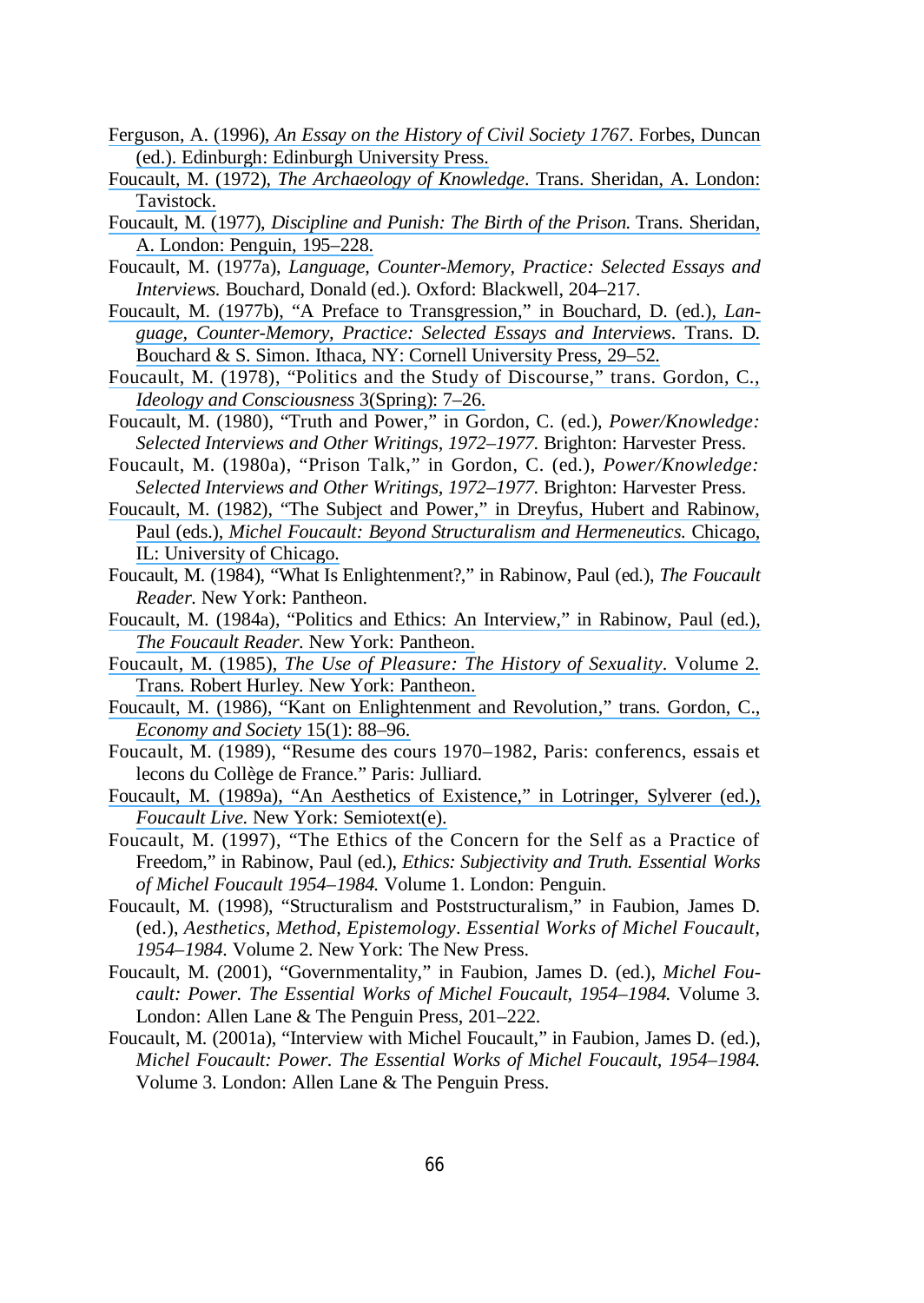- [Foucault, M. \(2001b\), "Confronting Governments: Human Rights," in Faubion, James](https://www.researchgate.net/publication/291216928_A_preface_to_transgression?el=1_x_8&enrichId=rgreq-5c0861254901ea5db99325379f694d5d-XXX&enrichSource=Y292ZXJQYWdlOzI4MzEzMjYzNTtBUzozNTA3ODY2Nzc2OTAzNjhAMTQ2MDY0NTQ2OTc3NQ==) D. (ed.), *Michel Foucault: Power. [The Essential Works of Michel Foucault,](https://www.researchgate.net/publication/291216928_A_preface_to_transgression?el=1_x_8&enrichId=rgreq-5c0861254901ea5db99325379f694d5d-XXX&enrichSource=Y292ZXJQYWdlOzI4MzEzMjYzNTtBUzozNTA3ODY2Nzc2OTAzNjhAMTQ2MDY0NTQ2OTc3NQ==) 1954*–*1984.* Volume 3*.* [London: Allen Lane & The Penguin Press.](https://www.researchgate.net/publication/291216928_A_preface_to_transgression?el=1_x_8&enrichId=rgreq-5c0861254901ea5db99325379f694d5d-XXX&enrichSource=Y292ZXJQYWdlOzI4MzEzMjYzNTtBUzozNTA3ODY2Nzc2OTAzNjhAMTQ2MDY0NTQ2OTc3NQ==)
- Foucault, M. (2004a), *Sécurité, Territoire, Population: Cours au collège de France (1977*–*1978)*. Francois Ewald, Alessandro Fontana, and Michel Senellart (eds.). Paris: Gallimard and Seuil.
- Foucault, M. (2004b), *Naissance de la biopolitique: Cours au collège de France (1978*–*1979)*. Francois Ewald, Alessandro Fontana, and Michel Senellart (eds.). Paris: Gallimard and Seuil.
- Giddens, A. (1994), *[Beyond Left and Right: The Future of Radical Politics.](https://www.researchgate.net/publication/37702143_Beyond_Left_and_Right_The_Future_of_Radical_Politics?el=1_x_8&enrichId=rgreq-5c0861254901ea5db99325379f694d5d-XXX&enrichSource=Y292ZXJQYWdlOzI4MzEzMjYzNTtBUzozNTA3ODY2Nzc2OTAzNjhAMTQ2MDY0NTQ2OTc3NQ==)* Cam[bridge: Polity Press.](https://www.researchgate.net/publication/37702143_Beyond_Left_and_Right_The_Future_of_Radical_Politics?el=1_x_8&enrichId=rgreq-5c0861254901ea5db99325379f694d5d-XXX&enrichSource=Y292ZXJQYWdlOzI4MzEzMjYzNTtBUzozNTA3ODY2Nzc2OTAzNjhAMTQ2MDY0NTQ2OTc3NQ==)
- Gordon, C. (2001), "Introduction," in Faubion, James D. (ed.), *Michel Foucault: Power. The Essential Works of Michel Foucault, 1954*–*1984.* Volume 3*.* London: Allen Lane & The Penguin Press.
- Gray, J. N. (1982), ["F. A. Hayek and the Rebirth of Classical Liberalism,"](https://www.researchgate.net/publication/287583941_F_A_Hayek_and_the_rebirth_of_classical_liberalism?el=1_x_8&enrichId=rgreq-5c0861254901ea5db99325379f694d5d-XXX&enrichSource=Y292ZXJQYWdlOzI4MzEzMjYzNTtBUzozNTA3ODY2Nzc2OTAzNjhAMTQ2MDY0NTQ2OTc3NQ==) *Literature of Liberty* v(4) Winter, [accessed at http://www.econlib.org/library/Essays/](https://www.researchgate.net/publication/287583941_F_A_Hayek_and_the_rebirth_of_classical_liberalism?el=1_x_8&enrichId=rgreq-5c0861254901ea5db99325379f694d5d-XXX&enrichSource=Y292ZXJQYWdlOzI4MzEzMjYzNTtBUzozNTA3ODY2Nzc2OTAzNjhAMTQ2MDY0NTQ2OTc3NQ==) [LtrLbrty/gryHRC1.html](https://www.researchgate.net/publication/287583941_F_A_Hayek_and_the_rebirth_of_classical_liberalism?el=1_x_8&enrichId=rgreq-5c0861254901ea5db99325379f694d5d-XXX&enrichSource=Y292ZXJQYWdlOzI4MzEzMjYzNTtBUzozNTA3ODY2Nzc2OTAzNjhAMTQ2MDY0NTQ2OTc3NQ==)
- Hayek, F. A. (1960), *The Constitution of Liberty.* [Chicago, IL: University of Chicago](https://www.researchgate.net/publication/281453252_The_Constitution_of_Liberty?el=1_x_8&enrichId=rgreq-5c0861254901ea5db99325379f694d5d-XXX&enrichSource=Y292ZXJQYWdlOzI4MzEzMjYzNTtBUzozNTA3ODY2Nzc2OTAzNjhAMTQ2MDY0NTQ2OTc3NQ==) [Press.](https://www.researchgate.net/publication/281453252_The_Constitution_of_Liberty?el=1_x_8&enrichId=rgreq-5c0861254901ea5db99325379f694d5d-XXX&enrichSource=Y292ZXJQYWdlOzI4MzEzMjYzNTtBUzozNTA3ODY2Nzc2OTAzNjhAMTQ2MDY0NTQ2OTc3NQ==)
- Jameson, F. (1991), *[Postmodernism, or the Cultural Logic of Late Capitalism.](https://www.researchgate.net/publication/208574272_Postmodernism_Or_the_Cultural_Logic_of_Late_Capitalism?el=1_x_8&enrichId=rgreq-5c0861254901ea5db99325379f694d5d-XXX&enrichSource=Y292ZXJQYWdlOzI4MzEzMjYzNTtBUzozNTA3ODY2Nzc2OTAzNjhAMTQ2MDY0NTQ2OTc3NQ==)* [London: Verso.](https://www.researchgate.net/publication/208574272_Postmodernism_Or_the_Cultural_Logic_of_Late_Capitalism?el=1_x_8&enrichId=rgreq-5c0861254901ea5db99325379f694d5d-XXX&enrichSource=Y292ZXJQYWdlOzI4MzEzMjYzNTtBUzozNTA3ODY2Nzc2OTAzNjhAMTQ2MDY0NTQ2OTc3NQ==)
- [Joerges, C., and Rödl, F. \(2004\), "'Social Market Economy' as Europe's Social](https://www.researchgate.net/publication/5015059_Social_Market_Economy_as_Europeas_Social_Model?el=1_x_8&enrichId=rgreq-5c0861254901ea5db99325379f694d5d-XXX&enrichSource=Y292ZXJQYWdlOzI4MzEzMjYzNTtBUzozNTA3ODY2Nzc2OTAzNjhAMTQ2MDY0NTQ2OTc3NQ==) [Model?," Working Paper LAW 8, European University Institute \(Florence\),](https://www.researchgate.net/publication/5015059_Social_Market_Economy_as_Europeas_Social_Model?el=1_x_8&enrichId=rgreq-5c0861254901ea5db99325379f694d5d-XXX&enrichSource=Y292ZXJQYWdlOzI4MzEzMjYzNTtBUzozNTA3ODY2Nzc2OTAzNjhAMTQ2MDY0NTQ2OTc3NQ==) [accessed at www.iut.it.](https://www.researchgate.net/publication/5015059_Social_Market_Economy_as_Europeas_Social_Model?el=1_x_8&enrichId=rgreq-5c0861254901ea5db99325379f694d5d-XXX&enrichSource=Y292ZXJQYWdlOzI4MzEzMjYzNTtBUzozNTA3ODY2Nzc2OTAzNjhAMTQ2MDY0NTQ2OTc3NQ==)
- [Lemke, T. \(2001\), "'The Birth of Biopolitics:' Michel Foucault's Lectures at the](https://www.researchgate.net/publication/228853767_The_Birth_of_Biopolitics_Michel_Foucault) [College de France on Neo-liberal Governmentality,"](https://www.researchgate.net/publication/228853767_The_Birth_of_Biopolitics_Michel_Foucault) *Economy and Society* 30(2): [190–207.](https://www.researchgate.net/publication/228853767_The_Birth_of_Biopolitics_Michel_Foucault)
- Lipietz, A. (1983), *Le monde enchanté: De la valeur à l'envol inflationniste*. Paris: La Découverte.
- Lipietz, A. (1995), *[Green Hopes: The Future of Political Ecology](https://www.researchgate.net/publication/276018697_Green_Hopes_The_Future_of_Political_Ecology?el=1_x_8&enrichId=rgreq-5c0861254901ea5db99325379f694d5d-XXX&enrichSource=Y292ZXJQYWdlOzI4MzEzMjYzNTtBUzozNTA3ODY2Nzc2OTAzNjhAMTQ2MDY0NTQ2OTc3NQ==)*. Cambridge: Polity [Press.](https://www.researchgate.net/publication/276018697_Green_Hopes_The_Future_of_Political_Ecology?el=1_x_8&enrichId=rgreq-5c0861254901ea5db99325379f694d5d-XXX&enrichSource=Y292ZXJQYWdlOzI4MzEzMjYzNTtBUzozNTA3ODY2Nzc2OTAzNjhAMTQ2MDY0NTQ2OTc3NQ==)
- Marx, K., and Engels, F. (1965), *Selected Correspondence.* Moscow: Foreign Languages Publishing House.
- Marx, K. (1971), *[A Contribution to the Critique of Political Economy](https://www.researchgate.net/publication/237131488_A_Contribution_to_the_Critique_of_Political_Economy?el=1_x_8&enrichId=rgreq-5c0861254901ea5db99325379f694d5d-XXX&enrichSource=Y292ZXJQYWdlOzI4MzEzMjYzNTtBUzozNTA3ODY2Nzc2OTAzNjhAMTQ2MDY0NTQ2OTc3NQ==)*. Introduction [by Maurice Dobb. London: Lawrence and Wishart.](https://www.researchgate.net/publication/237131488_A_Contribution_to_the_Critique_of_Political_Economy?el=1_x_8&enrichId=rgreq-5c0861254901ea5db99325379f694d5d-XXX&enrichSource=Y292ZXJQYWdlOzI4MzEzMjYzNTtBUzozNTA3ODY2Nzc2OTAzNjhAMTQ2MDY0NTQ2OTc3NQ==)
- Miller, Daniel (1995), *[Acknowledging Consumption: A Review of New Studies.](https://www.researchgate.net/publication/249475497_Acknowledging_Consumption_A_Review_of_New_Studies?el=1_x_8&enrichId=rgreq-5c0861254901ea5db99325379f694d5d-XXX&enrichSource=Y292ZXJQYWdlOzI4MzEzMjYzNTtBUzozNTA3ODY2Nzc2OTAzNjhAMTQ2MDY0NTQ2OTc3NQ==)* [London and New York: Routledge.](https://www.researchgate.net/publication/249475497_Acknowledging_Consumption_A_Review_of_New_Studies?el=1_x_8&enrichId=rgreq-5c0861254901ea5db99325379f694d5d-XXX&enrichSource=Y292ZXJQYWdlOzI4MzEzMjYzNTtBUzozNTA3ODY2Nzc2OTAzNjhAMTQ2MDY0NTQ2OTc3NQ==)
- Miller, Daniel (1997), "Consumption and Its Consequences," in Makay, H. (ed.), *Consumption and Everyday Life.* London: Sage.
- Miller, P., and Rose, N. (1990), "Governing Economic Life," *Economy and Society* 19(1): 1–31 and 19(3): 49–64.
- Olssen, M., Codd, J., and O'Neill, A-M. (2004), *Education Policy: Globalisation, Citizenship, Democracy*. London: Sage.
- Olssen, M. (2006a), *Michel Foucault: Materialism and Education,* Boulder, CO: Paradigm Publishers.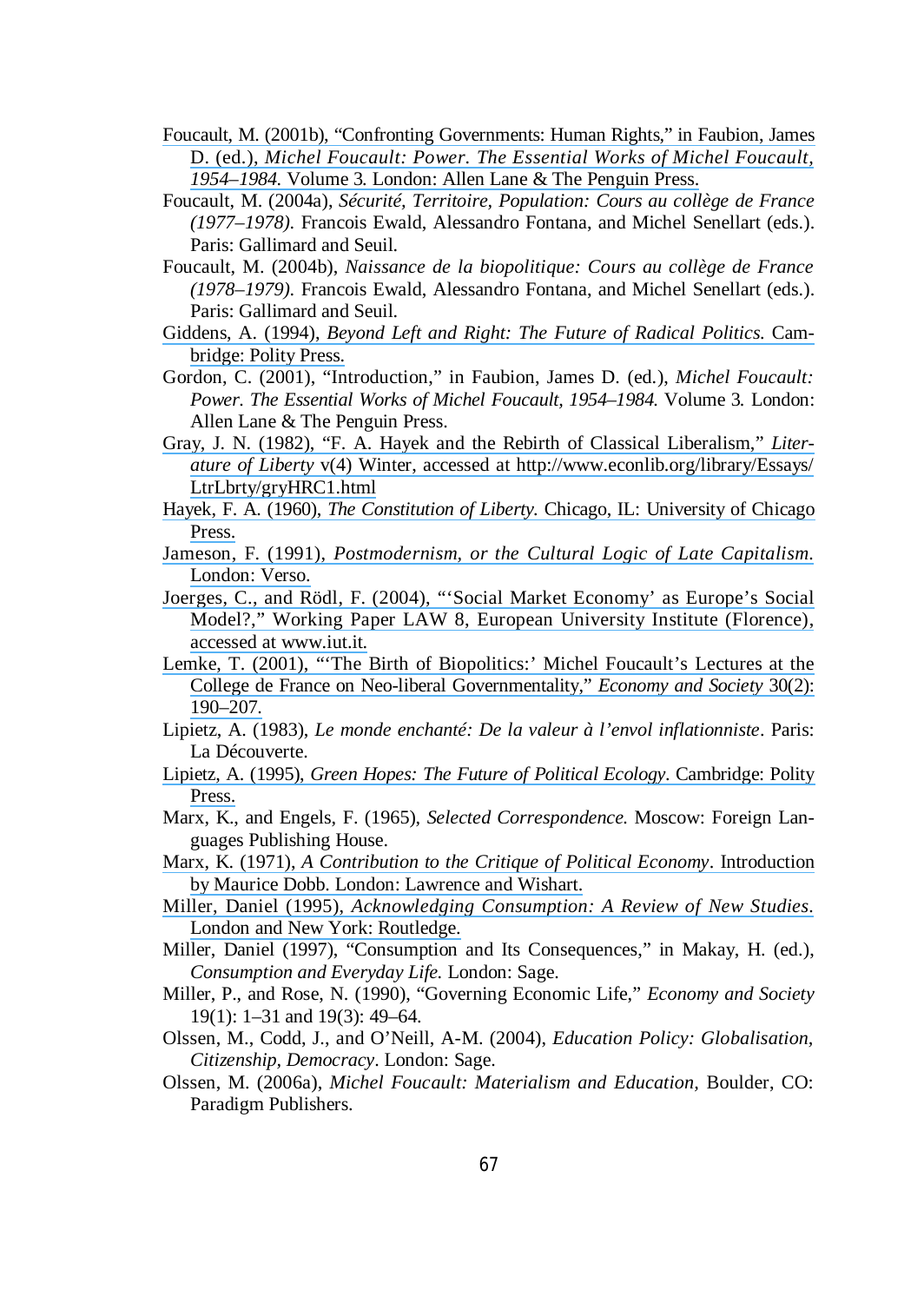- [Olssen, M. \(2006b\), "Foucault and the Imperatives of Education: Critique and Self](https://www.researchgate.net/publication/226512752_Foucault_and_the_Imperatives_of_Education_Critique_and_Self-Creation_in_a_Non-Foundational_World?el=1_x_8&enrichId=rgreq-5c0861254901ea5db99325379f694d5d-XXX&enrichSource=Y292ZXJQYWdlOzI4MzEzMjYzNTtBUzozNTA3ODY2Nzc2OTAzNjhAMTQ2MDY0NTQ2OTc3NQ==)  [Creation in a Non-Foundational World,"](https://www.researchgate.net/publication/226512752_Foucault_and_the_Imperatives_of_Education_Critique_and_Self-Creation_in_a_Non-Foundational_World?el=1_x_8&enrichId=rgreq-5c0861254901ea5db99325379f694d5d-XXX&enrichSource=Y292ZXJQYWdlOzI4MzEzMjYzNTtBUzozNTA3ODY2Nzc2OTAzNjhAMTQ2MDY0NTQ2OTc3NQ==) *Studies in Philosophy and Education* [25\(3\): 191–217.](https://www.researchgate.net/publication/226512752_Foucault_and_the_Imperatives_of_Education_Critique_and_Self-Creation_in_a_Non-Foundational_World?el=1_x_8&enrichId=rgreq-5c0861254901ea5db99325379f694d5d-XXX&enrichSource=Y292ZXJQYWdlOzI4MzEzMjYzNTtBUzozNTA3ODY2Nzc2OTAzNjhAMTQ2MDY0NTQ2OTc3NQ==)
- [Olssen, M. \(2006c\), "Foucault, Educational Research and the Issue of Autonomy,](https://www.researchgate.net/publication/227605216_Foucault_Educational_Research_and_the_Issue_of_Autonomy?el=1_x_8&enrichId=rgreq-5c0861254901ea5db99325379f694d5d-XXX&enrichSource=Y292ZXJQYWdlOzI4MzEzMjYzNTtBUzozNTA3ODY2Nzc2OTAzNjhAMTQ2MDY0NTQ2OTc3NQ==)" [in Smeyers, Paul and Peters, Michael A. \(eds.\),](https://www.researchgate.net/publication/227605216_Foucault_Educational_Research_and_the_Issue_of_Autonomy?el=1_x_8&enrichId=rgreq-5c0861254901ea5db99325379f694d5d-XXX&enrichSource=Y292ZXJQYWdlOzI4MzEzMjYzNTtBUzozNTA3ODY2Nzc2OTAzNjhAMTQ2MDY0NTQ2OTc3NQ==) *Postfoundationalist Themes in the Philosophy of Education.* [Oxford: Blackwell, 231–263.](https://www.researchgate.net/publication/227605216_Foucault_Educational_Research_and_the_Issue_of_Autonomy?el=1_x_8&enrichId=rgreq-5c0861254901ea5db99325379f694d5d-XXX&enrichSource=Y292ZXJQYWdlOzI4MzEzMjYzNTtBUzozNTA3ODY2Nzc2OTAzNjhAMTQ2MDY0NTQ2OTc3NQ==)
- [Olssen, Mark \(2006d\), "Understanding the Mechanisms of Neoliberal Control: Life](https://www.researchgate.net/publication/238398778_Understanding_the_Mechanisms_of_Neoliberal_Control_Lifelong_Learning_Flexibility_and_Knowledge_Capitalism?el=1_x_8&enrichId=rgreq-5c0861254901ea5db99325379f694d5d-XXX&enrichSource=Y292ZXJQYWdlOzI4MzEzMjYzNTtBUzozNTA3ODY2Nzc2OTAzNjhAMTQ2MDY0NTQ2OTc3NQ==)[long Learning, Flexibility and Knowledge Capitalism,"](https://www.researchgate.net/publication/238398778_Understanding_the_Mechanisms_of_Neoliberal_Control_Lifelong_Learning_Flexibility_and_Knowledge_Capitalism?el=1_x_8&enrichId=rgreq-5c0861254901ea5db99325379f694d5d-XXX&enrichSource=Y292ZXJQYWdlOzI4MzEzMjYzNTtBUzozNTA3ODY2Nzc2OTAzNjhAMTQ2MDY0NTQ2OTc3NQ==) *International Journal of [Lifelong Education](https://www.researchgate.net/publication/238398778_Understanding_the_Mechanisms_of_Neoliberal_Control_Lifelong_Learning_Flexibility_and_Knowledge_Capitalism?el=1_x_8&enrichId=rgreq-5c0861254901ea5db99325379f694d5d-XXX&enrichSource=Y292ZXJQYWdlOzI4MzEzMjYzNTtBUzozNTA3ODY2Nzc2OTAzNjhAMTQ2MDY0NTQ2OTc3NQ==)* 25(3): 213–230.
- Olssen, M. (2006e), "Totalitarianism and the Repressed Utopia of the Present," in Peters, Michael and Freeman Moir, John (eds.), *Edutopias: New Utopian Thinking in Education.* Dordtrecht: Sense Publishers, 99–124.
- Olssen, M. (2006f), "Invoking Democracy: Foucault's Conception (with Insights from Hobbbes)', in Peters, Michael and Belsey, Tina (eds.), *Why Foucault.* New York: Peter Lang, 231–261.
- [Olssen, M. \(2005\), "Foucault and Marx: Re-writing the History of Historical Material](https://www.researchgate.net/publication/30930658_Foucault_and_Marx_re-writing_the_theory_of_historical_materialism?el=1_x_8&enrichId=rgreq-5c0861254901ea5db99325379f694d5d-XXX&enrichSource=Y292ZXJQYWdlOzI4MzEzMjYzNTtBUzozNTA3ODY2Nzc2OTAzNjhAMTQ2MDY0NTQ2OTc3NQ==)ism," *[Policy Futures in Education](https://www.researchgate.net/publication/30930658_Foucault_and_Marx_re-writing_the_theory_of_historical_materialism?el=1_x_8&enrichId=rgreq-5c0861254901ea5db99325379f694d5d-XXX&enrichSource=Y292ZXJQYWdlOzI4MzEzMjYzNTtBUzozNTA3ODY2Nzc2OTAzNjhAMTQ2MDY0NTQ2OTc3NQ==)* 2(3): 453–480.
- [Olssen, M. \(2003\), "Structuralism, Post-Structuralism, Neo-Liberalism: Assessing](https://www.researchgate.net/publication/248975590_Structuralism_post-structuralism_neo-liberalism_Assessing_Foucault) Foucault's Legacy," *[Journal of Education Policy](https://www.researchgate.net/publication/248975590_Structuralism_post-structuralism_neo-liberalism_Assessing_Foucault)* 18(2): 189–202.
- [Olssen, M. \(2004\), "The School as the Microscope of Conduct: On Doing Fou](https://www.researchgate.net/publication/251131871_Erratum_to_The_School_as_the_Microscope_of_Conduct_Doing_Foucauldian_Research_in_Education?el=1_x_8&enrichId=rgreq-5c0861254901ea5db99325379f694d5d-XXX&enrichSource=Y292ZXJQYWdlOzI4MzEzMjYzNTtBUzozNTA3ODY2Nzc2OTAzNjhAMTQ2MDY0NTQ2OTc3NQ==)[cauldian Research in Education," in J. Marshall \(ed.\),](https://www.researchgate.net/publication/251131871_Erratum_to_The_School_as_the_Microscope_of_Conduct_Doing_Foucauldian_Research_in_Education?el=1_x_8&enrichId=rgreq-5c0861254901ea5db99325379f694d5d-XXX&enrichSource=Y292ZXJQYWdlOzI4MzEzMjYzNTtBUzozNTA3ODY2Nzc2OTAzNjhAMTQ2MDY0NTQ2OTc3NQ==) *Poststructuralism and Education*. [Dordrecht: Kluwer Academic Publishers, 57–84.](https://www.researchgate.net/publication/251131871_Erratum_to_The_School_as_the_Microscope_of_Conduct_Doing_Foucauldian_Research_in_Education?el=1_x_8&enrichId=rgreq-5c0861254901ea5db99325379f694d5d-XXX&enrichSource=Y292ZXJQYWdlOzI4MzEzMjYzNTtBUzozNTA3ODY2Nzc2OTAzNjhAMTQ2MDY0NTQ2OTc3NQ==)
- Osborne, D., and Gaebler, T. (1992), *[Reinventing Government: How the Entrepre](https://www.researchgate.net/publication/37414545_Reinventing_Government_How_The_Entrepreneurial_Spirit_Is_Transforming_The_Public_Sector?el=1_x_8&enrichId=rgreq-5c0861254901ea5db99325379f694d5d-XXX&enrichSource=Y292ZXJQYWdlOzI4MzEzMjYzNTtBUzozNTA3ODY2Nzc2OTAzNjhAMTQ2MDY0NTQ2OTc3NQ==)[neurial Spirit is Transforming the Public Sector, from Schoolhouse to Statehouse,](https://www.researchgate.net/publication/37414545_Reinventing_Government_How_The_Entrepreneurial_Spirit_Is_Transforming_The_Public_Sector?el=1_x_8&enrichId=rgreq-5c0861254901ea5db99325379f694d5d-XXX&enrichSource=Y292ZXJQYWdlOzI4MzEzMjYzNTtBUzozNTA3ODY2Nzc2OTAzNjhAMTQ2MDY0NTQ2OTc3NQ==)  City Hall to the Pentagon.* [Reading, MA: Addison-Wesley.](https://www.researchgate.net/publication/37414545_Reinventing_Government_How_The_Entrepreneurial_Spirit_Is_Transforming_The_Public_Sector?el=1_x_8&enrichId=rgreq-5c0861254901ea5db99325379f694d5d-XXX&enrichSource=Y292ZXJQYWdlOzI4MzEzMjYzNTtBUzozNTA3ODY2Nzc2OTAzNjhAMTQ2MDY0NTQ2OTc3NQ==)
- Peters, M. A., and Marshall, J. (1996), *Individualism and Community: Education and Social Policy in the Postmodern Condition*. London: Falmer Press.
- Peters, M. A. (1994), "Governmentalidade Neoliberal e Educacao," in Tadeu da Silva, T. (ed.), *O Sujeito Educacao, Estudos Foucaulianos.* Rio de Janeiro: Editora Vozes.
- Peters, M. A. (1996), *Poststructuralism, Politics and Education.* Westport, CT-London: Bergin and Garvey.
- Peters, M. A. (1997), "Neoliberalism, Welfare Dependency and the Moral Construction of Poverty in New Zealand," *New Zealand Journal of Sociology* 12(1): 1– 34.
- [Peters, M. A. \(2001a\), "Foucault, Neoliberalism and the Governance of Welfare," in](https://www.researchgate.net/publication/292023814_Neoliberalism_welfare_dependency_and_the_moral_construction_of_poverty_in_New_Zealand?el=1_x_8&enrichId=rgreq-5c0861254901ea5db99325379f694d5d-XXX&enrichSource=Y292ZXJQYWdlOzI4MzEzMjYzNTtBUzozNTA3ODY2Nzc2OTAzNjhAMTQ2MDY0NTQ2OTc3NQ==)  *[Poststructuralism, Marxism, and Neoliberalism: Between Theory and Politics.](https://www.researchgate.net/publication/292023814_Neoliberalism_welfare_dependency_and_the_moral_construction_of_poverty_in_New_Zealand?el=1_x_8&enrichId=rgreq-5c0861254901ea5db99325379f694d5d-XXX&enrichSource=Y292ZXJQYWdlOzI4MzEzMjYzNTtBUzozNTA3ODY2Nzc2OTAzNjhAMTQ2MDY0NTQ2OTc3NQ==)* [Lanham-Oxford: Rowman & Littlefield.](https://www.researchgate.net/publication/292023814_Neoliberalism_welfare_dependency_and_the_moral_construction_of_poverty_in_New_Zealand?el=1_x_8&enrichId=rgreq-5c0861254901ea5db99325379f694d5d-XXX&enrichSource=Y292ZXJQYWdlOzI4MzEzMjYzNTtBUzozNTA3ODY2Nzc2OTAzNjhAMTQ2MDY0NTQ2OTc3NQ==)
- [Peters, M. A. \(2001b\), "Education, Enterprise Culture and the Entrepreneurial Self:](https://www.researchgate.net/publication/251429444_Education_Enterprise_Culture_and_the_Entrepreneurial_Self_A_Foucauldian_Perspective?el=1_x_8&enrichId=rgreq-5c0861254901ea5db99325379f694d5d-XXX&enrichSource=Y292ZXJQYWdlOzI4MzEzMjYzNTtBUzozNTA3ODY2Nzc2OTAzNjhAMTQ2MDY0NTQ2OTc3NQ==)  A Foucauldian Perspective," *[Journal of Educational Enquiry](https://www.researchgate.net/publication/251429444_Education_Enterprise_Culture_and_the_Entrepreneurial_Self_A_Foucauldian_Perspective?el=1_x_8&enrichId=rgreq-5c0861254901ea5db99325379f694d5d-XXX&enrichSource=Y292ZXJQYWdlOzI4MzEzMjYzNTtBUzozNTA3ODY2Nzc2OTAzNjhAMTQ2MDY0NTQ2OTc3NQ==)* 2(2): 58–71.
- [Peters, M. A. \(2001c\), "Foucault and Governmentality: Understanding the Neo](https://www.researchgate.net/publication/29814577_Foucault_and_governmentality_understanding_the_neoliberal_paradigm_of_education_policy?el=1_x_8&enrichId=rgreq-5c0861254901ea5db99325379f694d5d-XXX&enrichSource=Y292ZXJQYWdlOzI4MzEzMjYzNTtBUzozNTA3ODY2Nzc2OTAzNjhAMTQ2MDY0NTQ2OTc3NQ==)[liberal Paradigm of Education Policy,"](https://www.researchgate.net/publication/29814577_Foucault_and_governmentality_understanding_the_neoliberal_paradigm_of_education_policy?el=1_x_8&enrichId=rgreq-5c0861254901ea5db99325379f694d5d-XXX&enrichSource=Y292ZXJQYWdlOzI4MzEzMjYzNTtBUzozNTA3ODY2Nzc2OTAzNjhAMTQ2MDY0NTQ2OTc3NQ==) *The School Field* XII(5/6): 59–80.
- Peters, M. A. (2003a), "Truth-Telling as an Educational Practice of the Self: Foucault, Parrhesia and the Ethics of Subjectivity," *Oxford Review of Education* 29(2): 207–223.